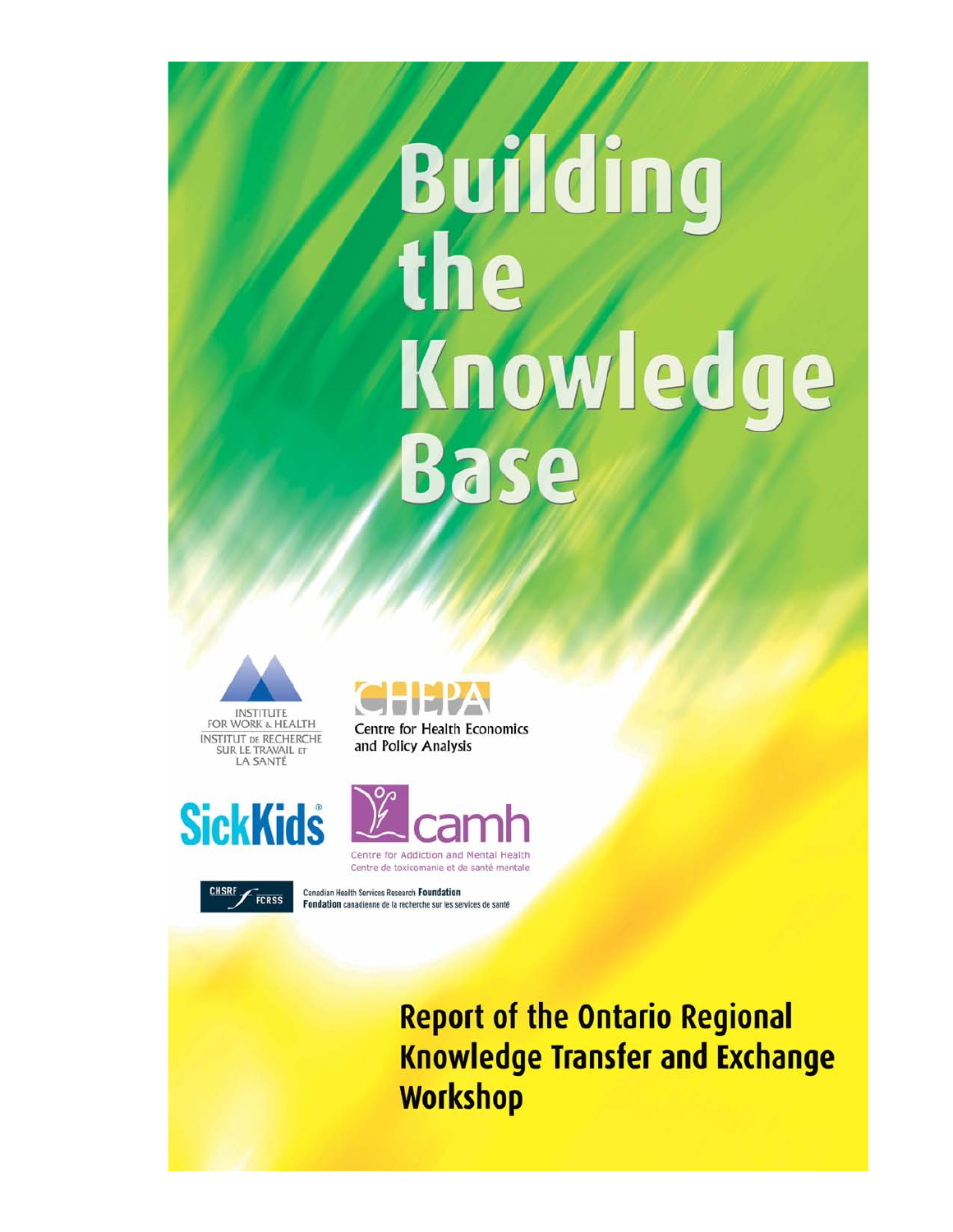#### Acknowledgements

# **The planners:**

Manager, Knowledge Transfer, Psychologist, Associate Scientis<br>Systems Research and Consulting Unit The Hospital for Sick Children Systems Research and Consulting Unit Centre for Addiction and Mental Health

Jane Brenneman Gibson Fheresa Noonan<br>Director, Knowledge Transfer & Exchange Knowledge Broker, Director, Knowledge Transfer & Exchange Knowledge Broker,<br>
Institute for Work & Health Nursing Research Unit Institute for Work & Health

Tamara MacDonald Greer Palloo<br>Community Health and Education Specialist Information and Events Coordinator Community Health and Education Specialist Information and Events Coo<br>Centre for Addiction and Mental Health Institute for Work & Health Centre for Addiction and Mental Health

Rhoda Reardon Robyn Steidman Institute for Work & Health

Melanie Barwick<br>Psychologist, Associate Scientist

McMaster University

Education and Health Promotion<br>Centre for Addiction and Mental Health

**Writer (Account of the day):**  Jane Coutts

#### **Funders:**

Canadian Health Services Research Foundation (CHSRF) Centre for Addiction and Mental Health CAMH) Hospital for Sick Children (Sickkids) Institute for Work & Health (IWH)

#### **Production:**

Carol Holland Production Co-ordinator Institute for Work & Health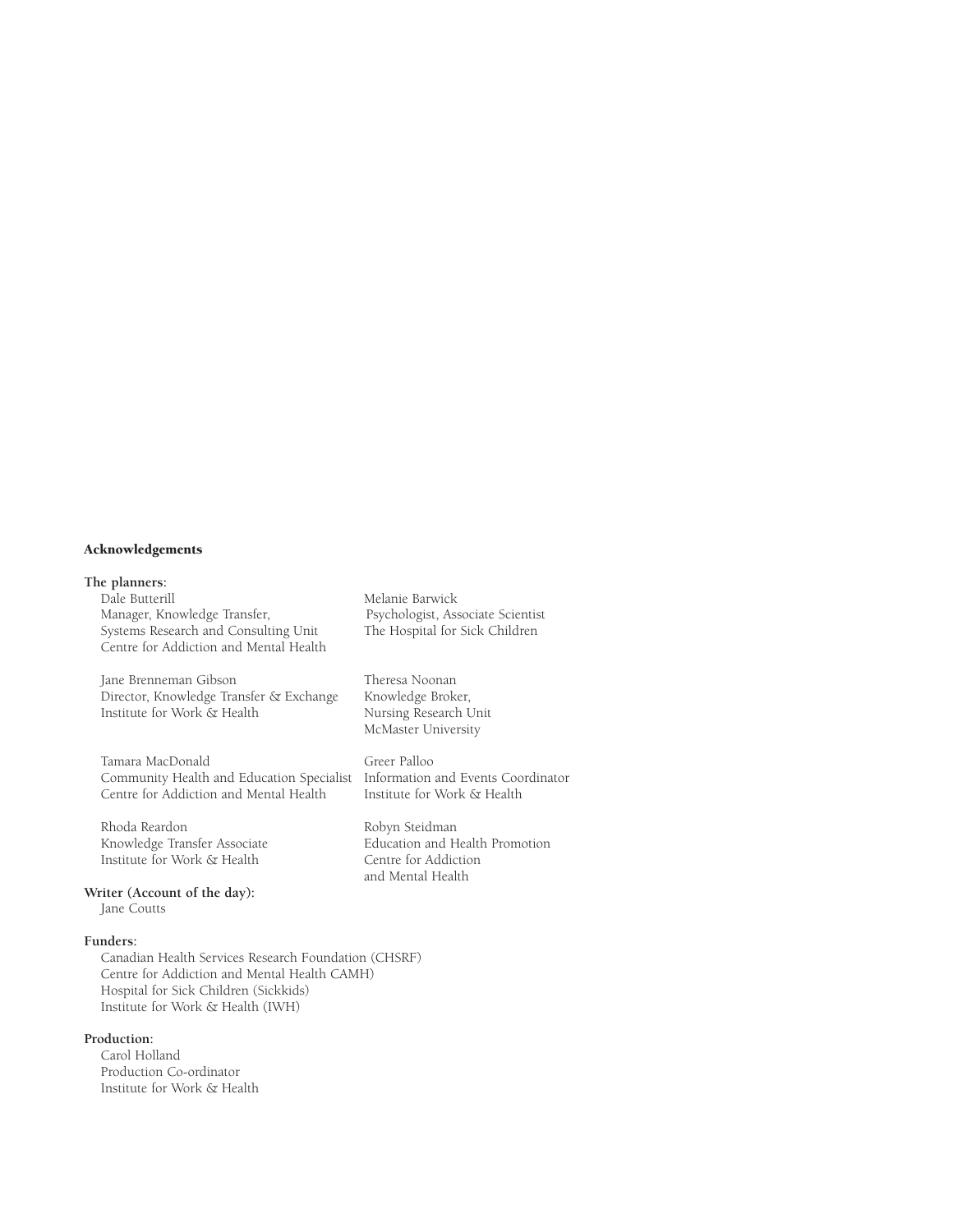# **Table of contents**

#### **Section Page #**

| 5.0 Evaluation: Did the workshop meet objectives? 21 |
|------------------------------------------------------|
|                                                      |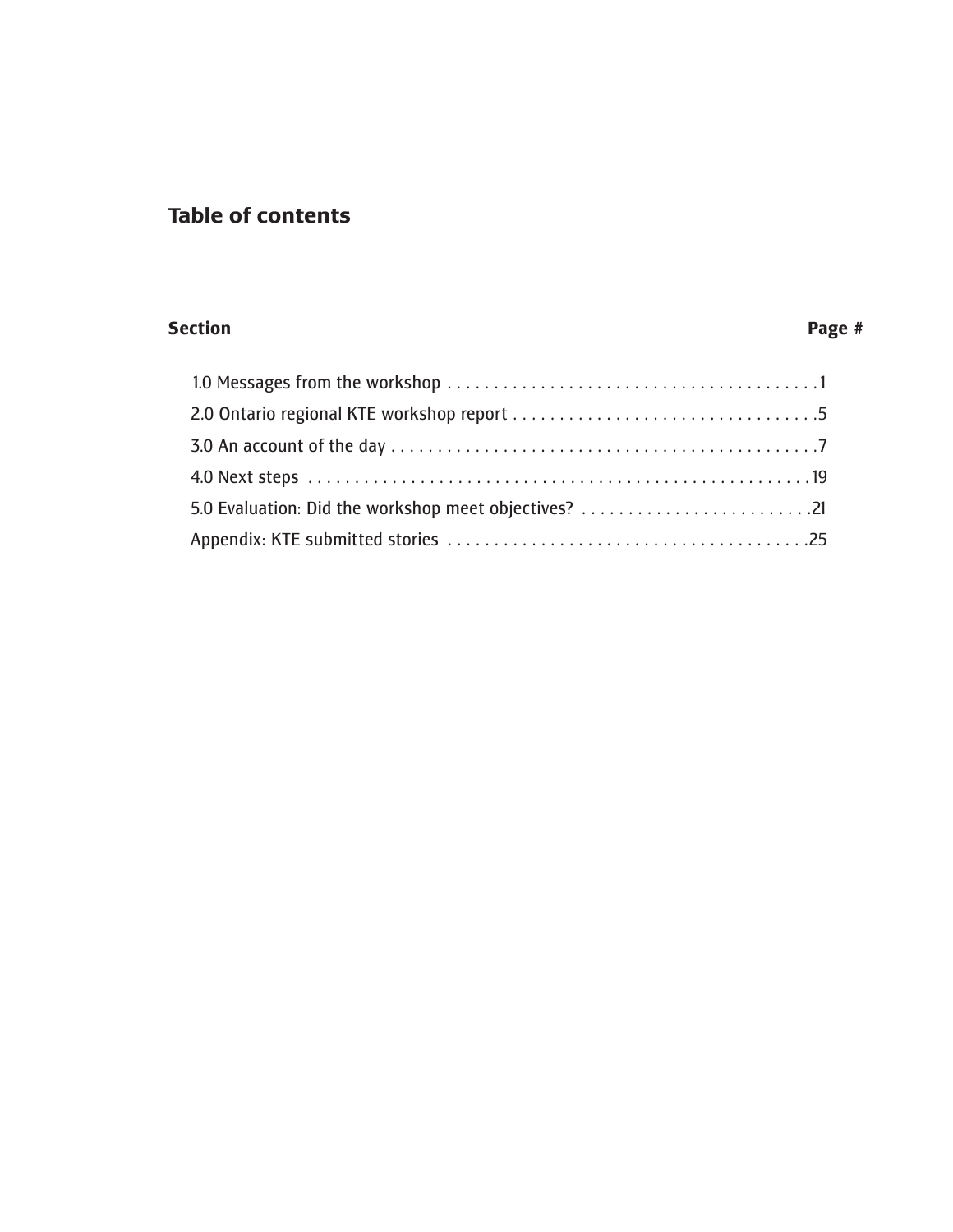# **1.0 Messages from the workshop**

In lieu of an executive summary, we have provided you with the key messages from the Ontario Regional Knowledge Transfer & Exchange Workshop: Building a Knowledge Base.

In extracting the overall messages from the workshop, we will rely on the wisdom of knowledge transfer researcher, Dr. John Lavis, who says that a message is: "A compelling idea that relates to the audience's decision-making and suggests who should 'act' and what should be different."

We have endeavored to apply this test in each of the statements that follow and suggest that the stakeholders/audiences for these messages are the workshop participants, i.e., "those who participate in the science and practice of knowledge transfer and exchange (KTE)."

#### **The KTE field needs more evidence about effective knowledge transfer strategies.**

One way to get more evidence is to link practitioners, those who develop and implement KTE strategies, with researchers, who have the expertise to study the practitioners in action. As KTE practitioners and experts in relationship building, we must not neglect the importance of developing and sustaining relationships between those who do KTE and those who study and research it.

#### **Relationships built with stakeholders/audiences are fragile and need care and tending.**

Engaging stakeholders/audiences in generating, translating and implementing research knowledge is an ideal way to increase their capacity to understand and use research knowledge. However, we must ensure that stakeholder/audience participants have a clear role and are not sought simply as subjects or data sources. One method is to create a "Project Charter" which spells out roles, expectations and targeted outcomes at the beginning of an initiative. We need to ensure that we do not take stakeholders/audiences for granted or assume we know them well enough that they no longer need to be consulted. KTE practitioners have a vital role in ensuring stakeholder/audience priorities are considered in setting research agendas.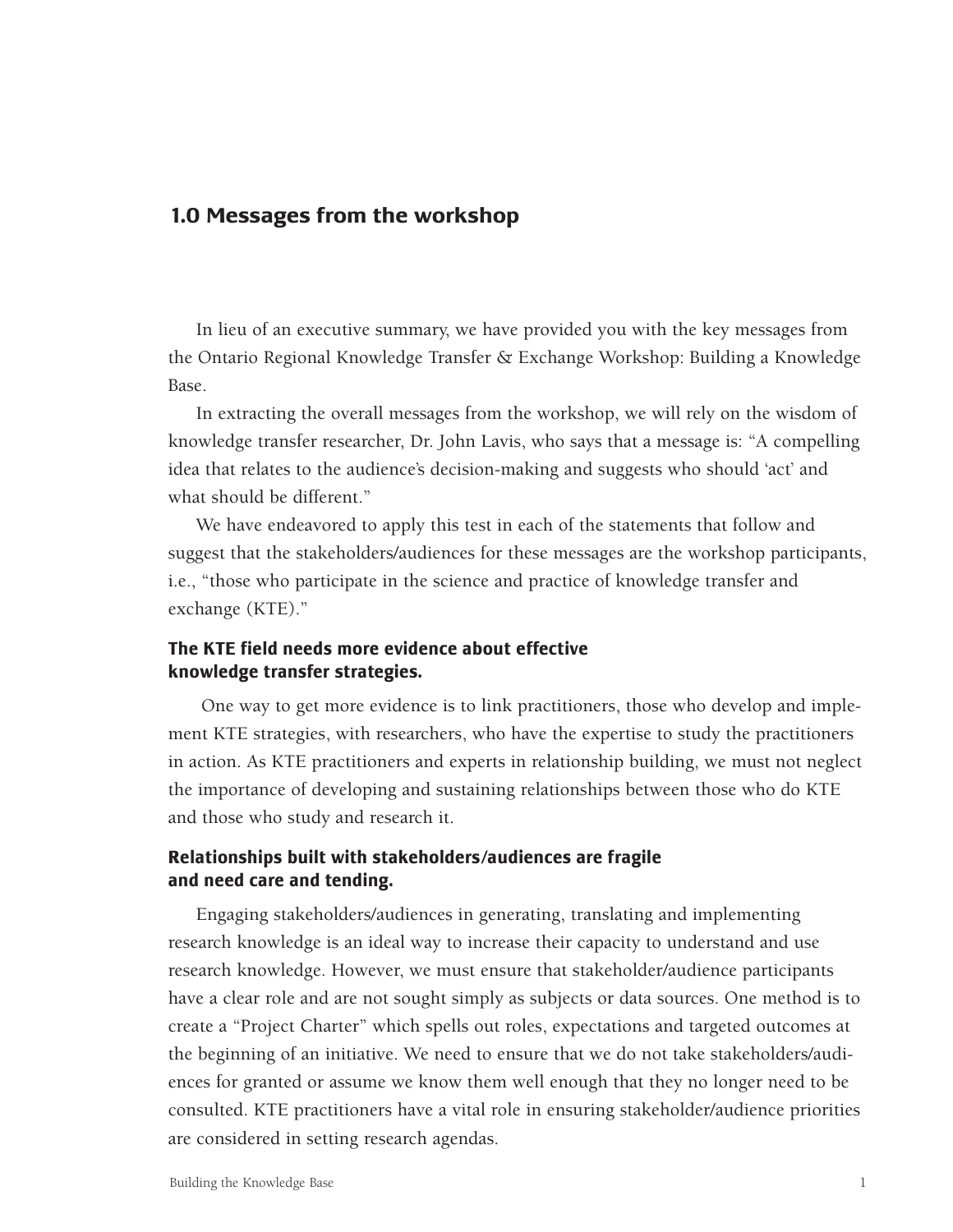#### **Measuring impacts in KTE is essential but challenging.**

Many KTE processes are non-linear with innumerable, uncontrolled variables making traditional research methods difficult to apply. One solution is to use the logic model, an existing and proven tool borrowed from program evaluation. Logic models structure the mapping of activities (what we do) to outputs (tangible evidence we have done something) and outcomes (did it make a difference).

#### **Selecting realistic outcomes is essential.**

The logic model helps to break outcomes into short-and long-term and assists planners to critically evaluate the feasibility of causal links between the defined activities and impacts.

#### **Learn evaluation by doing it.**

KTE practitioners should challenge themselves to undertake evaluation at the "project" level. This has the dual benefit of increasing KTE practitioner evaluation skills and knowledge while contributing to advancing our collective knowledge about "what works" in KTE.

We need to support the leadership group who volunteered at this meeting to take the first steps in creating a useful mechanism to link KTE practitioners in Ontario.

KTE practitioners need each other and want to work toward an ongoing mechanism of association. We can learn from each other and advance our individual practices by sharing information, ideas and experience. We can strengthen the field of KTE by creating shared definitions, models, frameworks and by contributing to and promoting the KTE research agenda. None of this will happen without leadership and support for that leadership.

#### **Do not have unrealistic expectations about the impact of research messages on decision-making.**

KTE practitioners should recognize that stakeholders/audiences (clinicians, policymakers, program leaders) will ultimately be the translators of research knowledge into practical applications. In many cases the research knowledge will be used to inform but not necessarily prescribe the eventual decision made. Understanding this will help to target realistic outcomes.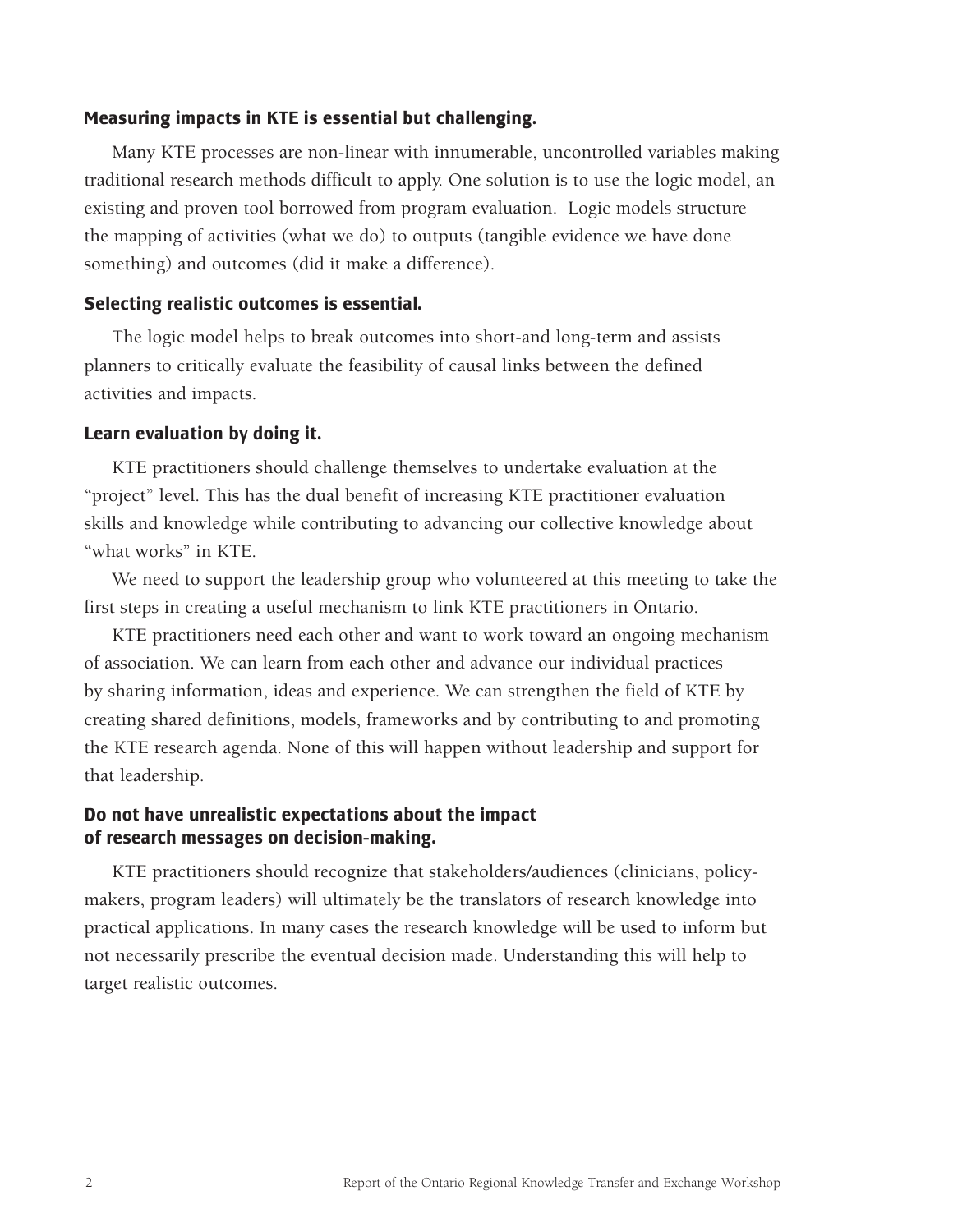#### **KTE should facilitate culture shifts.**

Culture shifts are seen when the audiences' appetite for, and capacity to use research grows and when researchers move towards a greater understanding of audiences' decision-making processes and real world priorities for new knowledge. KTE practitioners should not view this as a project but as an ongoing process.

#### **Do not let technology replace human contact.**

Technology is a great boon to KTE but it should not entirely replace face-to-face meetings. These encounters will always be necessary to build and sustain relationships between people.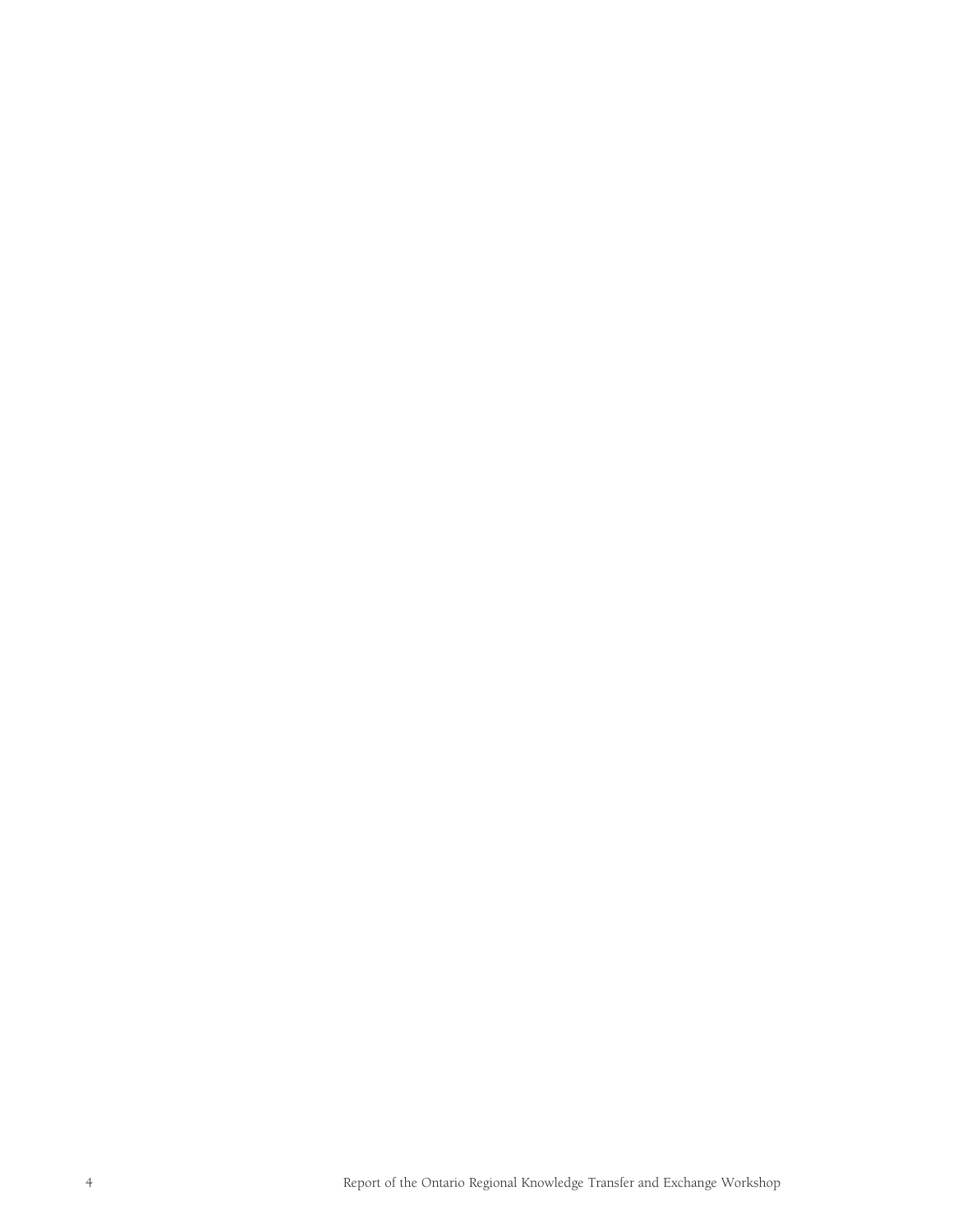# **2.0 Ontario regional KTE workshop report**

#### **Introduction**

The Canadian Health Services Research Foundation (CHSRF), in its vision to support the development of knowledge transfer and exchange capacity, issued a call for proposals to bring together knowledge brokers regionally. This report provides a summary of the process undertaken to plan and deliver the Ontario Regional Knowledge Transfer & Exchange Workshop.

This workshop invited selected individuals from across Ontario who specialize in the science and practice of knowledge transfer and exchange. In addition, some of the decision-makers who partner with the knowledge brokers were invited to participate.

**The specific objectives of the workshop were:**

- To share practice experiences in knowledge brokering (KB) and knowledge transfer and exchange (KTE) through dialogue and by example
- To initiate a repository of practice and experiential learning that will include major strengths and challenges of knowledge brokering practice
- To assess how the field evaluates the impact of knowledge transfer and exchange and where improved methodology is required
- To initiate a regional community of practice for knowledge brokers

#### **Planning the day**

Invited participants were asked to submit a knowledge transfer story prior to the workshop. A template was used to collect this information (see Appendix for submitted stories.) These participant submissions were then circulated to all the invitees for them to rank order the summaries to identify which of the stories they wished to have presented and discussed on the day of the workshop. Participants whose stories were selected were invited to speak at the workshop. Four stories were selected.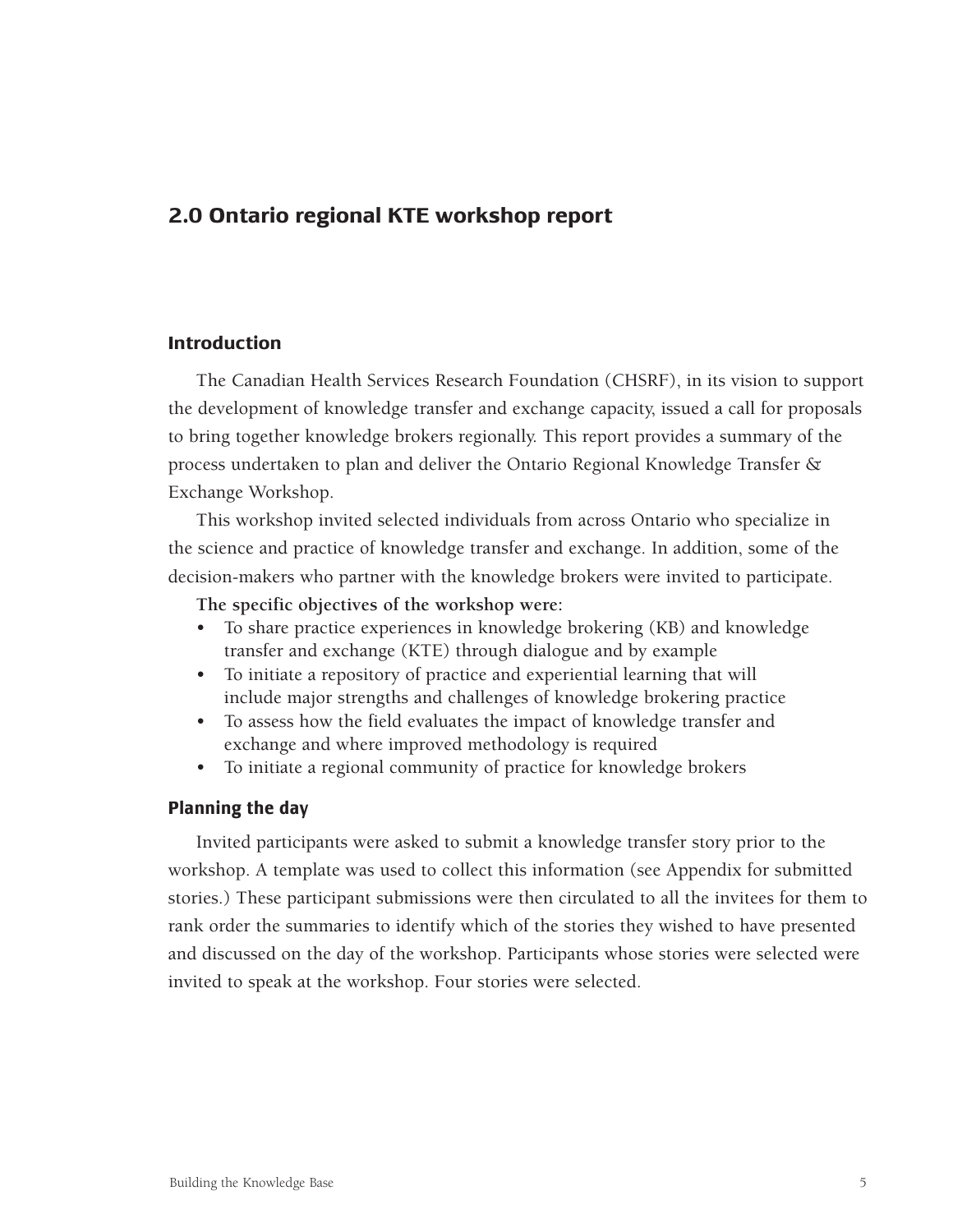<span id="page-8-0"></span>In addition to sharing stories, the workshop also addressed the issue of evaluation with a panel presentation and discussion about the impact of KTE efforts including methodologies, successes and challenges in this area.

Finally the invited participants explored the interest and feasibility of developing and sustaining a regional Community of Practice for KTE in Ontario.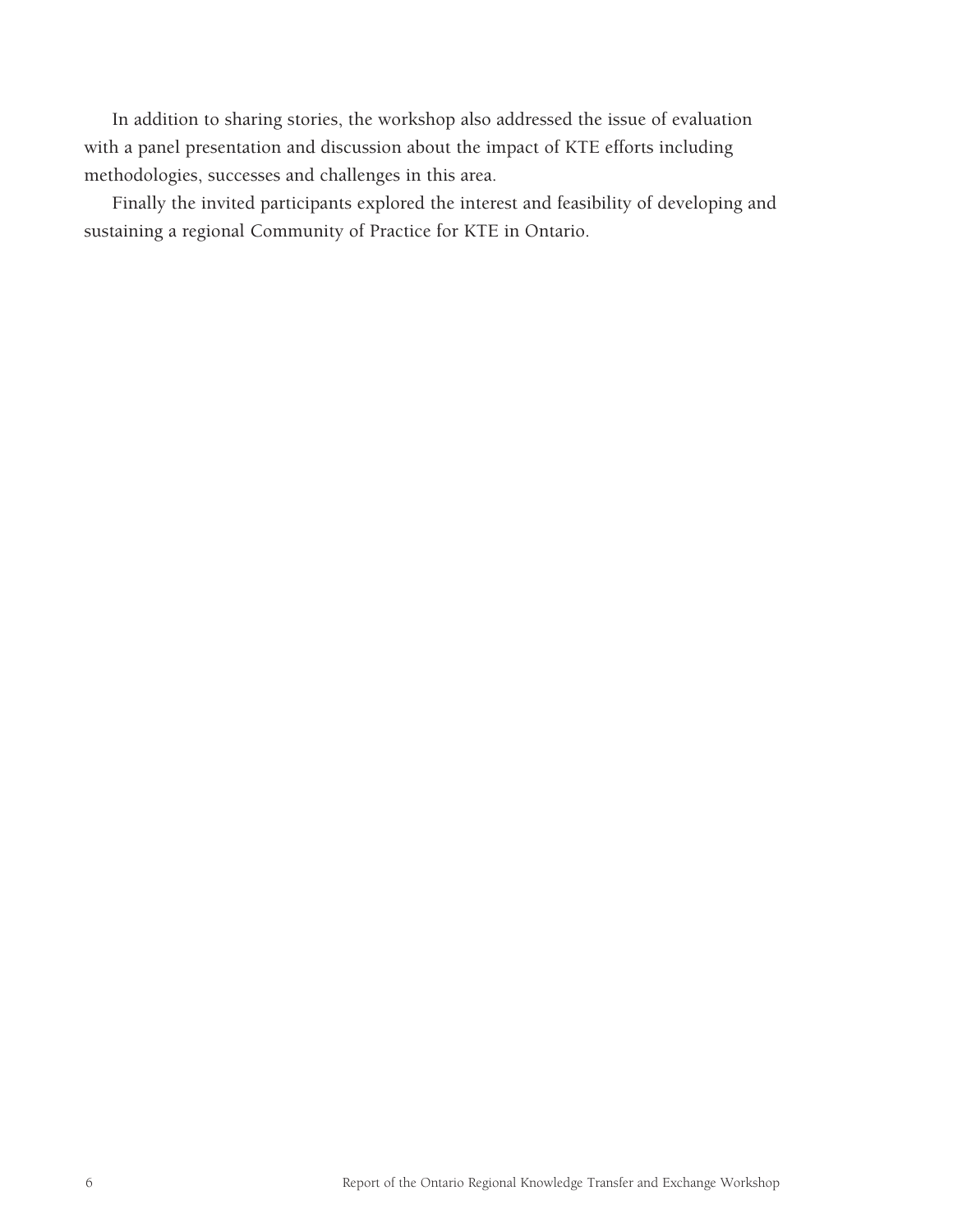#### **3.0 An account of the day**

Just five years into serious growth of knowledge transfer and exchange in Canada, the message at a recent workshop was that we must find ways to connect more broadly. We have to connect with the community, with patients and with practitioners if decisionmaking is to be truly knowledge and evidence based. We also need to find ways to share the successes and challenges of those working in this emerging field.

It is one more challenge for Ontario's growing cadre of people working in knowledge transfer. Many of us are still looking for ways to make the first, crucial connection between the research and decision-makers. Now we are told that, important as it is to introduce research into the policy and practice processes, transfer and exchange don't end there. How to expand the scope of transfer and exchange - and how to measure their results, which is another growing concern - were on the agenda at the first meeting of Ontario knowledge transfer and exchange practitioners in Ontario.

#### **One challenge: Matching researchers' ideas to decision-makers' needs**

It is the great paradox of education that the more we learn, the more we realize what we do not know, a paradox that's as true in knowledge transfer as in any field. At first it seemed if we connected academics and the decision-makers running the health system, they would learn to use research. Then it became clear that researchers should work with input from the people they were trying to help if they were going to produce ideas that were useful and effective.

We are still working on opening those channels and making ideas flow through them but meanwhile it becomes even more obvious that research is only one factor when health-care decisions are made. We have to start looking for ways to expand knowledge transfer and exchange beyond researchers and decision-or policy-makers to include frontline health workers, community groups, patients, their families and the public at large.

It will not be easy.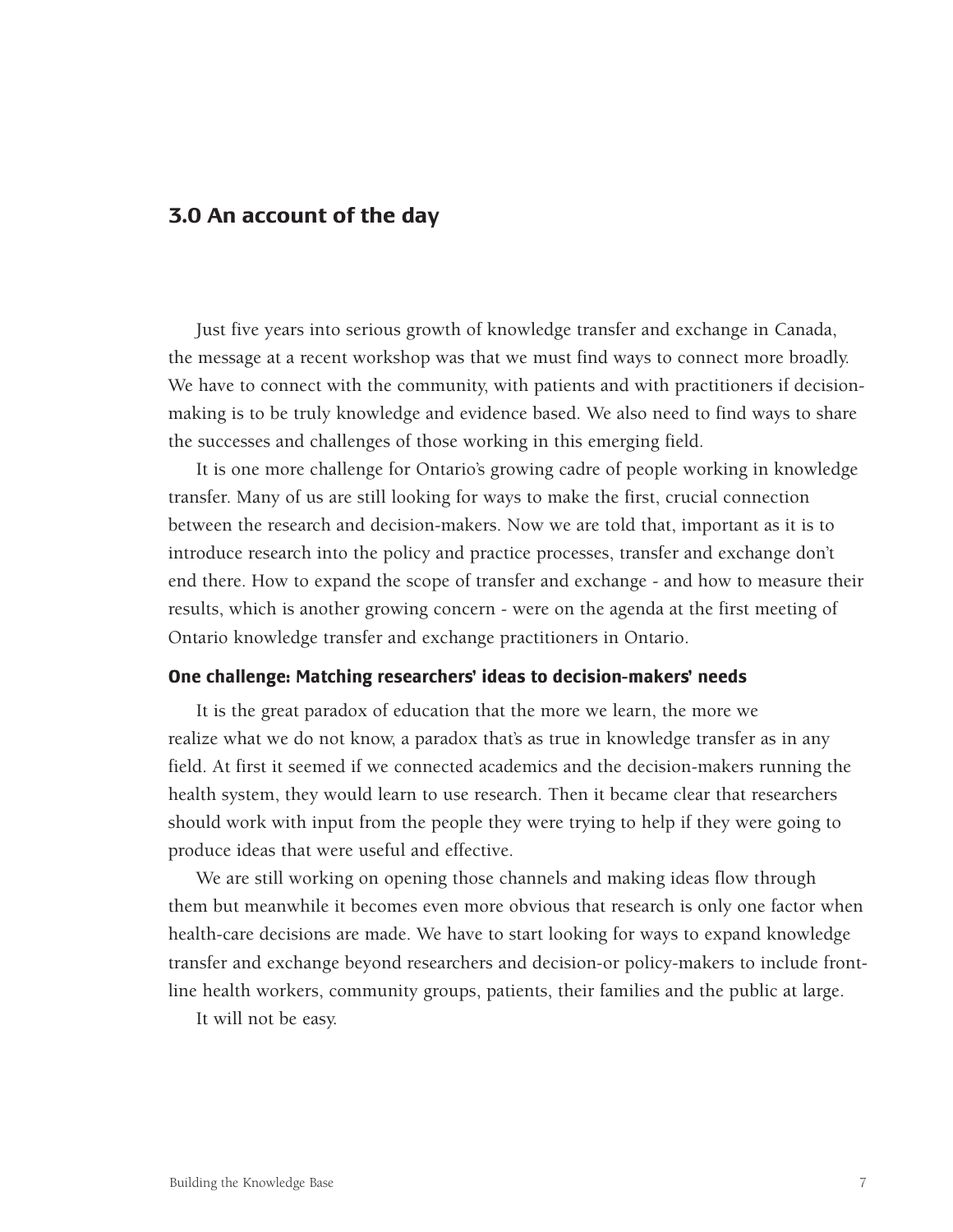<span id="page-10-0"></span>The gradual growth in comprehending this bigger challenge can be seen in the work of Suzanne Ross and her colleagues from McMaster University. Ms. Ross was one of four morning speakers at the knowledge transfer and exchange workshop. Rather than a case study, her presentation was about a knowledge transfer research project that yielded unexpected results.

The original goal of the study was to help policy-makers and researchers to communicate better by using consistent language that meant the same to both of them. Ms. Ross and her colleagues had observed that researchers rarely described their work with the same words decision-makers used when they talked. The McMaster group developed a four-point categorization scheme for coding policy issues:

- Program content (which services should be provided?)
- Delivery arrangements (how should services be delivered?)
- Financial arrangements (how should revenues be raised, organizations funded, and providers paid?)
- Governance and jurisdiction (who makes the other decisions?)

A sample of policy-makers were asked to code decisions accordingly. The results showed researchers found policies don't fit neatly into categories. Instead, the policymakers doing the coding put 90 per cent of issues into three out of four categories –because they saw issues as a combination of program, delivery, financial and governance concerns.

In short, the real world is too messy for typologies and carefully categorized ideas. "They are talking about making change. Not a particular 'what,' but many 'whats,'" Ms. Ross told the workshop. "They're thinking trade-offs, and other issues–and all implementation is coloured by strategy."

But the study group thought perhaps they could still work toward their original goal if they developed 15 or 20 subcategories, whose greater detail would permit them to match the language of researchers and decision-makers. This time, they had a hit: as long as the policies were for handling specific health conditions or technologies, they could match the language. However, as soon as complicated, multi-faceted issues, such as integrating care or human resources management were tested, the coding system failed.

Two important lessons came from their study, according to Ms. Ross. One was that the theory behind making changes cannot be separated from implementation; they are too closely knitted together, especially in the Canadian healthcare system. Who will plan,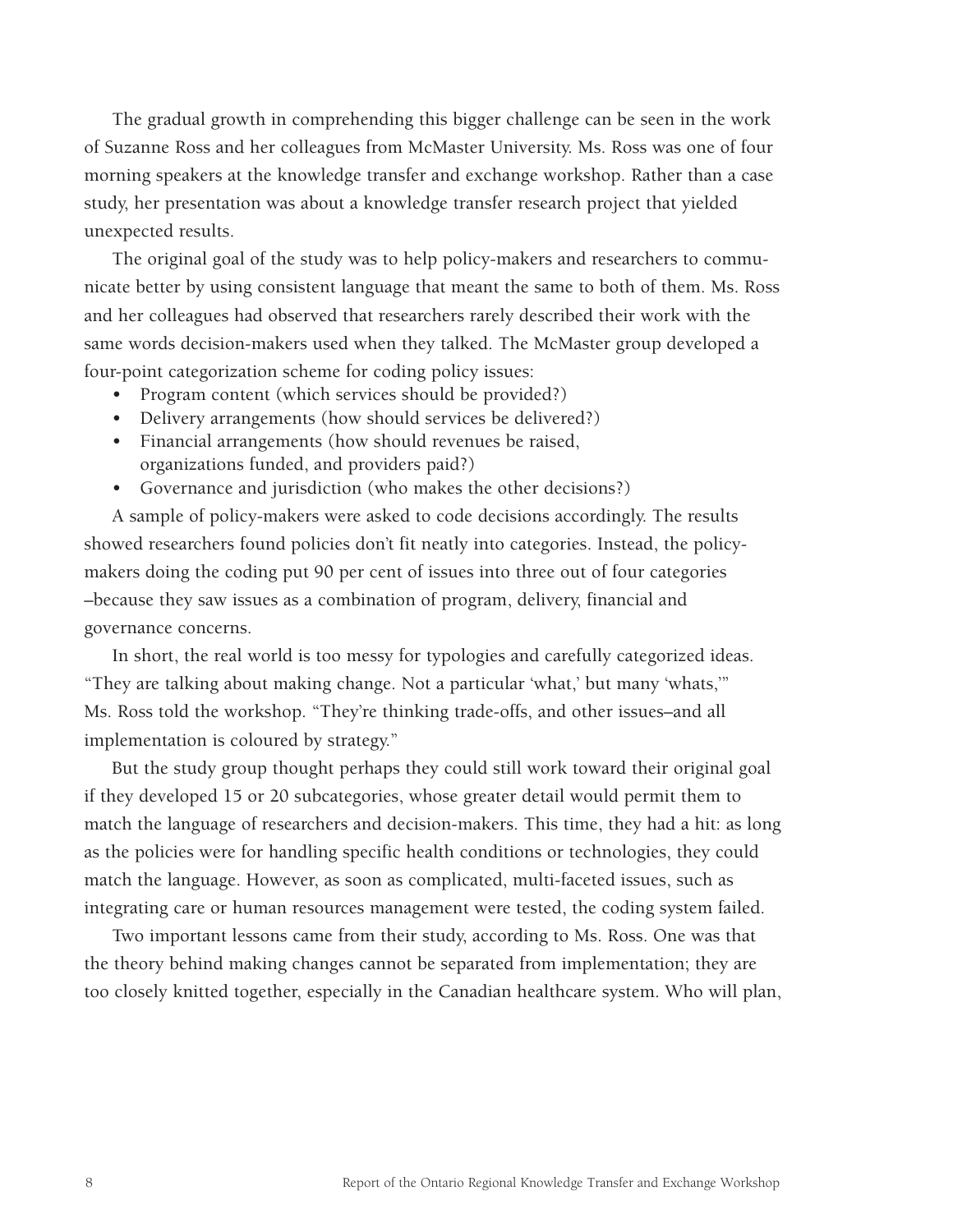who will deliver, who will pay and who will make decisions all shape what ultimately happens to ideas for health care.

The second important lesson was that researchers were focusing too much on getting existing research used by decision-makers. Instead, research must be put in context of all the considerations that go into making policy. That, however, requires that researchers recognize they are not experts in creating policy, and they need decision-makers to tell them what the implications of their work are and how it fits with all the other factors to be taken into account.

In other words, researchers need to learn to work with policy-makers to create research that meets their needs. Policy-makers need to know what's going on elsewhere, what is going on in the system now, they need to have research that has been translated into useful knowledge for policy and they do not want to see a lot of duplicated effort.

Above all, researchers need to appreciate that the use of evidence in decision-making is not an easy, straightforward process but rather, as speaker Karen Parent said later in the day, "messy and challenging."

#### **Making the public part of public health knowledge**

Suzanne Ross and her colleagues discovered how difficult it was to codify the information needs of policy-makers. Michelle Gold, Manager of Knowledge Transfer at the Hamilton District Health Council, on the other hand, realized very quickly that doing her job properly meant setting standards, educating participants and organizing systems to make the whole process of knowledge gathering and sharing more effective.

Knowledge transfer in a community setting means incorporating community values as part of the evidence, Ms. Gold told the Toronto meeting. There were a lot of frustrated people at the Hamilton District Health Council when she started in 2001 who did not feel they were succeeding in doing that. District health councils were created to advise Ontario's Ministry of Health and Long-Term Care on local health issues, and over the years they have gathered a lot of statistics and generated a lot of information. They are unusual because they both use research and produce information. But there often seemed to be no link between the work they did and the action taken by the provincial government.

Ms. Gold set out to create a knowledge transfer strategy, to increase the use of evidence and best practices (in the council's research, and in work done with council information), as well as to increase the dissemination of knowledge. She started by working to expand the council's relationships–both with the community and with the ministry.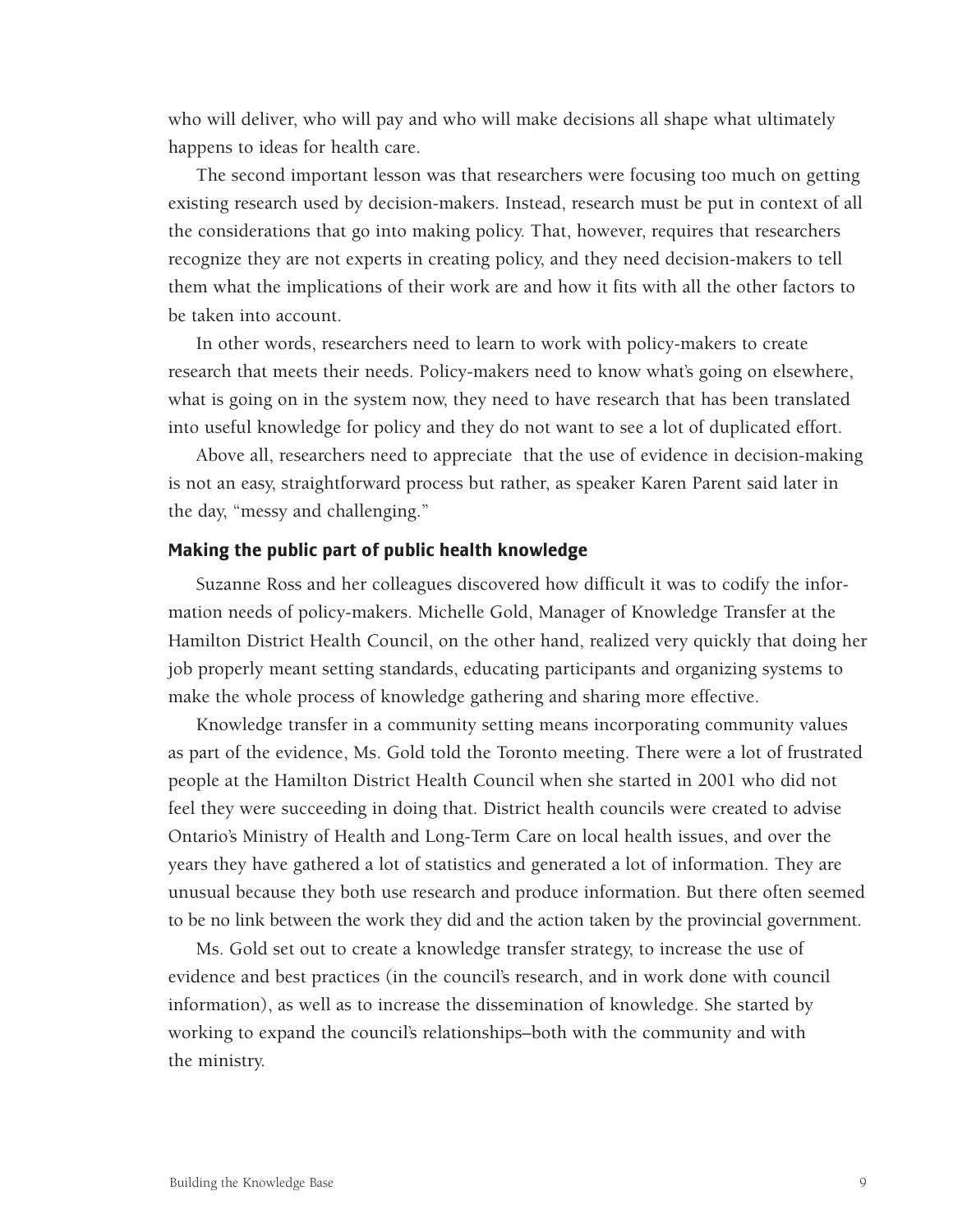Working better with the community required a set of ethical planning guidelines to ensure more vulnerable groups in society (such as the elderly and the homeless) were properly and fairly included in the council's work. She tried to reach out to the community in a variety of ways, including:

- Creating project charters to define objectives and deliverables
- Doing a more thorough job of identifying stakeholders in issues
- Clearly identifying the roles of all involved
- Spending more money to ensure the public was properly engaged
- Guaranteeing follow up, with information back to participants within six months.

She also worked at getting the ministry to be more communicative, for instance by making it clear whether they were looking for information for research or for planning imminent changes in programs. As the ministry realized the Hamilton District Health Council was working differently, it became more cooperative about explaining its plans for the information it wanted. This in turn generated more relevant research, Ms. Gold said. She also tried to explain the political imperatives behind provincial government actions to a community that is not always aware of the mix of forces behind policy.

Ms. Gold's previous job as an academic at McMaster helped her build bridges to the academic community, strengthening the council's ability to do research as well as encouraging academics to use the council's community contacts. But here too, she set standards. As the idea of knowledge transfer spreads, pressure mounts on academics to work with the community. Ms. Gold found people were looking to the council to serve as a research partner; or to broker links between researchers and other community-based decision-makers. These requests were sometimes more for show than function. As this trend became apparent, she created a list of discussion questions to assist decision-makers in clarifying potential roles with researchers and developed a conceptual framework to convey the range of involvement decision-makers can negotiate with researchers. This framework is adopted from a model proposed by Ross et al. (2003).

| Framework for District Health Council Involvement in<br>Scholarly Research in a 'Decision-Maker' Role |                                                                                                      |                                                                                                                                                                     |                                                                                                                    |  |  |
|-------------------------------------------------------------------------------------------------------|------------------------------------------------------------------------------------------------------|---------------------------------------------------------------------------------------------------------------------------------------------------------------------|--------------------------------------------------------------------------------------------------------------------|--|--|
|                                                                                                       | <b>Formal Support</b>                                                                                | <b>Participant</b>                                                                                                                                                  | <b>Partner</b>                                                                                                     |  |  |
| Arrow implies that each level<br>of involvement may include all<br>previous functions and scope       |                                                                                                      |                                                                                                                                                                     |                                                                                                                    |  |  |
| Scope of Participation                                                                                | • provides support for research study<br>• not informed or actively involved<br>in research process  | • responds to researcher initiated<br>study with ideas, information<br>or advice                                                                                    | • significant involvement in<br>initiating and shaping purpose<br>of research, process and outcomes                |  |  |
| <b>Typical Roles</b>                                                                                  | • legitimizes research is relevant to<br>outstanding issues and/or needs that<br>require information | • facilitates access to data<br>and/or other resources<br>• involved in interpretation of results<br>• involved in identifying key<br>messages and target audiences | • focuses research questions,<br>purpose and goals<br>• formulates and implements<br>knowledge transfer strategies |  |  |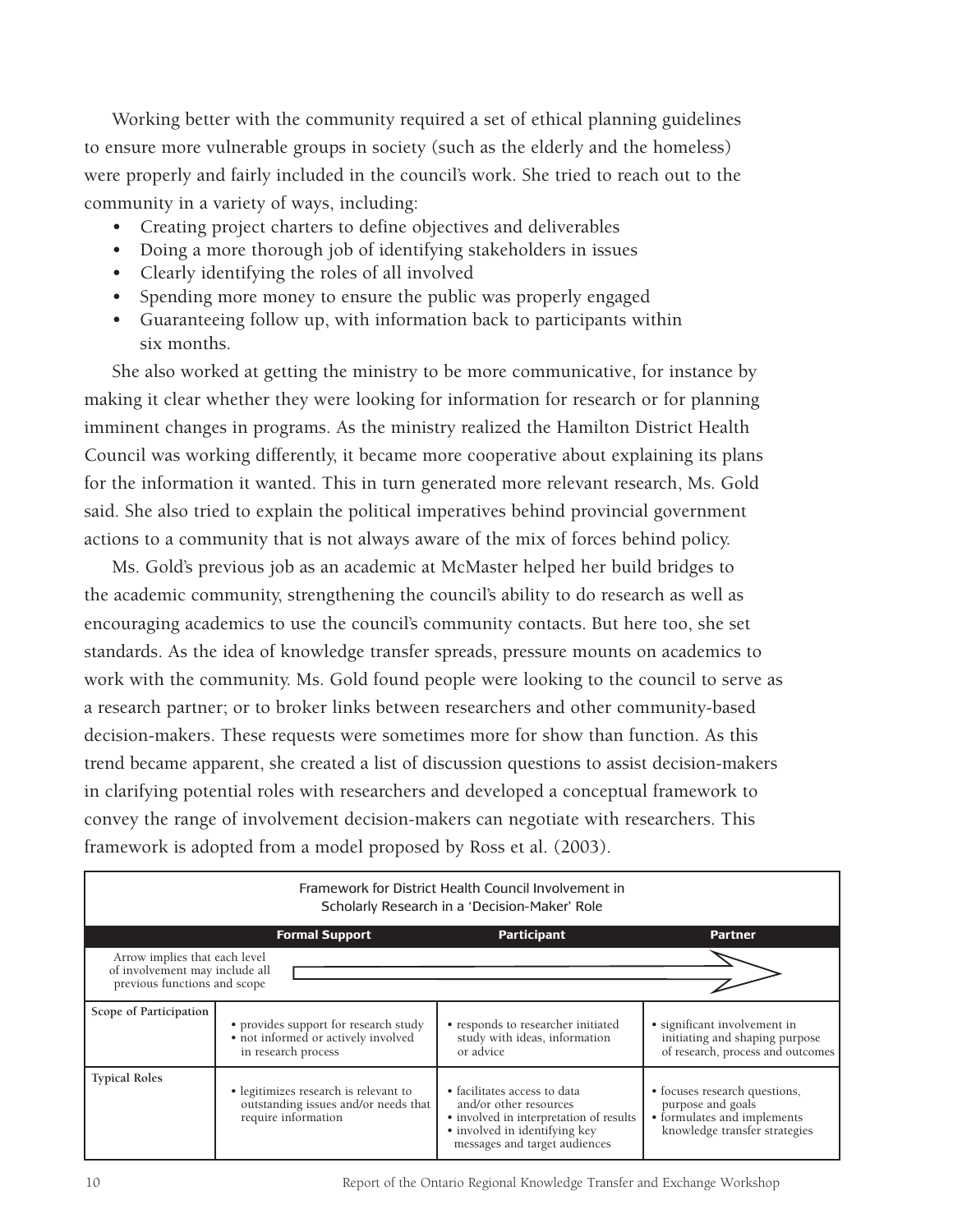Although Ms. Gold believed when she started she would work herself out of a job by changing the culture of the place, she changed her mind. "Now I think there will always be a need for knowledge brokers. Not all researchers have the skills to broker and disseminate knowledge," she said. "One study is rarely enough to shape policy. It takes a blend of research and ideas that only someone who has been around and has a broad perspective can supply."

#### **Gaining access to knowledge and understanding the role of personal contact**

The CanChild Centre for Childhood Disability Research opened at McMaster University in 1989 and was practicing knowledge transfer and exchange before most people had even heard about it in theory. CanChild's Knowledge Transfer Coordinator, Rachel Teplicky, told workshop participants that the group's original target audience was service providers in Children's Treatment Centres in Ontario. Its goal was to engage them to "maximize the participation and life quality of children and youth with disabilities… through health services research, education and dissemination of knowledge."

Over the years, CanChild has broadened both the target audience for its research and the scope of people involved in its work to include the children themselves, their families and Ontario's Ministry of Children and Youth Services. As Ms. Teplicky spoke, it became clear that its 15-year history–almost unequalled experience in knowledge transfer–offers an important long-term perspective on what works and what doesn't.

CanChild began with extensive consultation with the people who worked in the treatment centres. Over the first ten years, they kept going back and asking which providers and administrators in the centres needed research. Significantly, they found a large discrepancy between what those people wanted and what researchers were interested in studying. "There was fear the partnership would break down," Ms. Teplicky said, but a program of small grants for research by clinicians in the centres opened up lines of communication between the centre's researchers and practitioners. The idea of linking the two groups, unusual in the '80s, became normal.

CanChild used a variety of approaches for knowledge transfer, including:

- Sending out brief summaries of research, rather than peer-reviewed papers
- Regular meetings with practitioners
- Regular contact with researchers who worked in the centres
- A research "roadshow," where CanChild staff would travel to the centres making presentations and leading workshops
- Many visits to conferences around the province.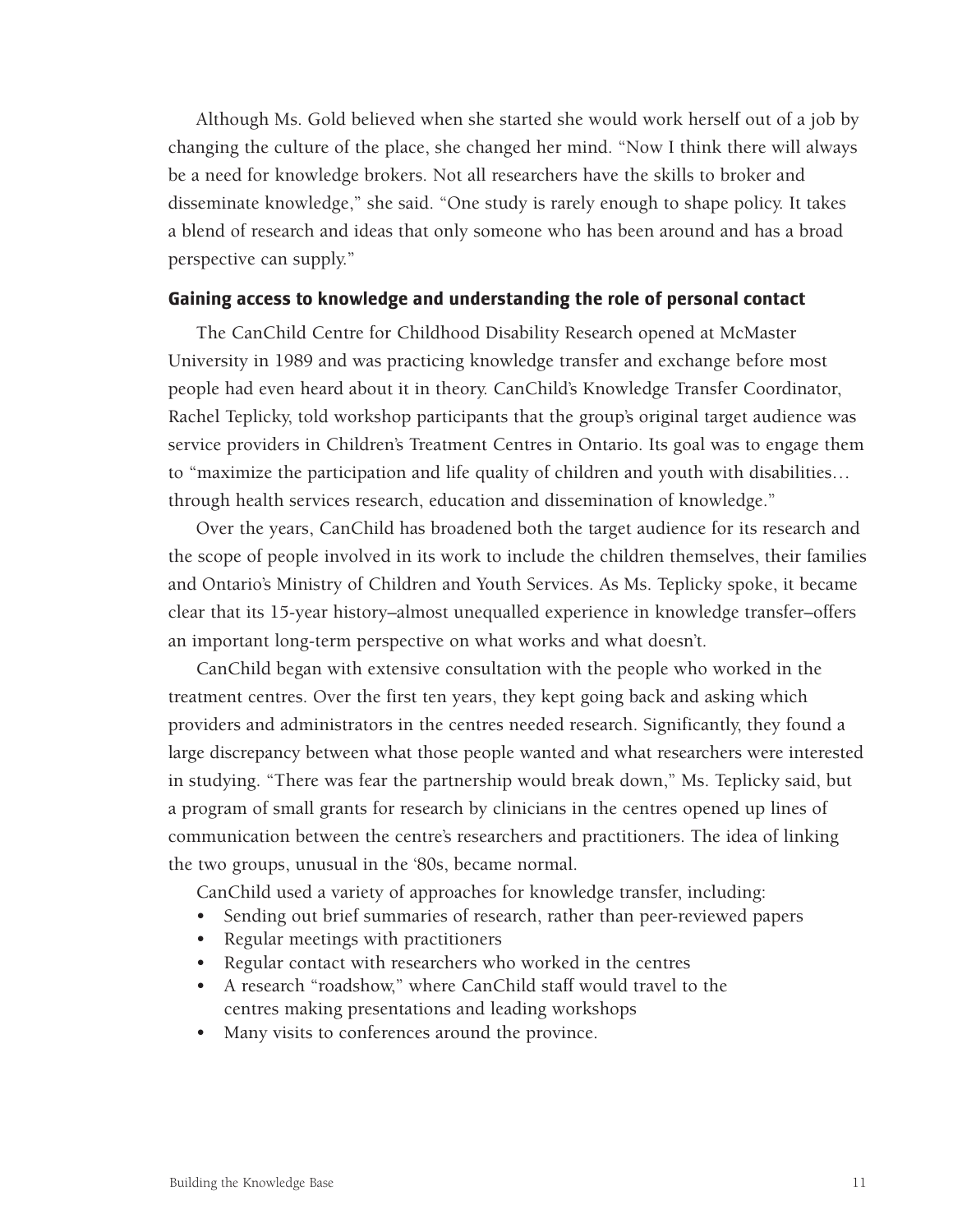The techniques worked; information flow was good, and research was responsive to providers' needs. But times are changing. CanChild's funding has been cut; researchers no longer work in the Children's Treatment Centres and the flow of information is drying up. Also, Ms Teplicky thinks researchers may start to assume they know what providers need and get less conscientious about asking. There is less money for local travel, too–although CanChild continues to be in demand at conferences around the world.

Technology has also profoundly affected the way CanChild works, and not always for the better. "One thing that supported our partnership is we didn't have electronic communication," Ms. Teplicky said. CanChild now has a website, and e-mail, which make it possible to reach a great many people, but they also mean much less face-to-face discussion. They are hoping to make the most of dwindling resources with an intranet, "an electronic community of practice." Recognizing that not only researchers have expertise, they are drawing on clients and their families for the kind of feedback and participation they once got from in-house researchers–a practical necessity, and one that reflects the trend to widen the scope of people involved in knowledge exchange.

In discussion after the presentation, Melanie Barwick of the Community Health Systems Resource Group at the Hospital for Sick Children cautioned that electronic communication is not a substitute for face-to-face encounters. Her experience with children's mental health practitioners, points to a huge desire for in-person support from a workforce that is still not comfortable or experienced with computer technology. "The challenge is that knowledge exchange places new demands on the researchers' time,"said Jane Gibson, Director of Knowledge Transfer & Exchange at the Institute for Work & Health. Many acknowledged that in-person knowledge exchange, while effective, is hugely time consuming. Her colleague, Rhoda Reardon, a Knowledge Transfer Associate at the Institute, agreed in a line that became an unofficial theme of the conference, "While attending conferences in the cities of Europe is glamorous, we also need researchers to bring their messages to the folks at home," Ms. Reardon said.

Ms. Teplicky concluded on an optimistic note. She hopes that academic values will change, and there will be more rewards in the future for researchers doing knowledge transfer so it won't only be a drain on their research time.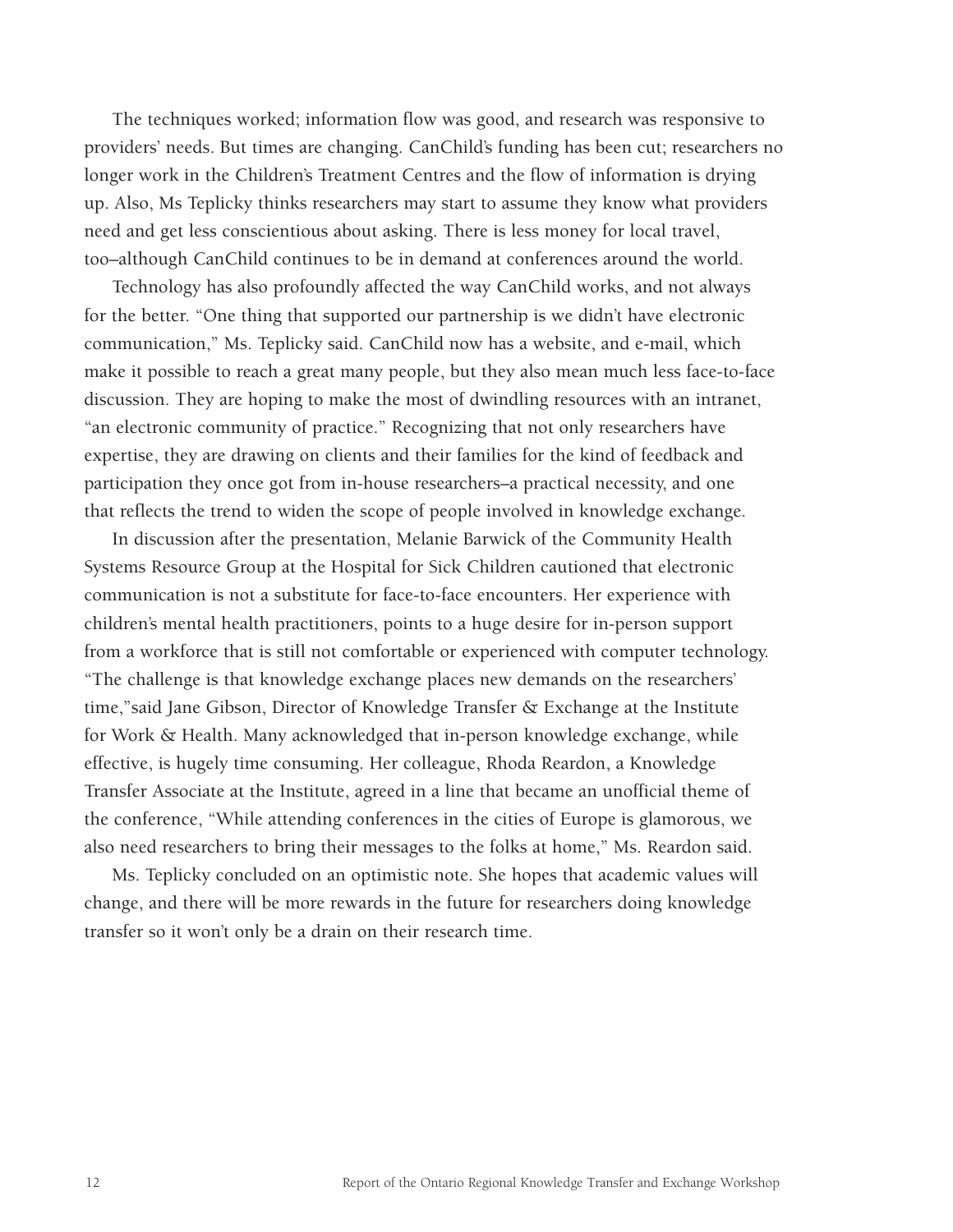#### **Building from the ground up**

Rachel Teplicky provided a retrospective view of knowledge transfer and exchange. Caroline Lonsdale brought a case study of the launch of a knowledge transfer project. Ms. Lonsdale is a program consultant in the Ministry of Health and Long-Term Care and is working on the development of the Ontario Knowledge Exchange, a project to get knowledge to front-line workers in long-term care facilities.

Long-term care has not been a topic of much interest to health-services researchers, Ms. Lonsdale explained. Thus, there has not been much pressure to disseminate knowledge. But that is changing as more people live longer with complex illnesses, both in long-term care centres and in the community–and everyone involved, from clients and their families to front-line workers and administrators, needs better information. Research and advocacy group activities are increasing.

The various types of long-term and community care and the variety of people involved present a particular challenge: many workers and consumers have limited access to computers, so the web-based approach of many knowledge-transfer efforts won't necessarily work for them. As well, workers in long-term care often have less education than those in hospitals–but they are every bit as busy. All those factors dictate a need for convenient access (including by phone, fax and face-to-face) to information that is packaged so it can be understood easily and quickly.

The idea of the Ontario Knowledge Exchange is to blend research knowledge and professional expertise through a combination of geographical chapters and "communities of practice" based on common interests (such as Alzheimer's, stroke or diabetes). The chapters will have "learning agents"–likely nurse practitioners–on site and there will be a librarian available to provide information and support research. Professionals will be able to consult each other (although this part of the exchange will not be available to clients).

"We hope that by all the people accessing this–researchers, residents, government–that we'll improve the quality of care," Ms. Lonsdale said. The importance of human connections will not be underestimated. One of the reasons for learning agents is to create and sustain that important face-to-face contact the workshop had already talked about. "The learning agent will be a person making face-to-face connections," Ms. Lonsdale said. "Communities of practice wither and die if you set them up and then leave them to themselves."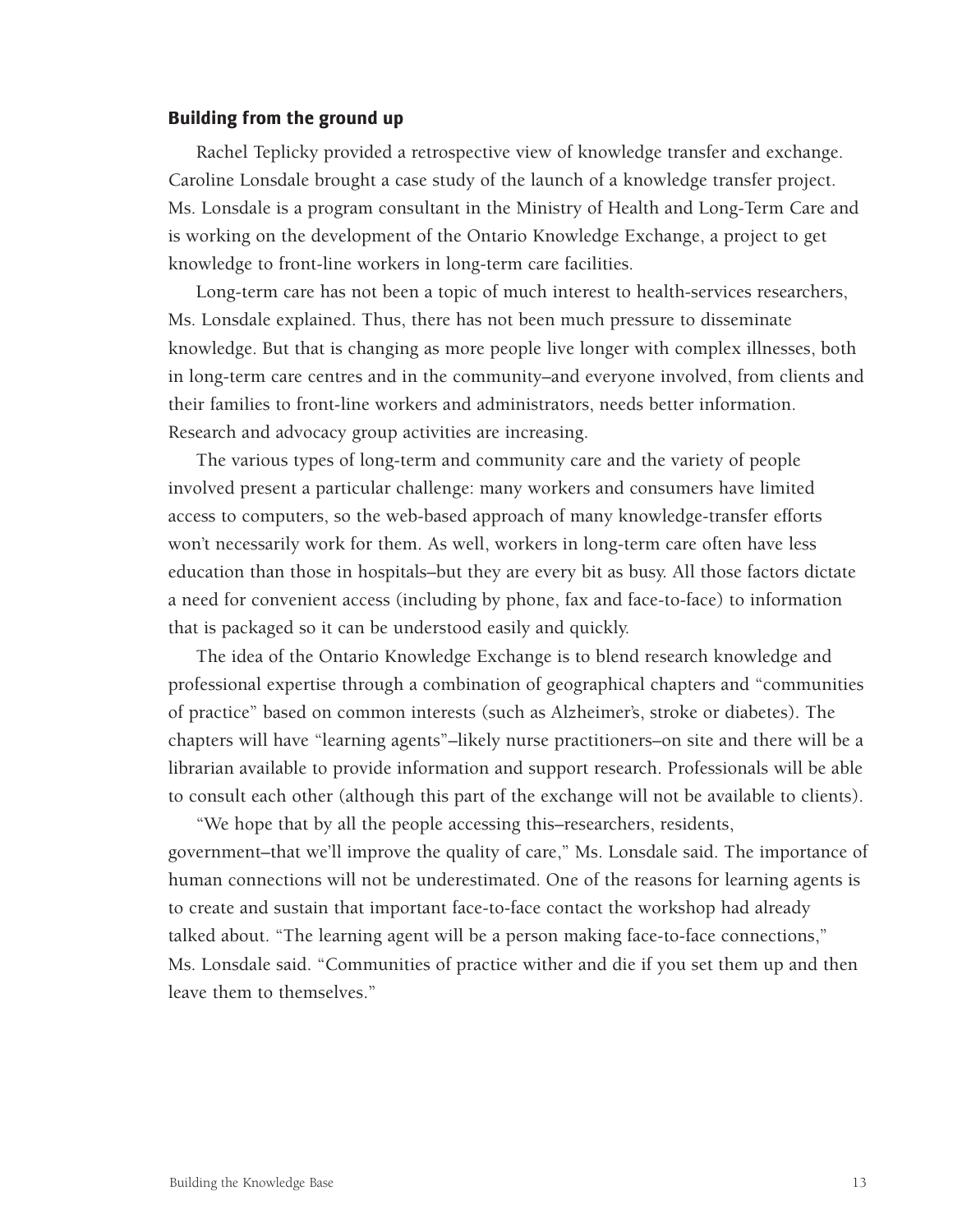#### **Gaining knowledge about transfer and exchange**

Healthcare is complex. Healthcare is demanding. Healthcare is changing fast. And healthcare is under financial pressure. There isn't time to wait 10 or 15 years to do retrospective studies of what has worked in knowledge transfer and most of us have managers funding our work who want proof it does some good. So the afternoon session at the Ontario Regional Knowledge Transfer and Exchange Workshop focused on evaluation. How soon can one start evaluating? What's needed to do a good job of evaluating something? What is success?

Dale Butterill, Manager of Knowledge Transfer at the Centre for Addiction and Mental Health's Health Systems Research and Consulting Unit, chaired a panel on evaluation. It was opened by the University of Toronto's Rhonda Cockerill asking when it is fair to start evaluating a program. Some believe evaluation should be done from the beginning, others that programs must be allowed to find their feet first. Dr. Cockerill told participants evaluation is a framework to see if program goals are being met, and whenever it starts, these basic questions should be asked:

- What is the program trying to accomplish?
- What would success look like?

When programs are launched, people often fail to clarify the benefits they expect from them, or what they would see change if the program were working, in which cases, evaluation is not possible. Another flaw is that people's goals are often too broad–"improving health" may be the ultimate goal of a knowledge transfer effort, but it will be almost impossible to link cause and effect between improved communication of research and ideas and people getting healthier. Smaller, more realistic options, such as measuring adaptation of a report's recommendations, probably make a more reasonable goal for evaluation.

Brian Rush, Associate Director of the Health Systems Research and Consulting Unit, Centre for Addiction and Mental Health, offered the participants a logic model for evaluating programs.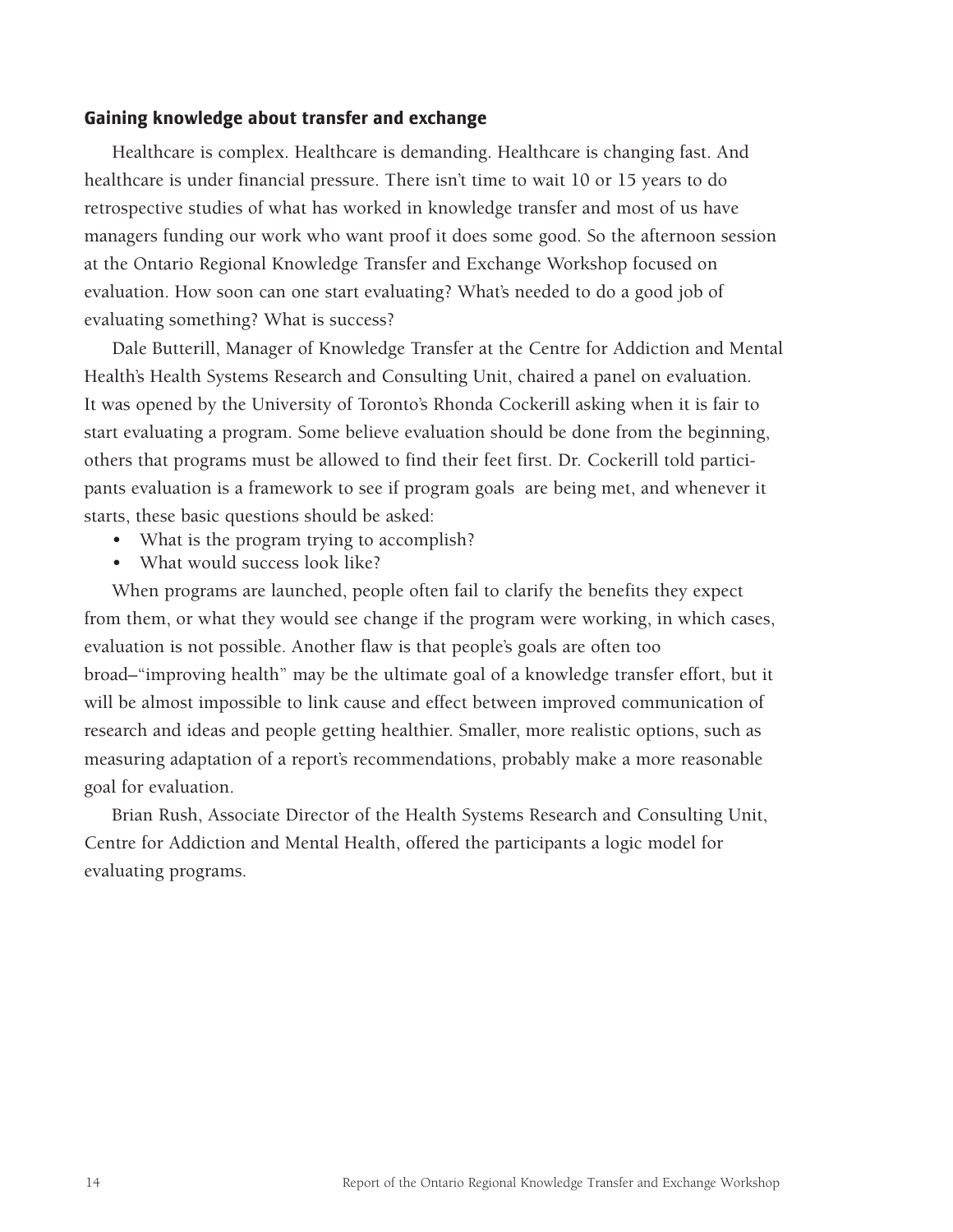

To set up a logic model of a program, the squares are filled in with the inputs–such as money, staff and supplies–committed to the program, as well as constraints (perhaps laws or regulations) that will affect what is being undertaken. Then the activities are entered (in knowledge transfer, this could include setting up meetings, releasing research syntheses, or searching out information needed for policy and putting it in context for the decision-maker), followed by the planned short-and long-term objectives. These might include introducing the head of the policy branch of a ministry to the director of a research centre, or (long term) setting up an exchange program between government policy analysts and researchers. Once the inputs and goals are clear, assessing success on them should be possible.

Dr. Rush warned, however, that many aspects of evaluations vary depending on who does them. If the overall goals of a program are being assessed, the evaluation may not focus on knowledge transfer and its impact. "The discipline of the person you hire (to do the evaluation) will influence the measures selected and outcomes you find," he said. "An epidemiologist will look for and find different results than an organizational psychologist."

Another caveat is that logic models are very inward looking; they don't easily allow for external context. So they can show the connection between what you want to do and your intervention, but they will not reflect external factors that may have influenced the outcome.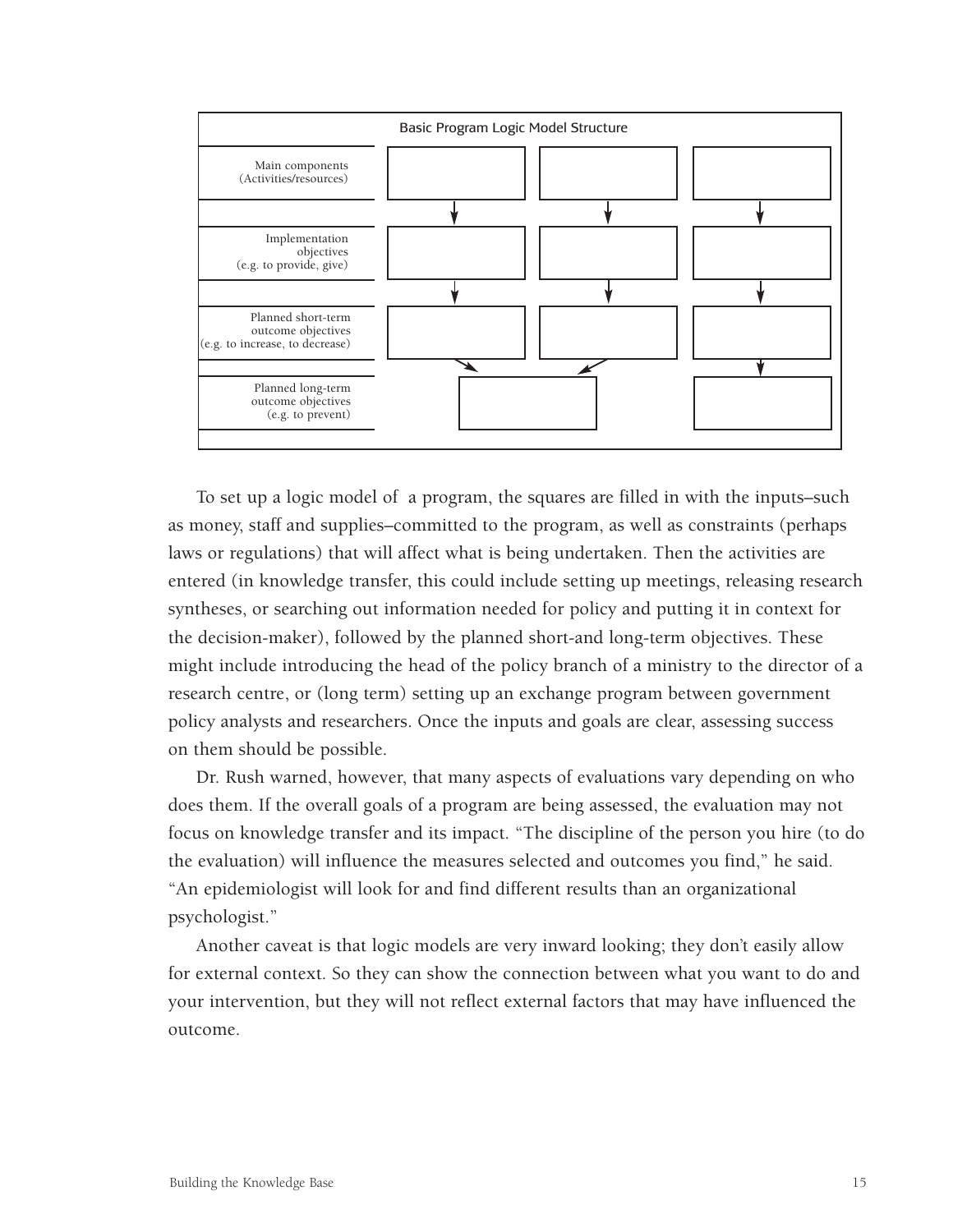Katherine Boydell told the workshop about an evaluation that the Canadian Coalition for Seniors' Mental Health did on the dissemination and uptake of inventories of resources for seniors' mental health issues. The attractive inventories listed books, websites, programs and videos on seniors' mental health and were directed mainly at front-line workers and caregivers. They reported needing more information–but did the coalition's inventory meet their needs? Distribution alone was no proof of use or value. They wanted to know whether people "acquire, assess, apply and adapt" the inventories to meet their needs.

Acquisition went well; most received the inventory through a mail out and no one reported barriers to getting it. Recipients responded well to it. Almost 100 per cent of front-line workers and caregivers considered it attractive and easy to follow, although one in five workers and one in three caregivers complained that information they wanted was missing. Application and adaptation were less satisfactory, however. Workers used it more; almost 80 per cent said they used it to find information, the largest share (89 per cent) to find websites, 54 per cent for books or magazines, 31 per cent for videos or CDs. But only half of caregivers in the survey said they used it. For them, too, websites and books were the most popular resources.

Karen Parent of Queen's University will undertake an evaluation of the Canadian Health Services Research Foundation's six Knowledge Brokering Demonstration Site Projects with colleague Malcolm Anderson. Their goal is to discover whether the work the foundation is sponsoring "increases the appropriate use of high-quality research evidence in decision making." They are also breaking new ground in methods of evaluating knowledge brokering. Their logic model consists of four components: structures, process, evidence and individuals.

There are different indicators to measure shorter or longer-term successes, Ms. Parent told the workshop participants. "In year one we hope to see increased resources for knowledge transfer–money, leadership support and protected time (for transfer activities)." "A successful broker," she added, "should have been able to get more people seeking research and more thinking critically about research. Do decision-makers accept research? Do they see its validity?"

In the long term, the questions will change. Is research evidence actually being applied? Is it changing policy or practice? "We really are looking for infiltration of research into the organization," she said. "We want to see signs of a cultural shift."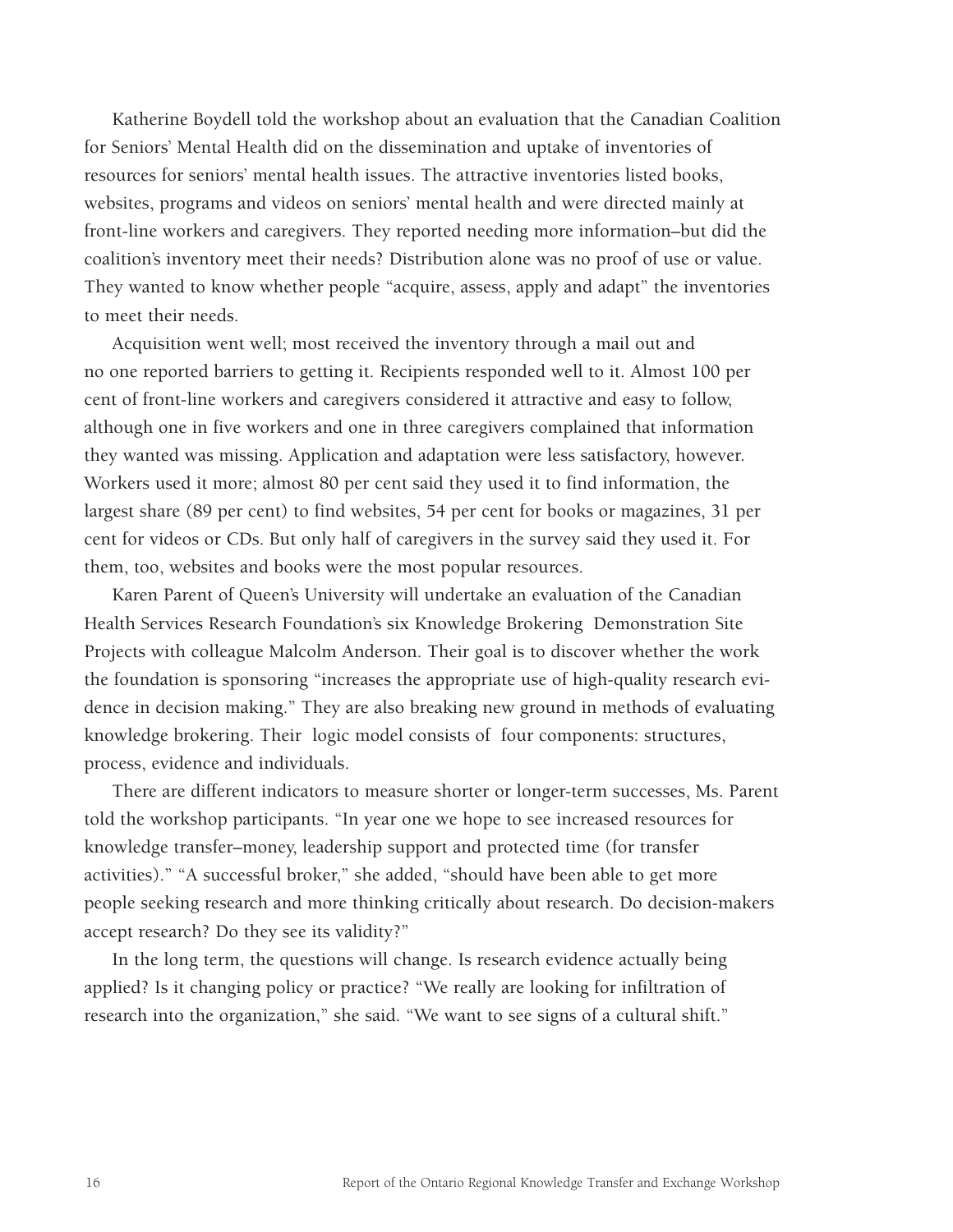Successful implementation of evidence requires users to consider the clarity of the evidence, the quality of the context, and what actions are needed to bring about a successful change process, Ms. Parent said.

Proof of the effectiveness of knowledge brokering is important–first to get more research evidence used in health services delivery and policy development, then to win more support for knowledge transfer and knowledge brokering efforts themselves. Proof would encourage universities to allow time for knowledge transfer as a recognized part of an academic's work, and for organizations to recognize the value of knowledge brokering. It could also encourage the support in research grants that would permit transfer and exchange to be sustained over months or years.

Although it was heartening to hear in the morning sessions that so much is going on in knowledge transfer and exchange around the province, it was clear from the afternoon session that evaluation of transfer and exchange will never be easy. "Implementation of evidence is not linear," Ms. Parent warned. "It's messy and challenging."

#### **Where are we going?**

The workshop ended with a discussion of where to go next. Do Ontario's knowledge transfer practitioners want a formal organization? What is a community of practice and can we make it work? Would a chat room do, or do we just want to be friends?

Dr. Barwick from Sick Kids told the meeting that participants in a community of practice "create, expand and exchange knowledge to develop individual capabilities and a shared practice." The group, she said, is self-selected and held together by passion and commitment to the topic, although resources and facilitation are required for growth and sustainability.

Discussion at the meeting suggested people like the idea of a community of practice, but would like it based on something a little more solid than shared passion for a topic. Certainly, a desire to share knowledge, practical experience or advice and tales of success and failure were common themes, but there were also calls for some kind of framework or leadership. "List serves fail because no one facilitates them," said Caroline Lonsdale. Rhoda Reardon, who was leading the discussion, agreed. "People in this room are interested in forming a relationship that goes beyond today…but it won't happen unless somebody provides some leadership."

With a little persuasion, leadership was forthcoming: a group of volunteers agreed to meet to plan the meeting.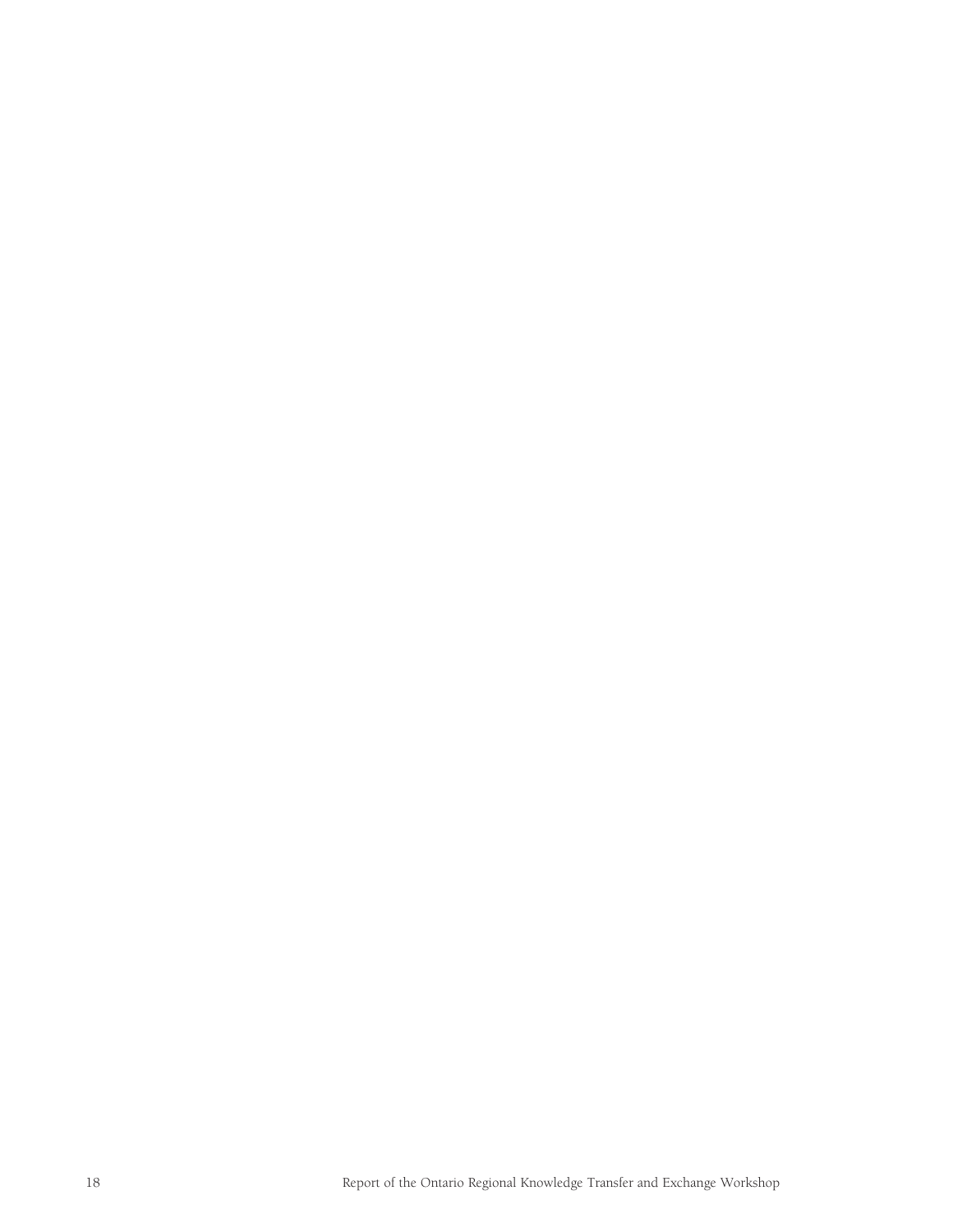#### **4.0 Next steps**

At the close of the workshop, several individuals expressed active interest in organizing another meeting, perhaps as an inaugural community of practice. One individual volunteered to facilitate this next meeting.

As with other knowledge sharing activities, we anticipate the biggest barrier to subsequent events to be time for participation. Workshop participants overwhelmingly wish to see future KTE/KB workshops in Ontario, however, focus and funding will need to be addressed in order that such workshops can be provided.

The Ontario workshop was developed on the basis of the CHSRF's desire to support regional knowledge brokering networks that could contribute to knowledge development and exchange on this important and evolving topic/role. We believe the Ontario workshop met its stated objectives (*please see Section 5.0 Evaluation on the next page*), and look to the CHSRF for guidance and support regarding future knowledge brokering and knowledge transfer workshops for Ontario. In the meantime, we will pursue the project's other deliverables and disseminate this report to multiple audience within Ontario and beyond.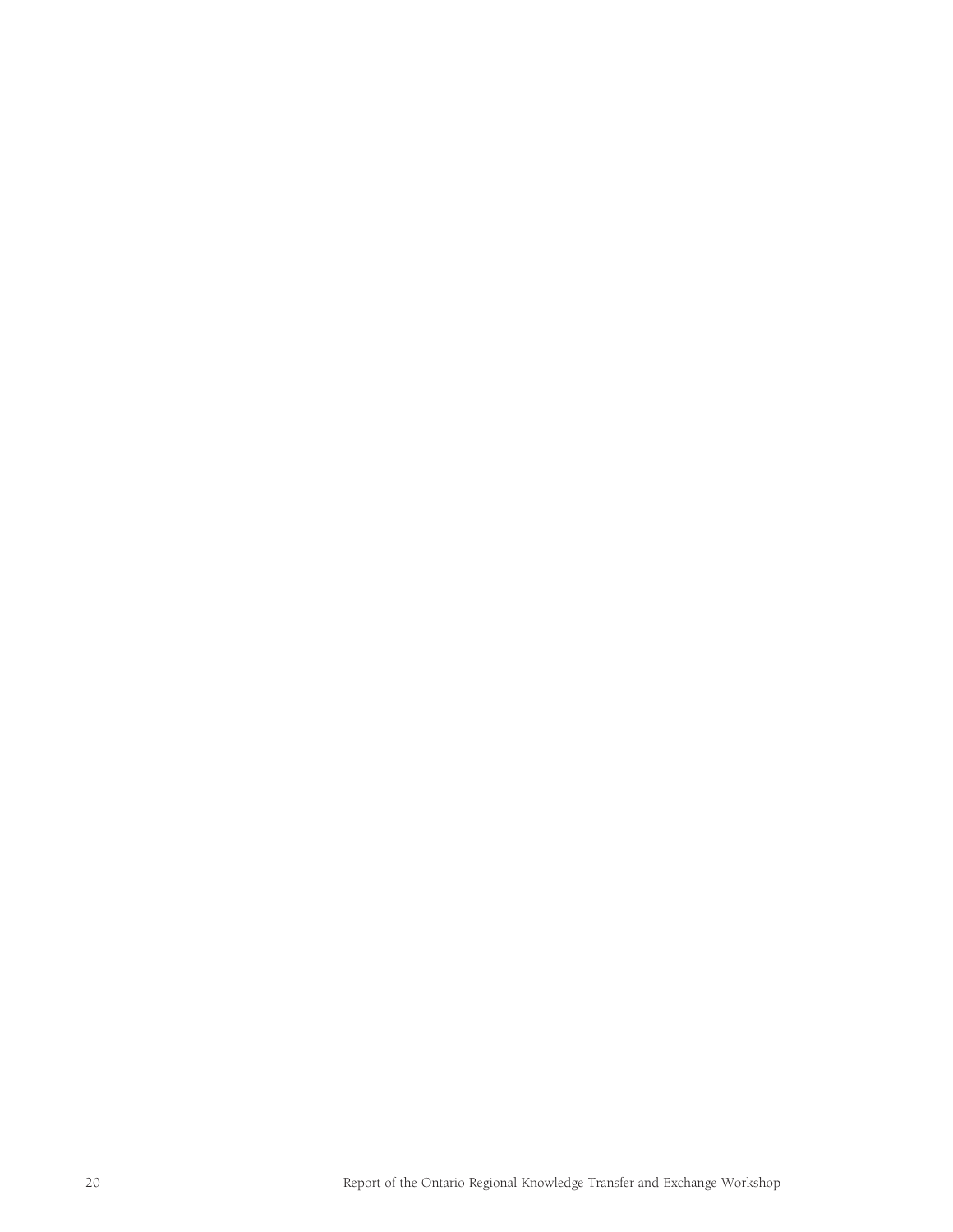# **5.0 Evaluation: Did the workshop meet objectives?**

The Ontario Regional Knowledge Transfer & Exchange Workshop sought to bring together selected individuals from across Ontario specializing in the science and practice of knowledge brokering and knowledge transfer, in addition to the decision-makers with whom they partner. The purpose of the workshop was to advance understanding about the practice of knowledge transfer and exchange (KTE) and efforts to evaluate the impact of KTE activities.

**Specific objectives for the regional KTE workshop were:**

- 1. To share practice experiences in knowledge brokering (KB) and knowledge transfer and exchange (KTE) through dialogue and by example;
- 2. To initiate a compilation of practice and experiential learning related to KTE that will include strengths, challenges, and impact evaluation methodologies;
- 3. To uncover practices, successes and challenges in evaluating the impact of KTE efforts;
- 4. To explore the development of a Community of Practice for Ontario practitioners and scientists in KTE.

A participant evaluation was designed to assess the extent to which the workshop met its intended objectives. Responses were received from 23 participants, most of whom identified themselves as knowledge brokers or managers in knowledge transfer and exchange. The intended audience representation was achieved.

The use of narrative accounts of participants' experiences on the job was rather innovative, and we were interested to know whether participants viewed this approach as a desirable and useful way of sharing knowledge about current practices in knowledge brokering and knowledge transfer. Note that values are percentages.

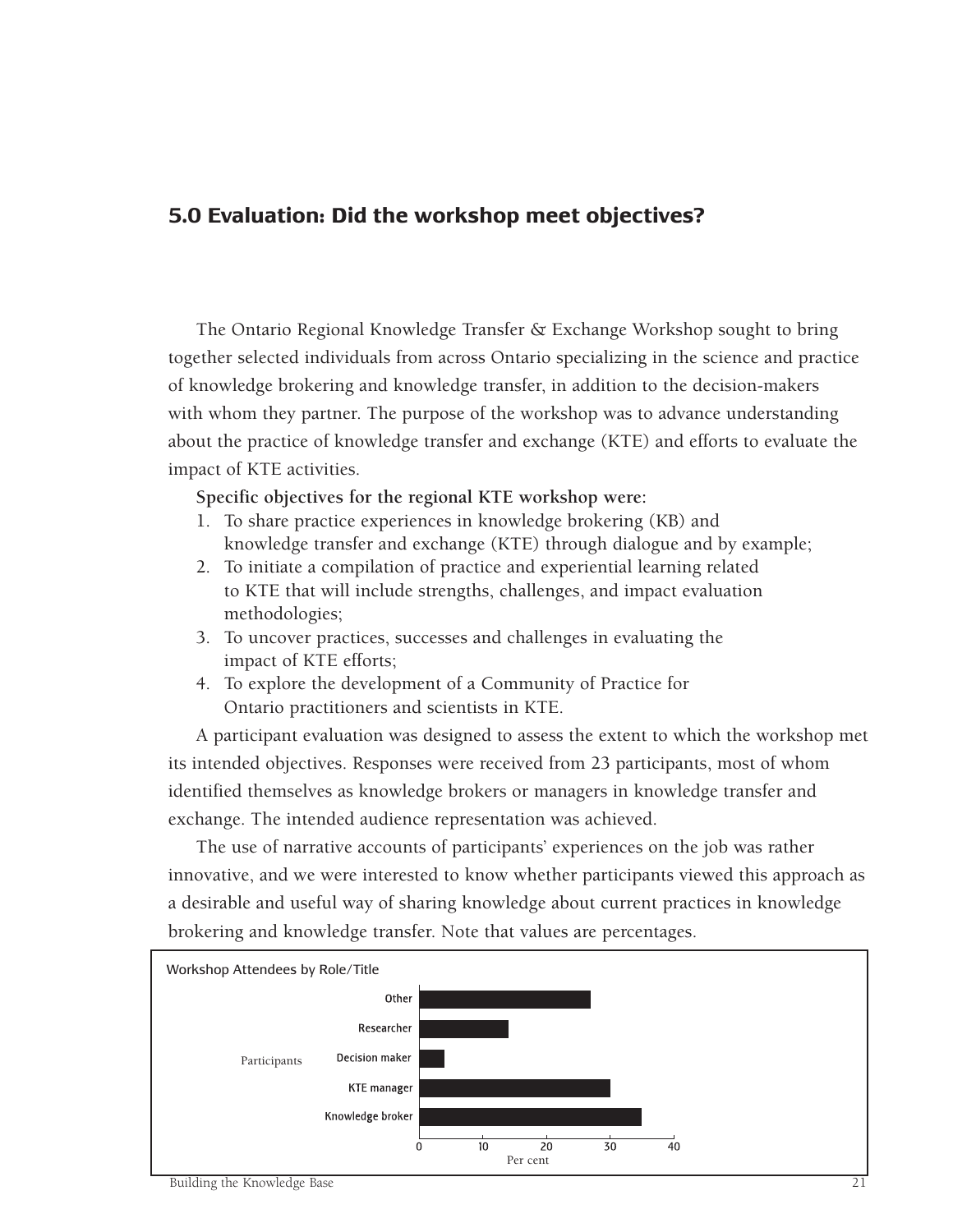<span id="page-24-0"></span>

| Response to Stories (in per cent)                                               |                             |                 |          |                   |
|---------------------------------------------------------------------------------|-----------------------------|-----------------|----------|-------------------|
|                                                                                 | <b>Disagree</b><br>Strongly | <b>Disagree</b> | Agree    | Agree<br>Strongly |
| I learned something new                                                         |                             | $4.3\%$         | 56.5%    | 39.1%             |
| I will take what I learned back to my work<br>setting and share with colleagues |                             | $4.3\%$         | $60.9\%$ | 34.8%             |
| I liked this "Story" format for exchanging<br>KT activities and lessons learned |                             | 8.7%            | 34.8%    | 56.5%             |

The purpose of the afternoon evaluation panel was to address the question of evaluating the impact of knowledge transfer and exchange. Participant responses indicate that the format was effective for sharing knowledge on KTE evaluation, less so for evaluation of knowledge brokering.

|                                                                                 | <b>Disagree</b><br>Strongly | <b>Disagree</b> | Agree | Agree<br>Strongly |
|---------------------------------------------------------------------------------|-----------------------------|-----------------|-------|-------------------|
| I learned something new about evaluating<br>the impact of knowledge brokering   |                             | 14.3%           | 61.9% | 23.8%             |
| I learned something new about<br>evaluating the impact of knowledge transfer 5% |                             | 10%             | 80%   | 5%                |
| I will take what I learned back to my work<br>setting and share with colleagues |                             | 20%             | 55%   | 25%               |
| I liked the panel format for exchanging<br>evaluation knowledge                 |                             | 4.8%            | 47.6% | 47.6%             |

The workshop participants clearly appreciated the format for knowledge exchange and all reported interest in continuing the workshops for this group in Ontario. There is also majority interest in developing a network or community of practice environment for knowledge sharing and development of KTE and knowledge brokering practices and evaluation. Lastly, there is perceived value in a compendium of KT strategies and associate evaluative methodologies. However, given the recent direction for the development of a similar compendium from CIHR, it is unclear whether an Ontario-centric compendium would be useful to the field.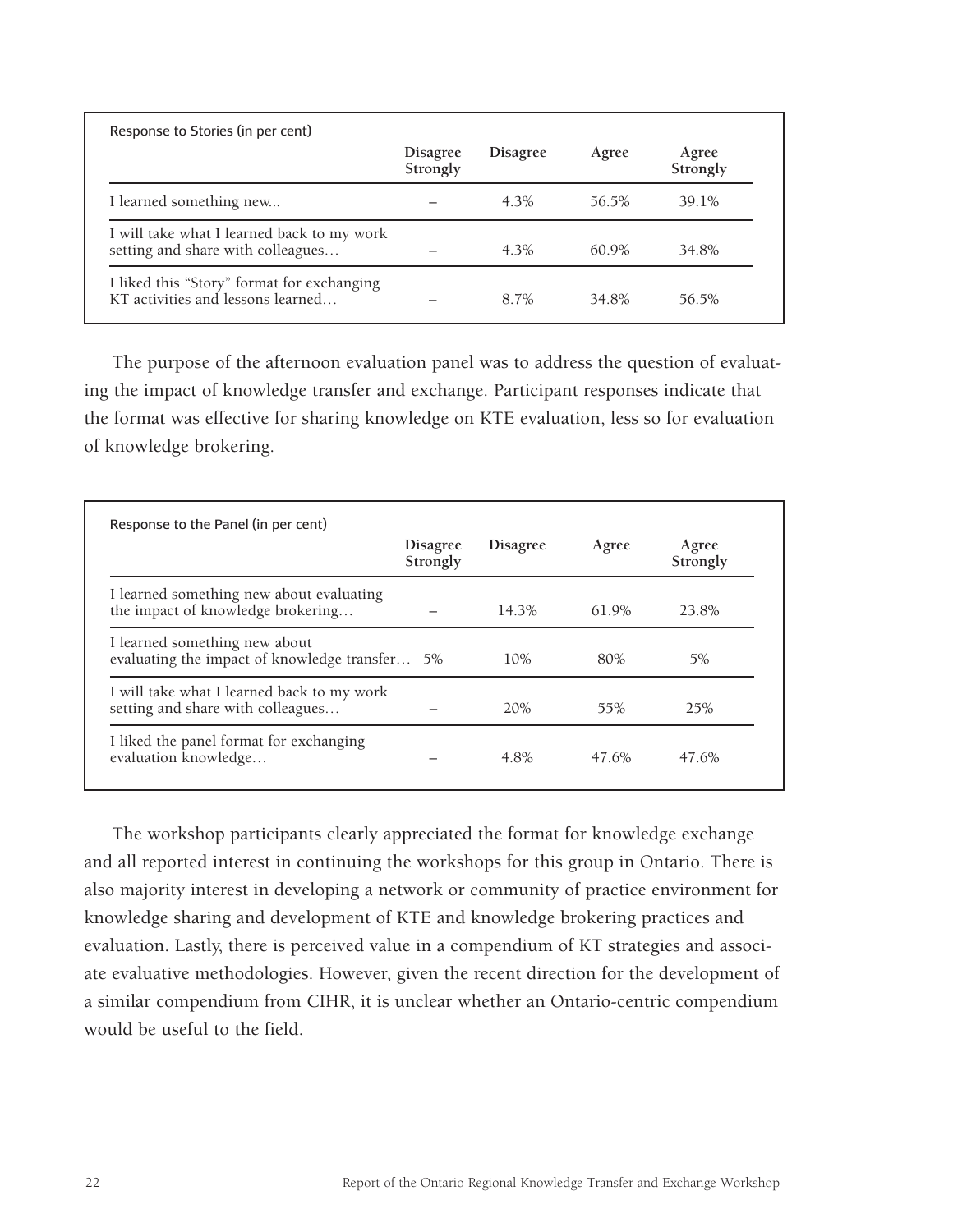|                                                                                                                                                                                                | <b>Disagree</b><br>Strongly | <b>Disagree</b> | Agree | Agree<br>Strongly |
|------------------------------------------------------------------------------------------------------------------------------------------------------------------------------------------------|-----------------------------|-----------------|-------|-------------------|
| The workshop provided a good<br>networking opportunity                                                                                                                                         |                             | 8.7%            | 34.8% | 56.5%             |
| I would be interested in attending a<br>similar workshop for the Ontario<br>region in the future                                                                                               |                             |                 | 36.4% | 63.6%             |
| I am interested in actively participating<br>in the development of an Ontario KT/KB<br>Community of Practice                                                                                   | $4.5\%$                     | $4.5\%$         | 54.5% | 36.4%             |
| I am interested in actively participating in<br>the development of an Ontario<br>KT/KB Network (e.g., Contact information) 4.5%                                                                |                             |                 | 54.5% | 40.9%             |
| I would like to see a dynamic, web-based<br>compilation of KT practice examples that<br>would include examples of KT strategies,<br>related challenges, and impact<br>evaluation methodologies |                             | 13.6%           | 36.4% | 50%               |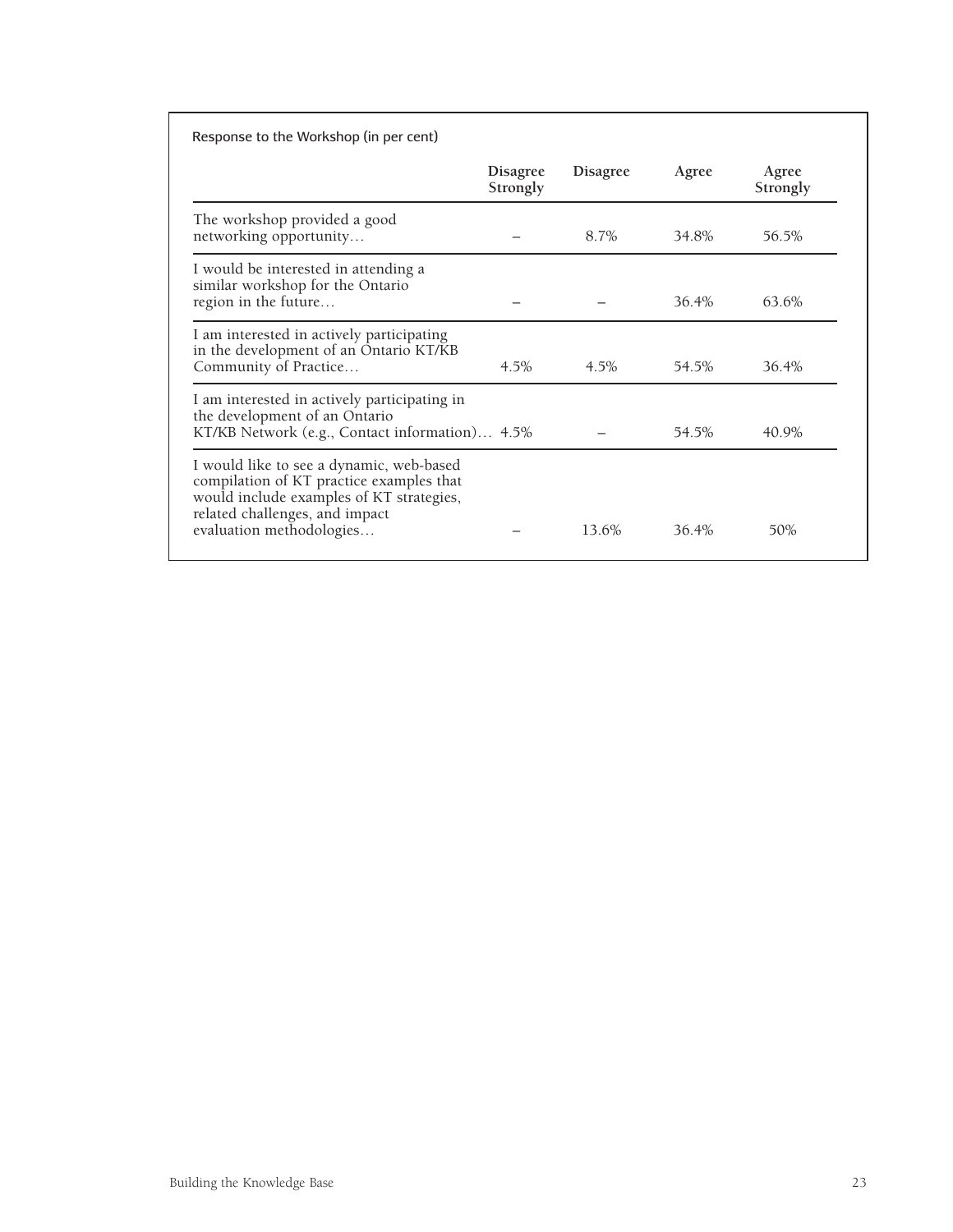<span id="page-26-0"></span>**Appendix: The KTE submitted stories**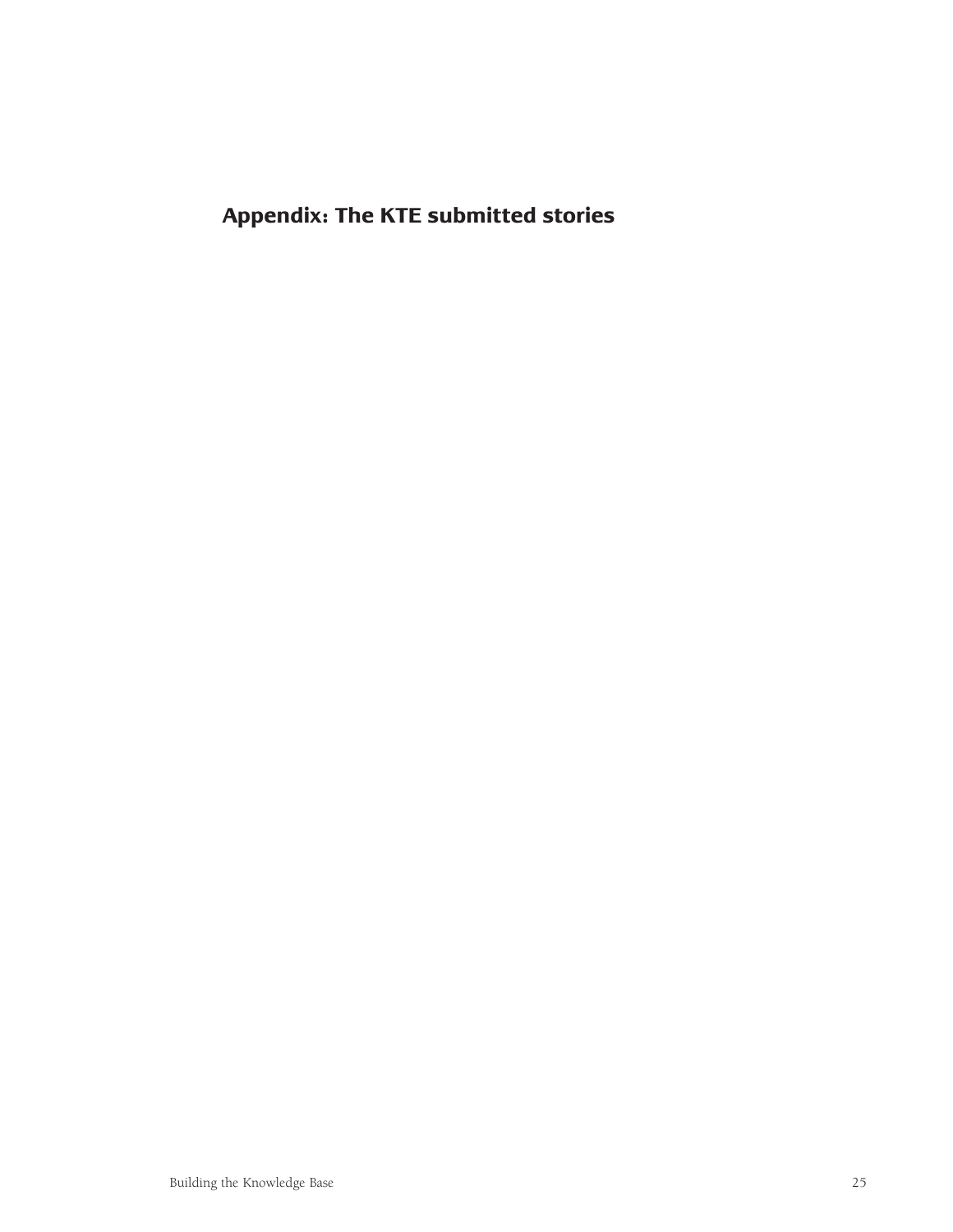# **Table of contents**

# **Story title** Page #

| Building concurrent disorder capacity at CAMH- pilot                                                                                                                                                                                                                                  |
|---------------------------------------------------------------------------------------------------------------------------------------------------------------------------------------------------------------------------------------------------------------------------------------|
|                                                                                                                                                                                                                                                                                       |
|                                                                                                                                                                                                                                                                                       |
| "Gloss and finery" versus "show and tell": Understanding the                                                                                                                                                                                                                          |
| Translating the field of Knowledge Transfer: Talking about KT                                                                                                                                                                                                                         |
| Ontario knowledge exchange: Making knowledge more accessible<br>to the community care and long term care sectors 17                                                                                                                                                                   |
| Building partnerships and enhancing knowledge transfer and<br>exchange through a health system-linked research unit: Lessons                                                                                                                                                          |
| The Link between Sustained Engagement and Knowledge<br>Translation in Tobacco Control (and the control of the control of the control of the Translation in Tobacco Control (and the control of the control of the control of the control of the control of the control of the control |
| Youth and drugs and mental health: A resource for professionals 25                                                                                                                                                                                                                    |
| Accomplishing what cannot be accomplished alone: When health                                                                                                                                                                                                                          |
| Beyond the Label: An educational kit to promote awareness and<br>understanding of the impact of stigma on people living with<br>concurrent mental health and substance use problems 29                                                                                                |
| Best practices in community education in mental health and<br>addiction with ethnoracial/ethnocultural communities 31                                                                                                                                                                 |
| Ask the people: Building a collaborative network toadvance                                                                                                                                                                                                                            |
| Communications as a support activity for successful knowledge transfer 35                                                                                                                                                                                                             |
| Ethics education for health care professionals:Distance<br>education offered by the Provincial Health Ethics Network of Alberta 37                                                                                                                                                    |
| One knowledge broker's journey: Where am I and how                                                                                                                                                                                                                                    |
| Research goes to the cinema: Rural research knowledge                                                                                                                                                                                                                                 |
| Canadian Identities Database (CID): An interdisciplinary<br>reference database of Canadian research on identity 43                                                                                                                                                                    |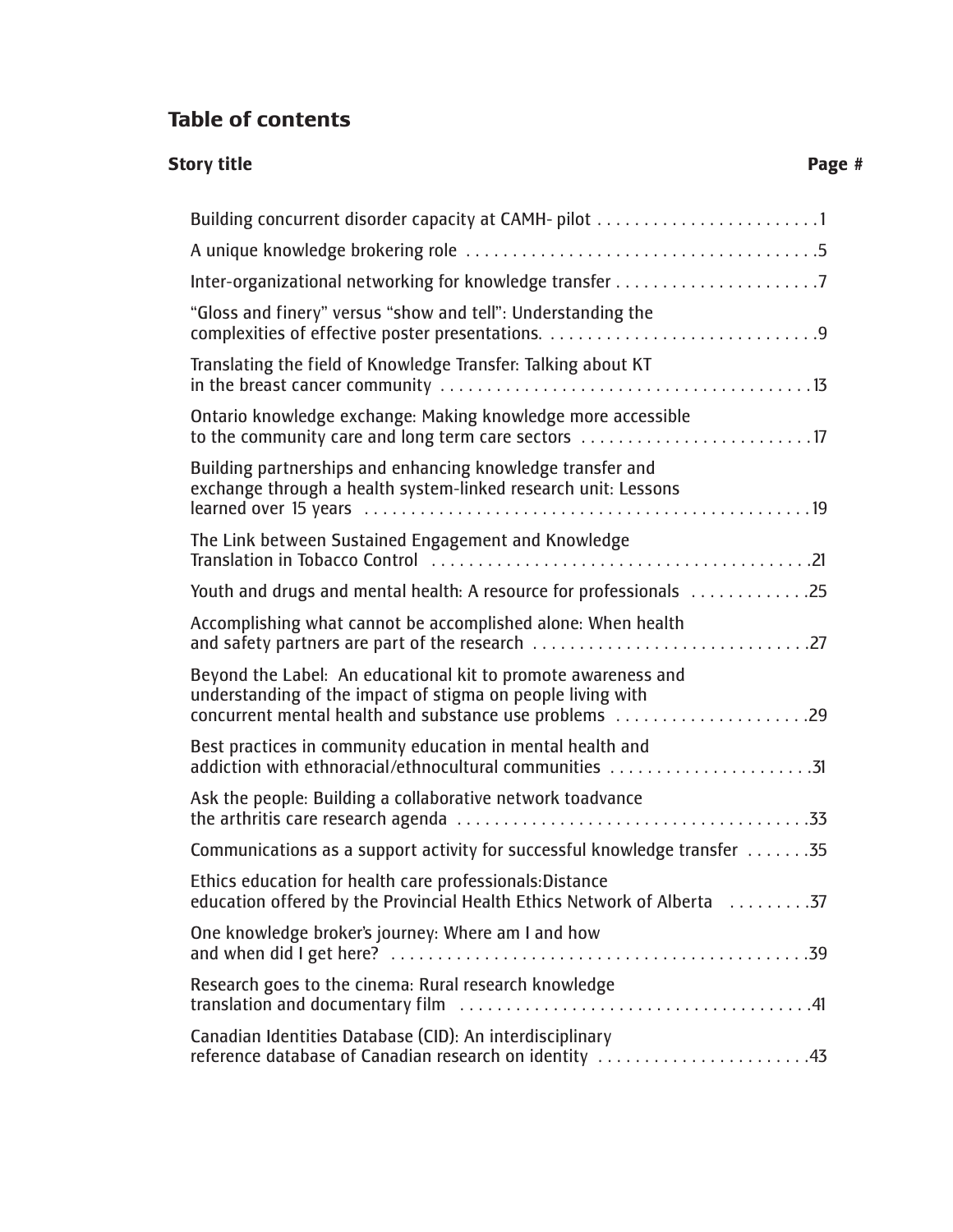#### <span id="page-28-0"></span>**Building concurrent disorder capacity at CAMH- pilot**

The Concurrent Disorders Capacity-Building (CDCB) team was formed in response to the CAMH strategic priority of facilitating the capacity to offer integrated addiction and mental health treatment in all program areas at the Centre for Addiction and Mental Health (CAMH). In order to accomplish this goal, the CDCB team will coordinate the provision of CD training, knowledge transfer and exchange, clinical consultation and ongoing support.

One of the challenges in building capacity in such a large organization, with its diversity of programs and specialist areas, is to provide relevant and tailored education, training and support. We also recognize the importance of inter-departmental communication; collaboration and referral at CAMH, in order to provide the most seamless and integrated client care possible. Therefore, the CDCB team is focused both on assisting programs in their development of integrated CD capacity, and on fostering linkages between programs wherever possible.

#### **Target audience:**

CAMH Clinical Programs

#### **Goals:**

To facilitate the development of internal program capacity in offering fully integrated addictions and mental health care.

#### **Methods:**

- Programs set goals in Functional Program exercise: review and renew
- Each program identifies project leaders for their CD priority plans
- CDCB team works as resource to each program through all phases of this process

In order to accomplish these objectives, we are proposing a comprehensive CDCB curriculum that will cut across programs, and engage front-line staff and managers in an ongoing process of continuing professional education, development of new and/or enhanced client services, clinical consultation, and troubleshooting. We anticipate that the benefits of a curriculum that engages multiple programs and departments will extend beyond building capacity in CD treatment; we also envision a process of inter-departmental networking, support, and problem-solving.

The core curriculum is intended to go beyond traditional continuing professional education (CPE) initiatives, which emphasize clinical training workshops and follow-up consultation. Building on past research and practice in the areas of capacity-building (NSW Health Department, 2001; Iowa Practice Improvement Collaborative, 2003; CD Training Strategy Work Group, 2004), dissemination and knowledge transfer and exchange (Rogers, 1995; Martin et al., 1998; Cunningham et al., 1998; Herie and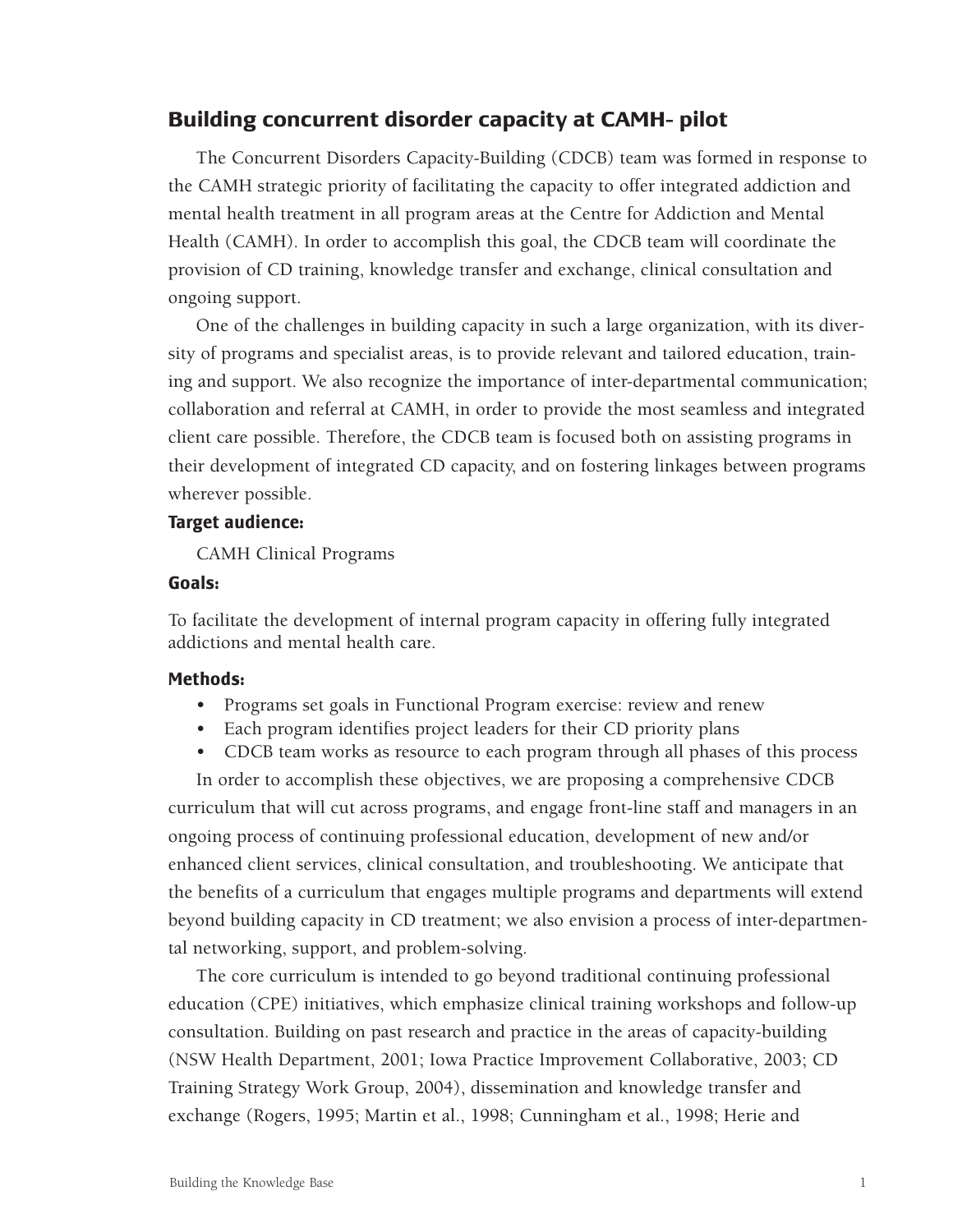Cunningham, 1998; Cunningham et al., 2000; Herie & Martin, 2000), this model can be regarded as multi-stage approach, broad in scope, that addresses:

- Readiness to adopt innovations (at both front-line and organizational levels)
- Practitioners' behaviour post-training
- Sustainability of new program initiatives, and
- Inter-departmental communication and collaboration.

The development and delivery of the core curriculum in CDCB will, itself, be a model for the approach by partnering with other CAMH departments in its development and application. Collaborating departments include:

- Staff Development
- Product development
- Clinical Programs
- Research

The core curriculum will be multi-faceted, ongoing and informed by research.

We recognize that the diverse programs at CAMH will vary with respect to their readiness to adopt CD integrated services, existing knowledge of CD, resources, client/patient demand for services, and overlap with other programs and departments. Therefore, the curriculum will be designed in such a way that each program can adapt and tailor CDCB offerings to fit with their own needs. Curriculum components include:

- A CD readiness and planning "tool kit," providing assessment instruments and templates for departmental and program planning in CDCB
- A CD clinical training series, in the form of face-to-face and online learning sessions
- CD clinical consultation/liaison service
- Clinical demonstration groups
- Online and classroom-based brief seminars and Rounds
- CD Journal Club
- Online CD journal
- Standardized training materials, including facilitators' guides
- Supplementary products, including books, videos and clinical tools, published by CAMH press, and
- Formative and summative evaluation data.

The configuration of these components, according to the needs and preferences of programs and staff, will be reflected in each program's CDCB planning document.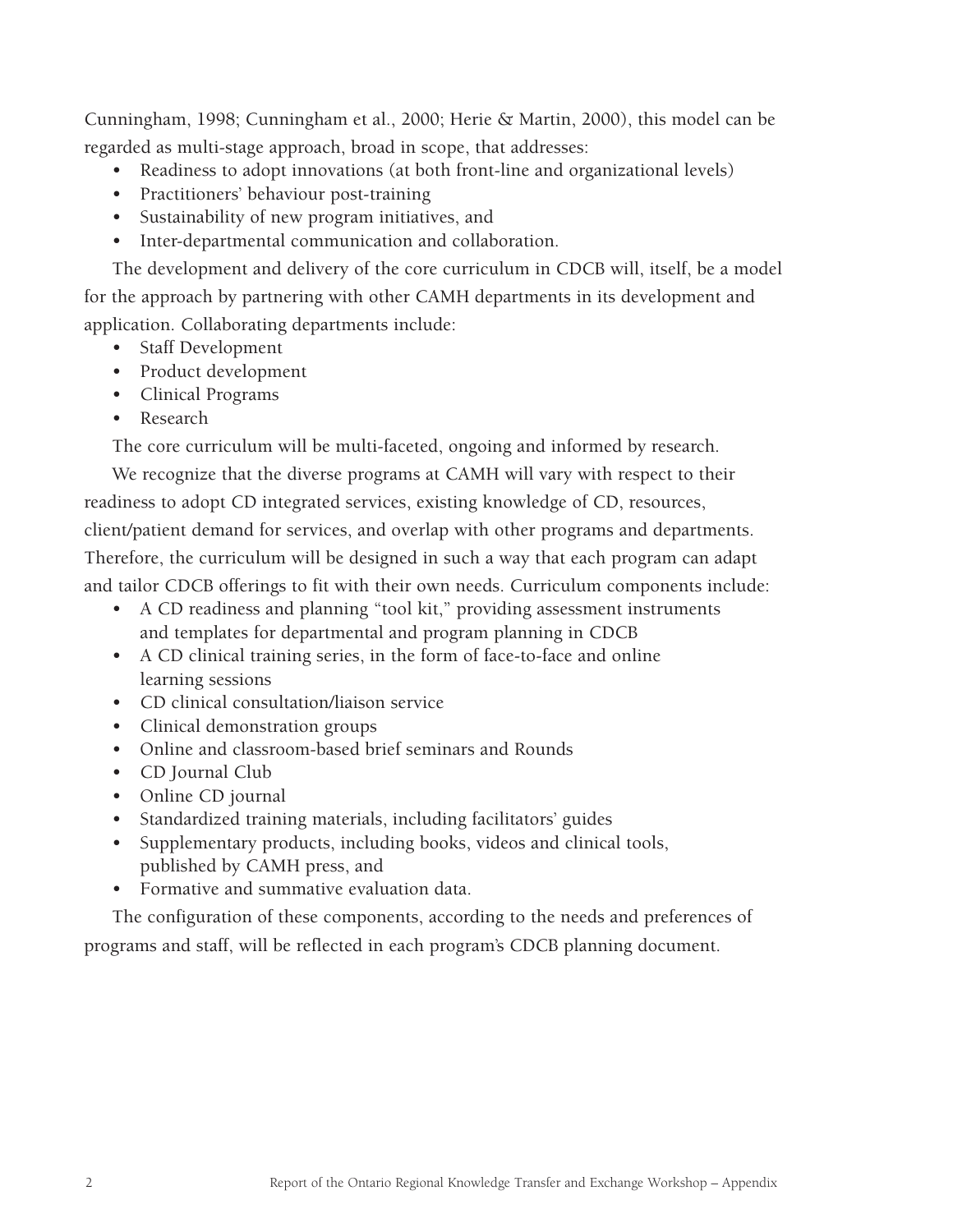#### **Evaluation:**

A detailed and comprehensive evaluation component will be built into the capacitybuilding process. This will allow us to continue to refine the knowledge dissemination and exchange model we are developing, so that it can serve as a framework to guide our efforts with community partners in Ontario and beyond.

#### **Lessons learned:**

<span id="page-30-0"></span>This project has just started.

**Contact:** Nevin Coston Director- Education and Health Promotion Centre for Addiction and Mental Health (CAMH) Nevin\_coston@camh.net 416-535-8501 ext. 4729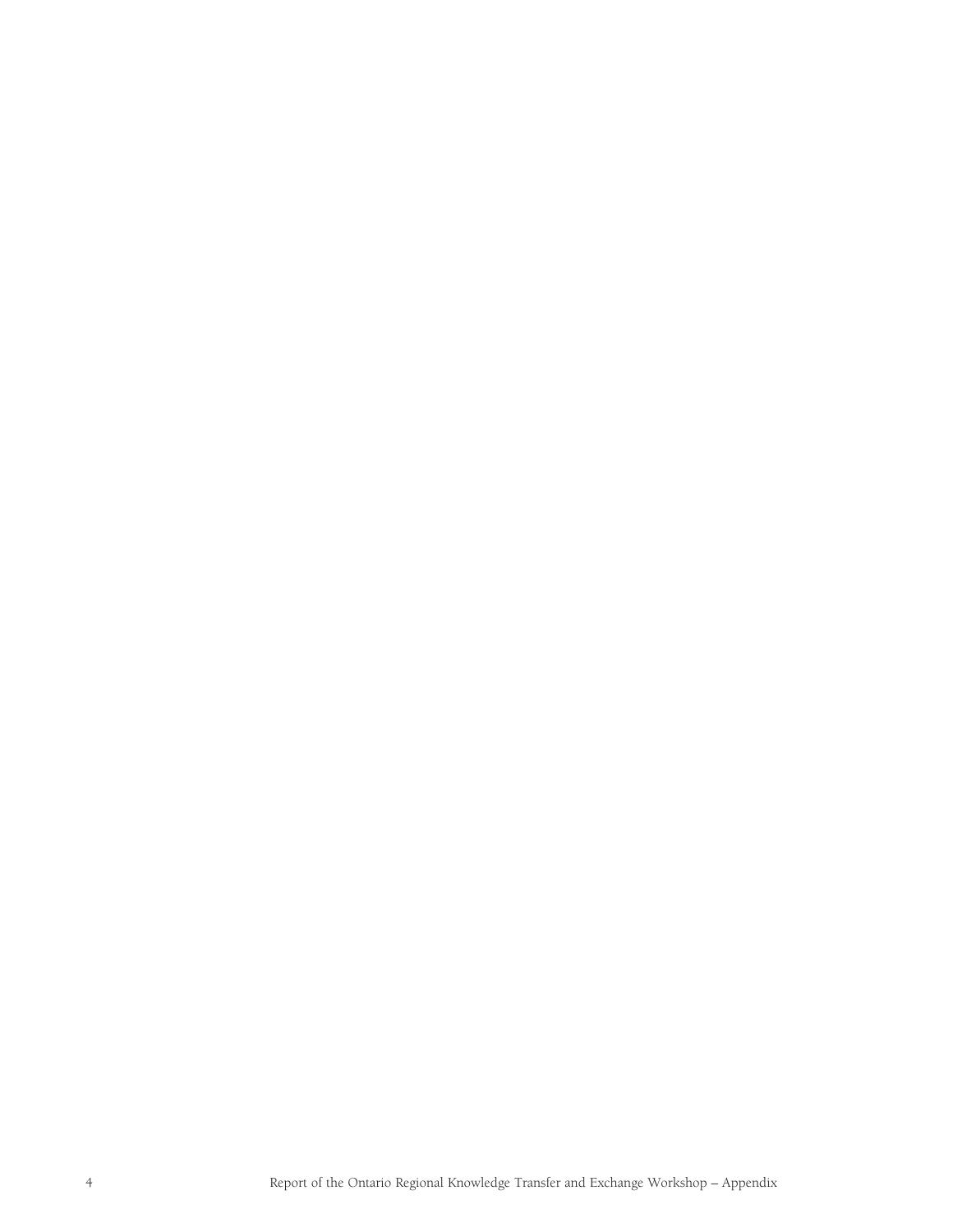### **A unique knowledge brokering role**

#### **Target audience:**

District Health Councils (DHCs) throughout the province of Ontario have a legislative mandate to plan for the delivery of health care in their communities and advise the Ontario Minister of Health on local health system requirements. This generates a rather unique situation in the knowledge transfer field, as health services research is of relevance to our organization as both a user of information; and in our role as local health planning researchers and advisors to the decision-makers that we serve.

#### **Purpose:**

As Manager of Knowledge Transfer at the Hamilton District Health Council, I provide leadership in implementing knowledge transfer and exchange. I am the only person in the provincial DHC system delegated specifically to the field. This position arose out of the foresight of my Executive Director, who was involved as a decision-making partner in one of the Canadian Health Services Research Foundation's (CHSRF) communication infrastructure studies.

#### **Knowledge transfer and exchange role:**

As a knowledge broker, it is essential to maintain personal contact and a presence with decision-makers. I sit on a variety of external planning committees and health services networks and participate regularly in local, provincial and national consultations. Within our organization, we have developed a formal approach to environmental scanning in order to identify emerging issues and trends that impact the health system or concern our community. This information is intended to inform our work. I am involved in clarifying information needs of decision-makers, who are often unable to express their requests in terms of research questions. We have created succinct, plain language reports from our larger technical reports to better communicate to target audiences' key messages from our findings. DHCs engage & facilitate the involvement of stakeholders to ensure our research is relevant and incorporates a community perspective. We have developed Ethical Guidelines to ensure our planning partners receive the support they require from us. Conversely, we recently developed a protocol for reviewing requests made to our organization to endorse and/or participate in academic research, which identifies a continuum of roles we might take, as well as define how we as decision-makers, wish to be treated in the partnering relationship. My time is also allocated to enhancing research capacity of our board and staff. I maintain an academic appointment as assistant professor (part-time) in the Department of Clinical Epidemiology and Biostatistics at McMaster University. A primary role involves teaching graduate students about the knowledge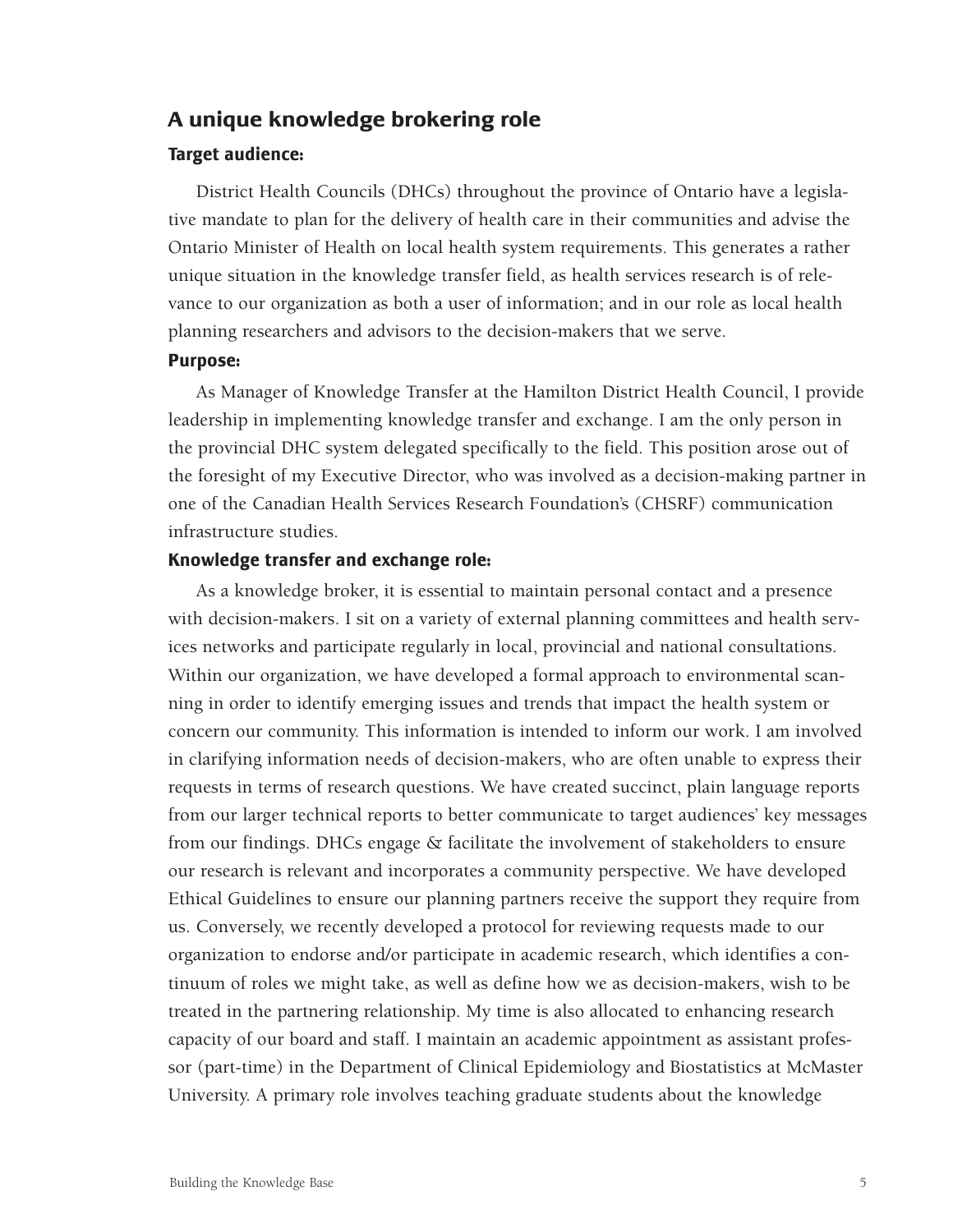transfer role from an in-the-field perspective. This academic time is supported by my employer.

#### **Response:**

The Hamilton DHC has generated an increasingly high profile in the field of knowledge transfer among provincial DHCs. Last year I was an invited speaker at the annual conference of District Health Councils. This resulted in an invitation to discuss our approach with the Ministry of Health and Long-Term. As a result of that meeting, the Ministry's template for requesting information from DHCs was improved to better communicate the intended use of requests for research and information. This enables DHCs to produce more relevant information for the Ministry. At the four year juncture point, knowledge transfer is better integrated into our organizational culture, language and ways of working. We have varied products and clearly articulated strategies and protocols for increasing the utilization of our health planning information and advice.

#### **Lessons learned:**

The leadership of the CHSRF has been invaluable in providing the initial high profile needed to propel the evolving knowledge transfer field to the forefront. As knowledge transfer becomes an integral component in the training of researchers, I envision greater incorporation of the knowledge transfer function by researchers and enhanced ability to produce relevant, audience-specific information. However, there will continue to be the need for continuous entrée into the decision-maker community by persons skilled in brokering relationships to ensure that research engages decision-makers in appropriate steps along the way. In addition, more attention needs to be directed towards operationalizing the mechanics of evidence-based decision-making. Decision-makers still lack rudimentary understanding how to use and weigh evidence and consequently cannot champion this approach with colleagues. In my opinion, this limits the opportunity for research to inform deliberated decisions, when they occur. If this need is addressed, there may likely be an even greater need for individuals who can broker information at timely junctures that transcends the work and availability of individual researchers.

**Contact:** Michelle Gold

Manager, Knowledge Transfer Hamilton District Health Council 10 George Street, Suite 301, Hamilton, Ontario goldmic@hdhc.ca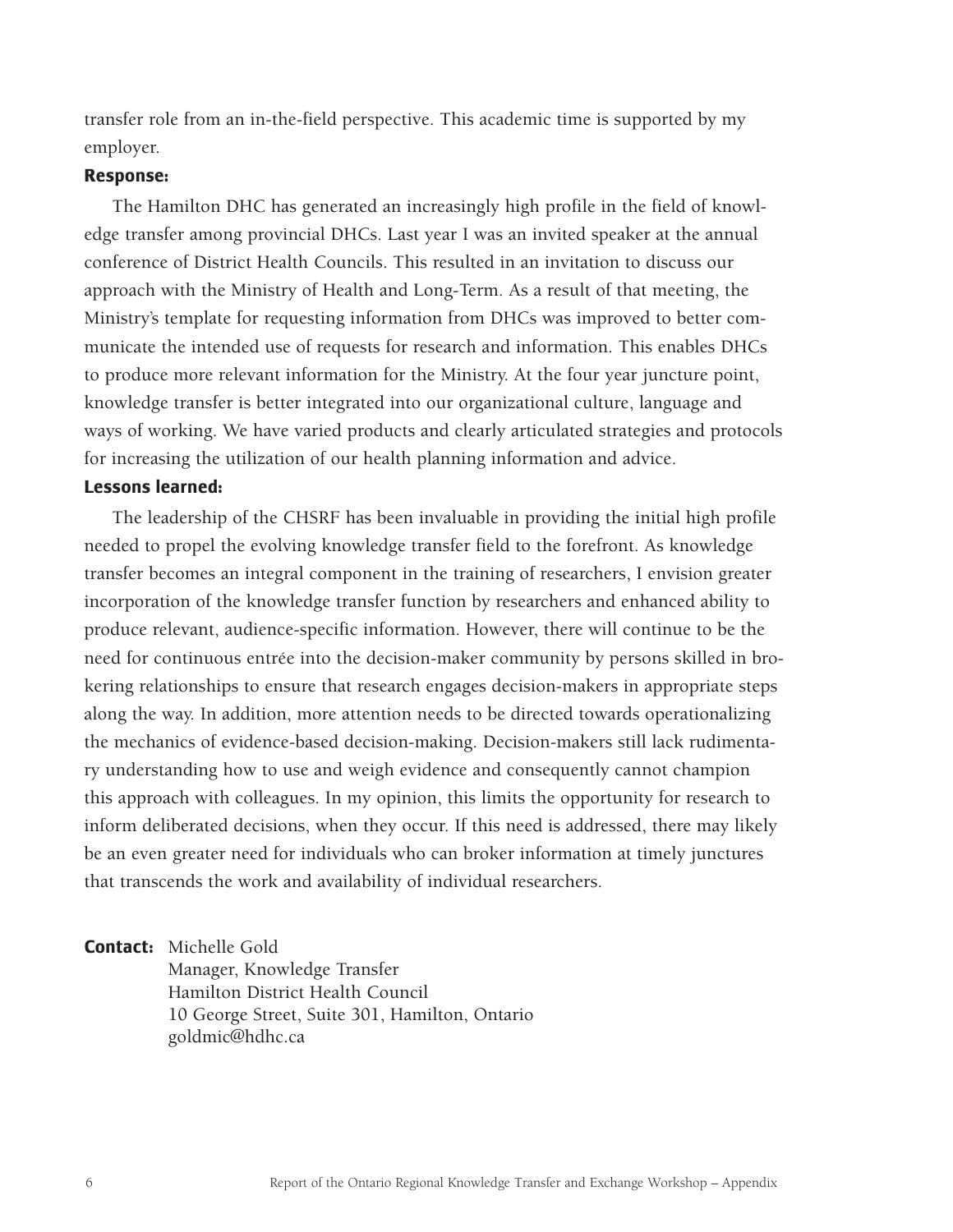# <span id="page-34-0"></span>**Inter-organizational networking for knowledge transfer**

#### **Target audience:**

The target audience of The Greater Toronto Area Network of Hospital Programs for Dementia Care was management and clinical operators of such specialized and diverse programs in acute, rehabilitation, continuing care, and tertiary care hospitals.

#### **Purpose:**

Previously, there had been no mechanism for benchmarking, sharing best practices, or addressing common concerns in the dementia care sector. Six such programs in the GTA convened the Network in 2000 as a forum in which dementia care providers can share tacit knowledge and promote encoding their expertise into formal knowledge.

#### **Transfer methods:**

Network meetings hosted by participating hospitals showcased respective specialty program features. Thematic presentations on restraint use, fall prevention, ethical challenges etc. provided opportunities for struggles and learning to be shared. Operational policies are compared to facilitate refinement. The Network has inventoried differential resources offered by different hospital-types to guide future program development. More importantly, an informal peer consultation network has been established through member programs can readily access each other for support and test ideas for resolving challenging clinical and organizational crises.

#### **Lessons learned:**

Formal knowledge may abound in professional journals and accessible through conferences and seminars. But the sharing of tacit knowledge so vital to day-to-day service adjustment and resolution of immediate, complex operational and clinical issues requires trust between enquirer and consultant as well as an interactive context. The diversity and richness of knowledge accessible through a multi-organizational network is far superior to that restricted to one's own contextual organization.

#### **Contact:** Eric Hong RSW CHE

Manager Ontario Alzheimer Strategy Transition Project 1200 Bay Street, Suite 202, Toronto, Ontario M5R 2A5 ehong@alzheimeront.org (416) 967-5900 Ext. 241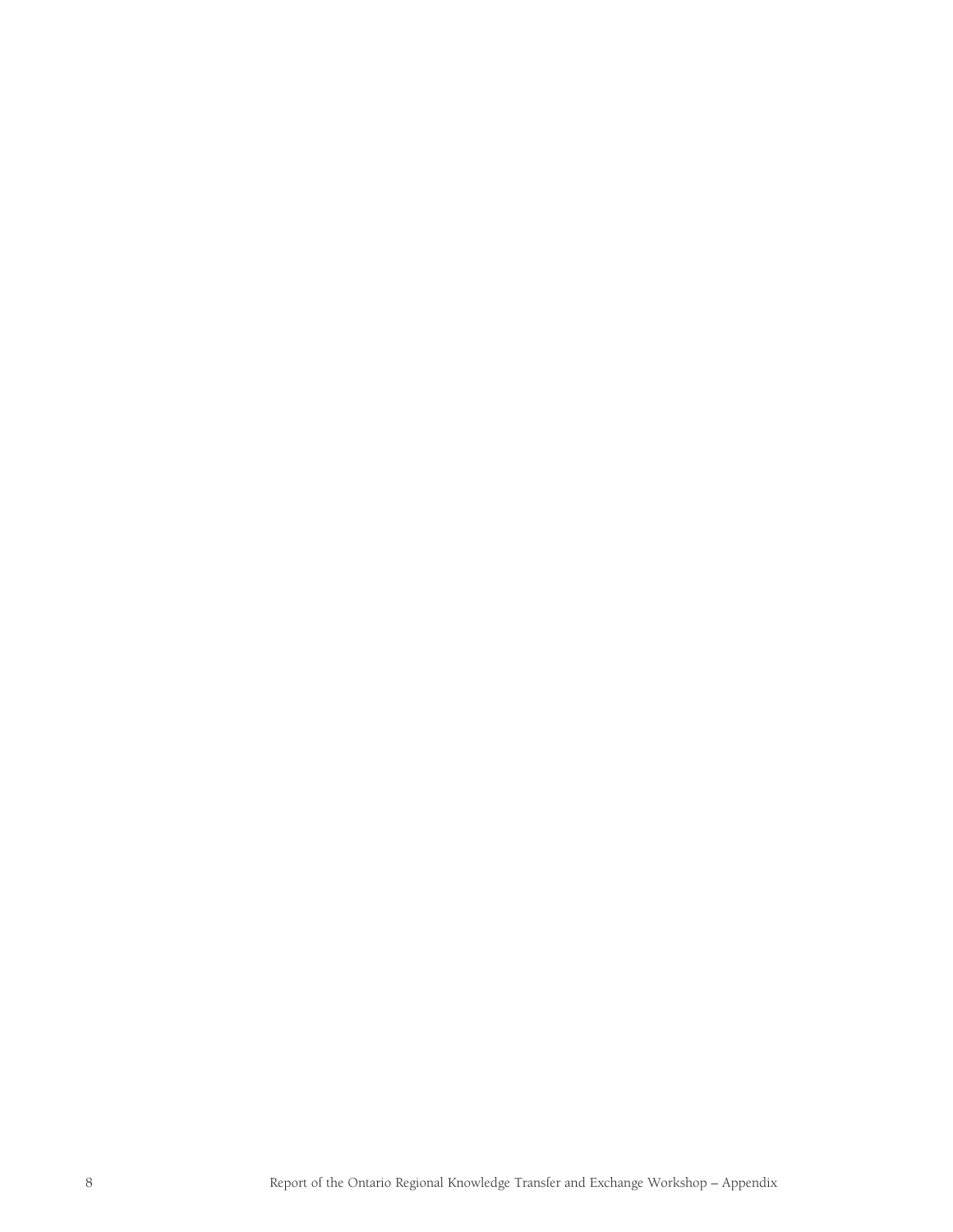# **"Gloss and finery" versus "show and tell": Understanding the complexities of effective poster presentations.**

### **Category**:

Researching and evaluating knowledge transfer to better understand what is effective. **Purpose:**

My goal was to understand the role of poster presentations in the communication and exchange of knowledge. Although they are widely used for research and education purposes, poster presentations are almost taken for granted. But how do they facilitate the sharing and exchange? What types of information and knowledge are actually shared? What is the experience like for those preparing and presenting posters? How do they acquire the skills to do so? Does the experience of presenting posters enable individuals to take on more active roles in knowledge transfer and exchange in their organizations?

I explored these questions in qualitative case studies in two contexts: poster presentations by members of quality improvement collaborative teams in a health care organization and Research Day poster presentations by graduate students in a university department. I used a variety of methods, including interviews of participants before and after their presentations, observation of the presentation events, a survey of audience members at the quality improvement presentations, review of the posters, and review of the resources about posters that are available on the Web and in the literature.

### **Lessons learned:**

Effective poster presentations combine three aspects: appealing visuals to capture attention; well organized, meaningful content; and engaging interaction with poster viewers. This mode of communication and exchange depends on visual and verbal rhetoric, and visual literacy.

Preparing and presenting effective posters requires multiple skills, including, for example, the ability to:

- Condense complex information down to a few "key messages"
- Represent the messages with strong visual elements and minimal text
- "Read audiences" to gauge their needs, level of interest and understanding

Basic 'tips and techniques' available on the Web and in most of the literature do not portray the complexities of this genre adequately. There are ways to coach (novice) presenters to help them acquire and improve those skills, but it seems that this need is often overlooked.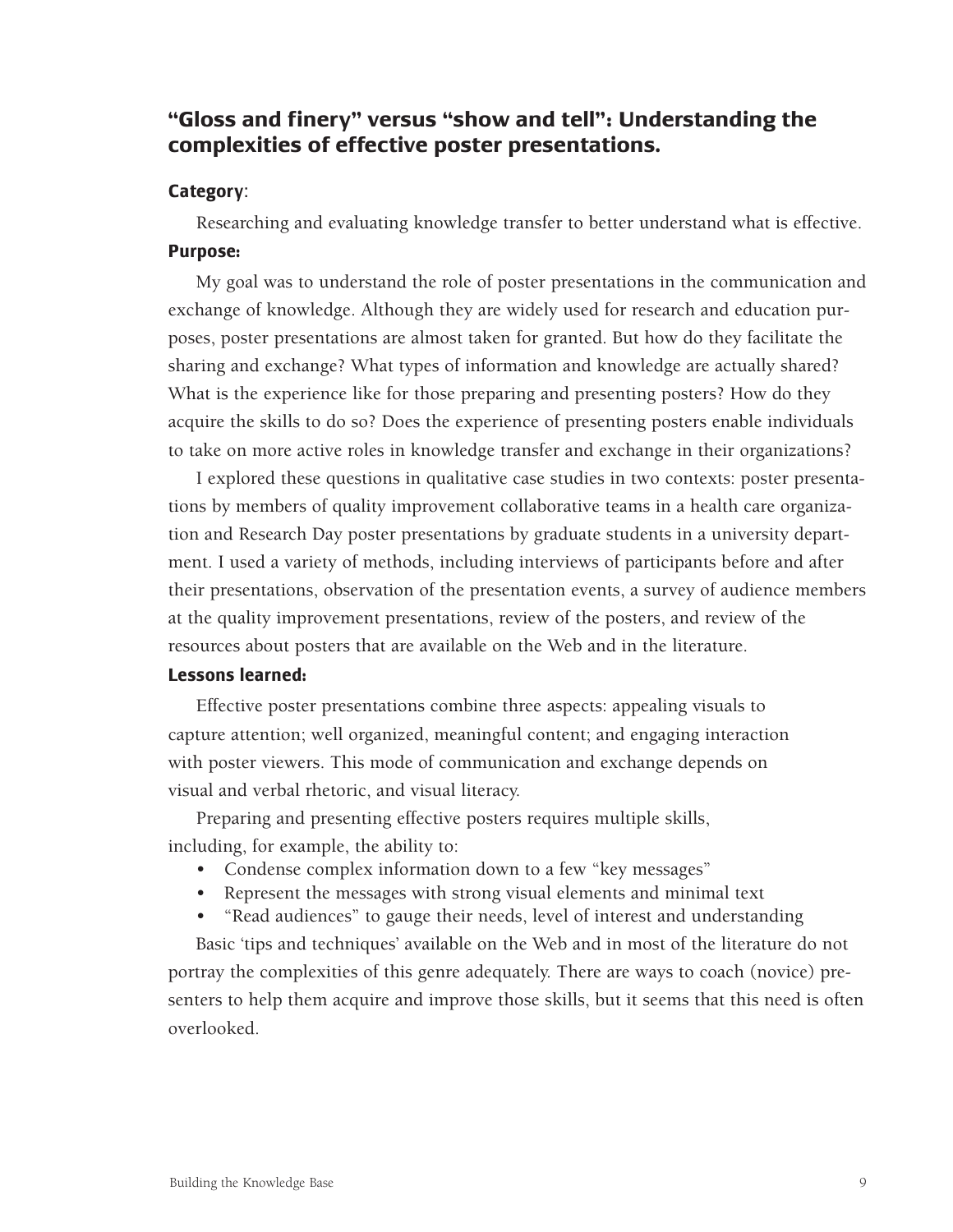**Contact:** Anu MacIntosh-Murray, PhD Postdoctoral Fellow Knowledge Translation Program Department of Health Policy, Management, and Evaluation University of Toronto (416) 732-1381 anu.macintosh@utoronto.ca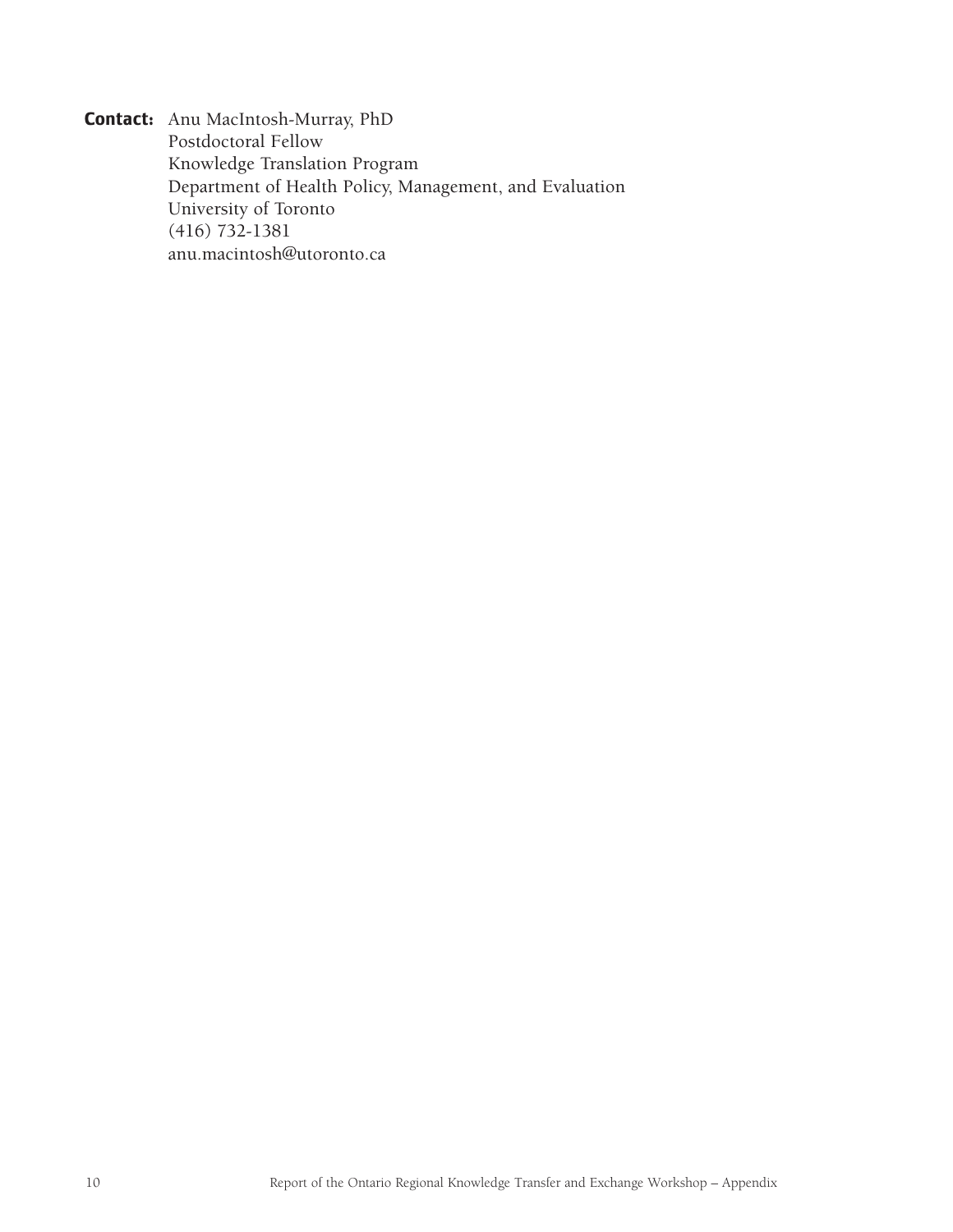# **Coordinated approach to implementation of preoperative testing: Clinical practice guidelines in Ontario hospitals.**

### **Our story:**

A story of using various transfer methods and mechanisms to bring research knowledge to those who can apply it in day-to-day decision-making.

# **Target audiences:**

All health professionals involved in the ordering of preoperative testing (individual surgeons, anaesthesiologists, family physicians, nurses), Hospital Chiefs of Medical Staff, Chiefs of Surgery and administrators, and local opinion leaders.

### **Background:**

Data suggest substantial inappropriate or over-utilization of routine preoperative testing for low and intermediate risk surgery in Ontario, specifically electrocardiograms and chest radiographies.

### **Goal:**

The Guidelines Advisory Committee (GAC) undertook a guideline-based initiative to promote utilization of these tests consistent with best available evidence-based recommendations, and to reduce inappropriate use of preoperative testing.

### **Transfer methods:**

Strategy consisted of multi-pronged interventions, including a Hospital Feedback Study, development of relevant clinical policies and practice tools (such as a preoperative testing grid), training of local Opinion Leaders, and Continuing Medical Education. It relied on GAC's unique partnerships through the Ontario Guideline Collaborative, representing the licensing authority for the province, the five medical schools' continuing education divisions, the provincial hospital association and others. Through the Feedback Study, hospitals received individual preoperative testing utilization profiles, guideline summaries, practice tools, and two follow-up reminders.

#### **Evaluation:**

Preliminary evaluation through a hospital survey conducted with Chiefs of Staff or designates indicates that the multi-faceted implementation strategy employed has influenced change in hospital policy for, and utilization of, routine preoperative testing.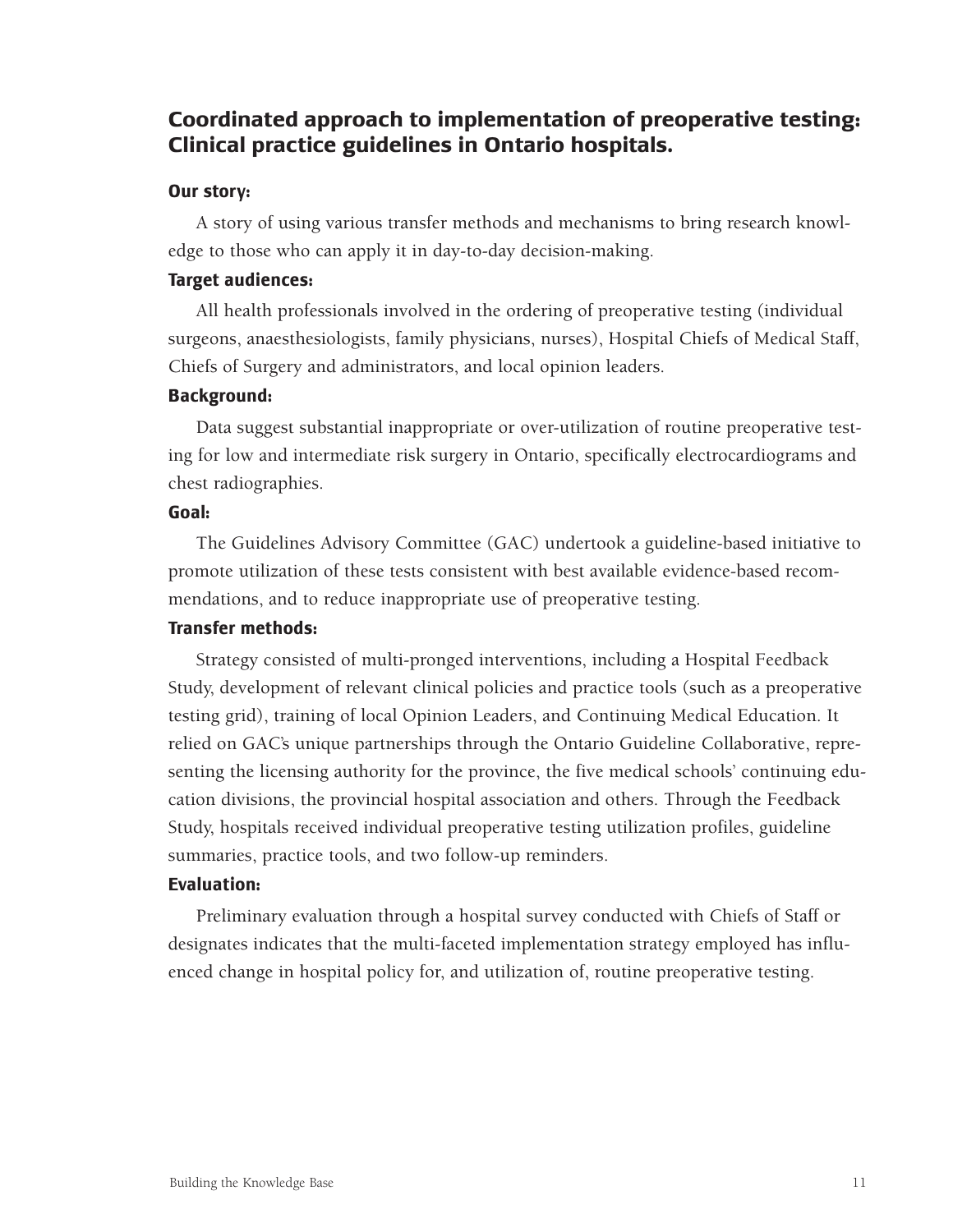### **Lessons learned:**

Factors that can contribute to the success of knowledge transfer include: strategic selection of project partners (for this project, members of the Ontario Guideline Collaborative) and strong collaboration with them; integration of interventions in a multi-level, multi-pronged fashion; and adaptability and ability to employ alternate strategies to increase the impact of planned activities.

**Contact:** Dr. Dave Davis, Chair Guidelines Advisory Committee Associate Dean, Continuing Education, Univ. of Toronto Faculty of Medicine 500 University Avenue, Ste 650, Toronto, Ontario M5G 1V7 Canada. (416) 978-3703 dave.davis@utoronto.ca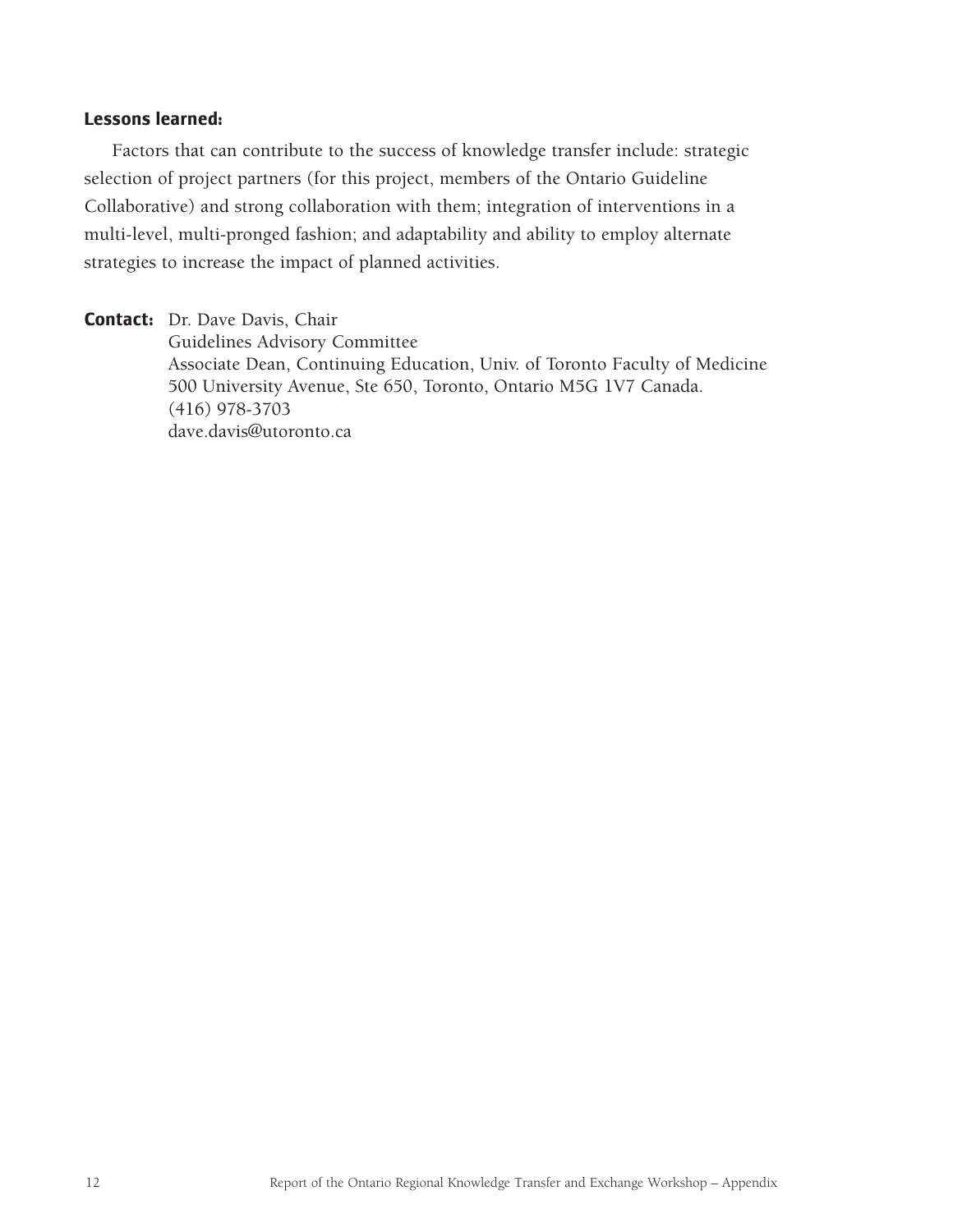# **Translating the field of Knowledge Transfer: Talking about KT in the breast cancer community**

### **Target groups:**

Women with breast cancer and breast cancer information workers (community group leaders, cancer information service workers, breast cancer nurses and social workers) **Purpose:**

In 2003, the Centre for Research in Women's Health did an extensive literature review to understand the meaning of knowledge transfer for the breast cancer community. We combed through white and gray literature and carefully sorted through the myriad knowledge transfer terms we found. By the end of the review, we could talk about key ideas in KT theory and could differentiate between terms like knowledge translation, knowledge transfer, knowledge exchange, knowledge mobilization, and knowledge utilization. The final stage of this project involved sharing the literature with stakeholders from the breast cancer community to see whether the ideas we had uncovered were valid and meaningful in reference to their experiences providing and seeking breast cancer information.

### **Exchange methods:**

We assembled focus groups of breast cancer survivors and breast cancer information workers to find out what ideas from the knowledge transfer literature meant to them. During these focus groups, we asked people to share their experiences seeking and sharing breast cancer information, and we also asked them what they thought about key concepts from the literature.

### **Lessons learned:**

During these focus groups, we learned the degree to which the language that has developed in the KT field lacks relevance for people outside of the field. While we did our best to define any KT terms we used, focus group members saw the terms as needlessly dense and felt alienated from KT vocabulary. During the literature review stage of this project, it had seemed so important to understand and differentiate between the terms used by different groups (often to mean different things), but these terms only hindered our attempts to communicate with people on the front-lines of the very area we were trying to understand. We learned that the field of knowledge transfer itself requires translating to have meaning outside of its own research and practice circles. As KT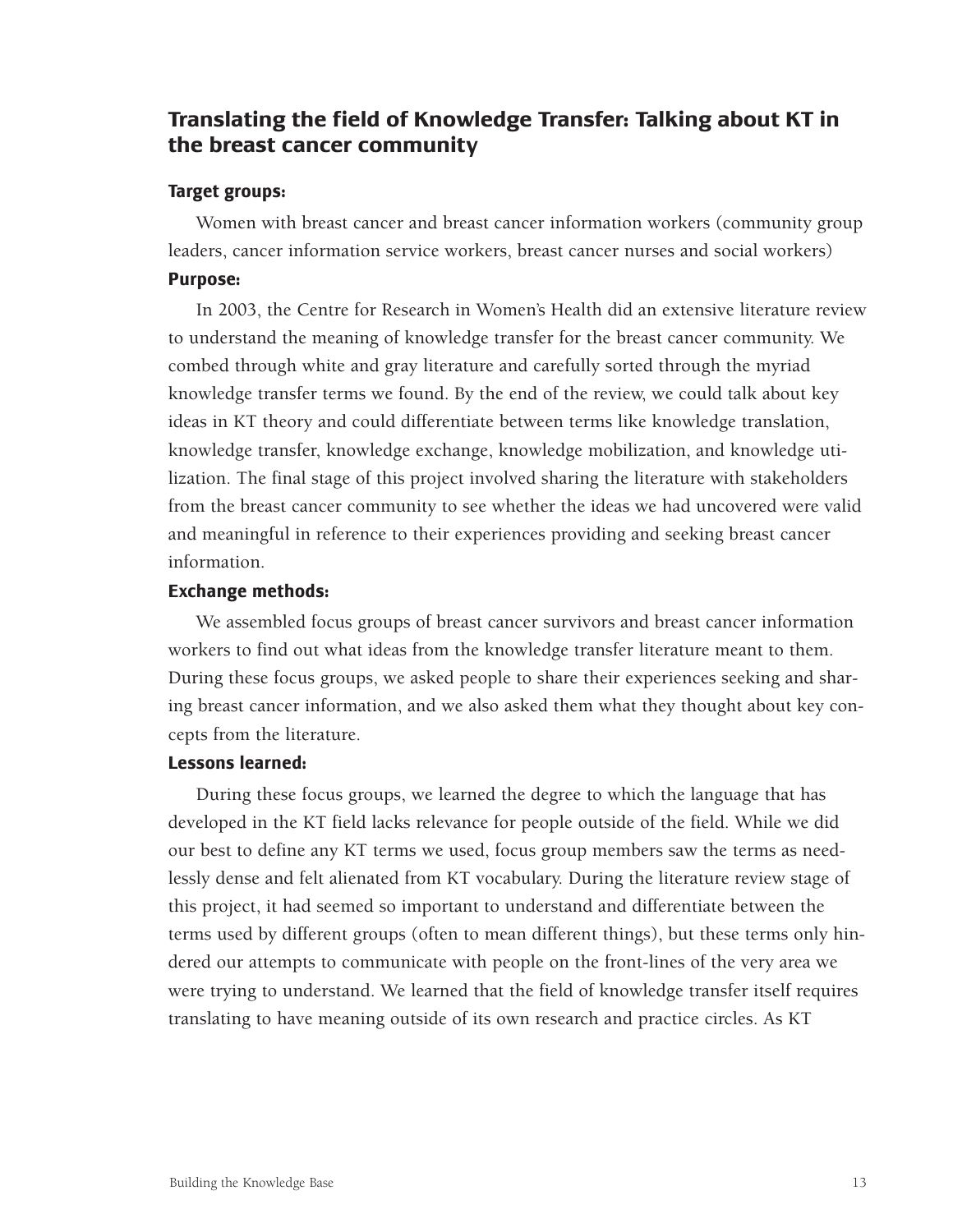researchers and practitioners, we can be protective of the terms we have thought so long and hard about. However, in order to understand the KT that is going on in practice, we must be willing to discard our precise vocabulary and use language that has meaning within the communities we are engaging with.

**Contact:** Anna Rosenbluth Knowledge Exchange Researcher Centre for Research in Women's Health 790 Bay St, 7th Floor Toronto, ON, M5G 1N8 416-351-3732 ext. 2702 anna.rosenbluth@sw.ca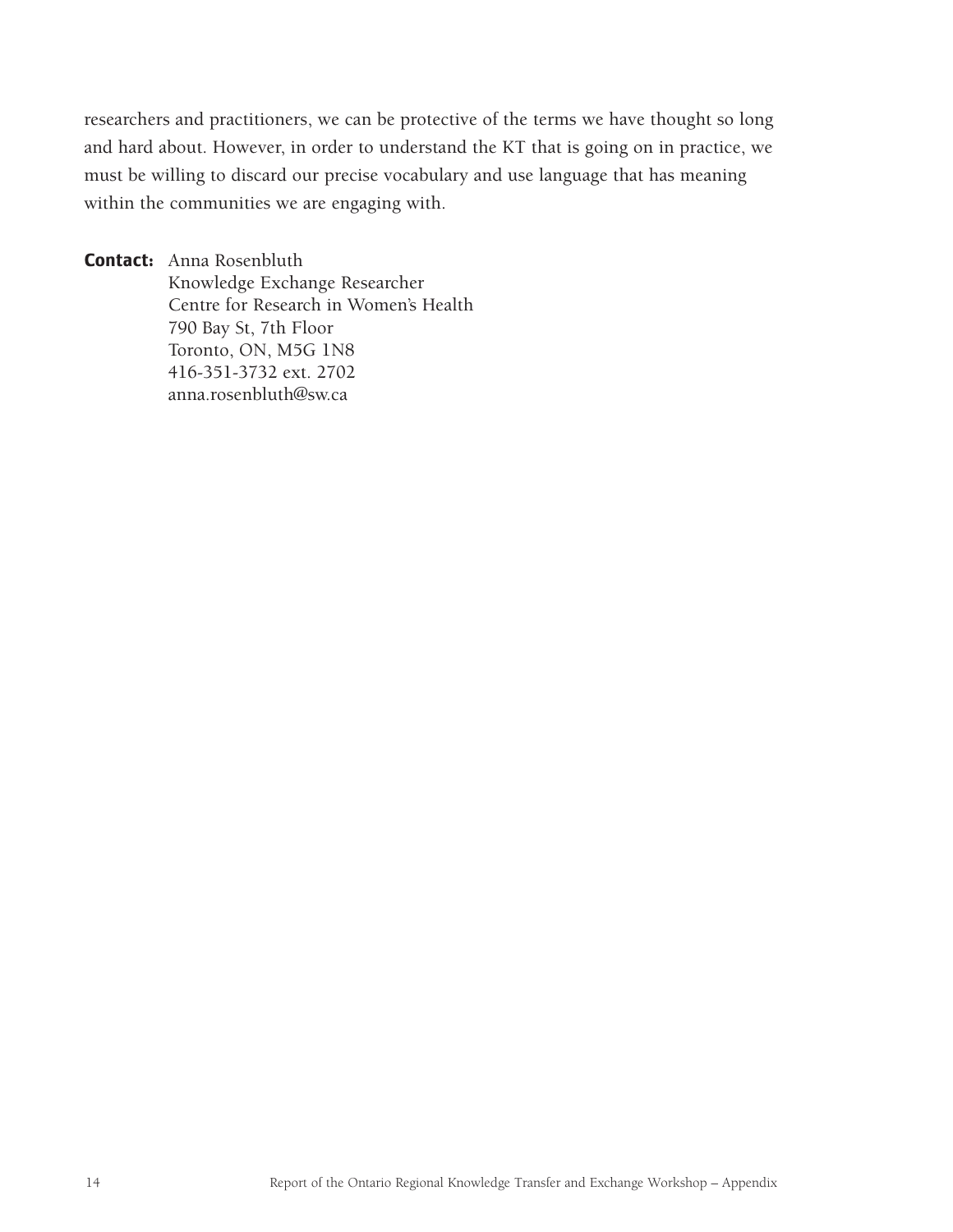### **KTE story**

It was a dark and stormy night…

Ok, I admit I'm bending the rules a bit. The guidelines say we are to relate our experiences actually doing KTE, not researching it or theorizing about it. This story is research-based but if we consider KTE activities including building relationships with audiences, and listening to them, then I think you could say we were doing KTE as much as researching it and theorizing about it. Already the plot thickens…

The story starts with a good idea (or so it seemed at the time). Let's help health services policy-makers describe their "policies" (i.e. what they want to inform) using consistent language that is meaningful to them so that then we can use this same language to describe health services research. Voila! Then policy-makers will know what research will inform their policies because the research will be described in a way that matches how they think about their policies. We'll get right on that.

Yo. I'll spare you the details here, but what we learned is that a policy is not a policy is not a policy. Our language efforts tried to get policy-makers to describe the "what" they wanted to inform. But they weren't trying to inform solitary "whats" that could be matched to individual research topics. They were trying to inform context-specific policy processes–many "whats" and the trade-offs between them.

Yo. Yo. This has huge implications for how we think about informing the policy process. Existing research needs to be interpreted and translated according to the decision-making process it can inform, and we likely have to promote new areas of broad policy-relevant research.

Did they kiss? Safely? Will they live happily ever after?

**Contact:** Suzanne Ross, McMaster University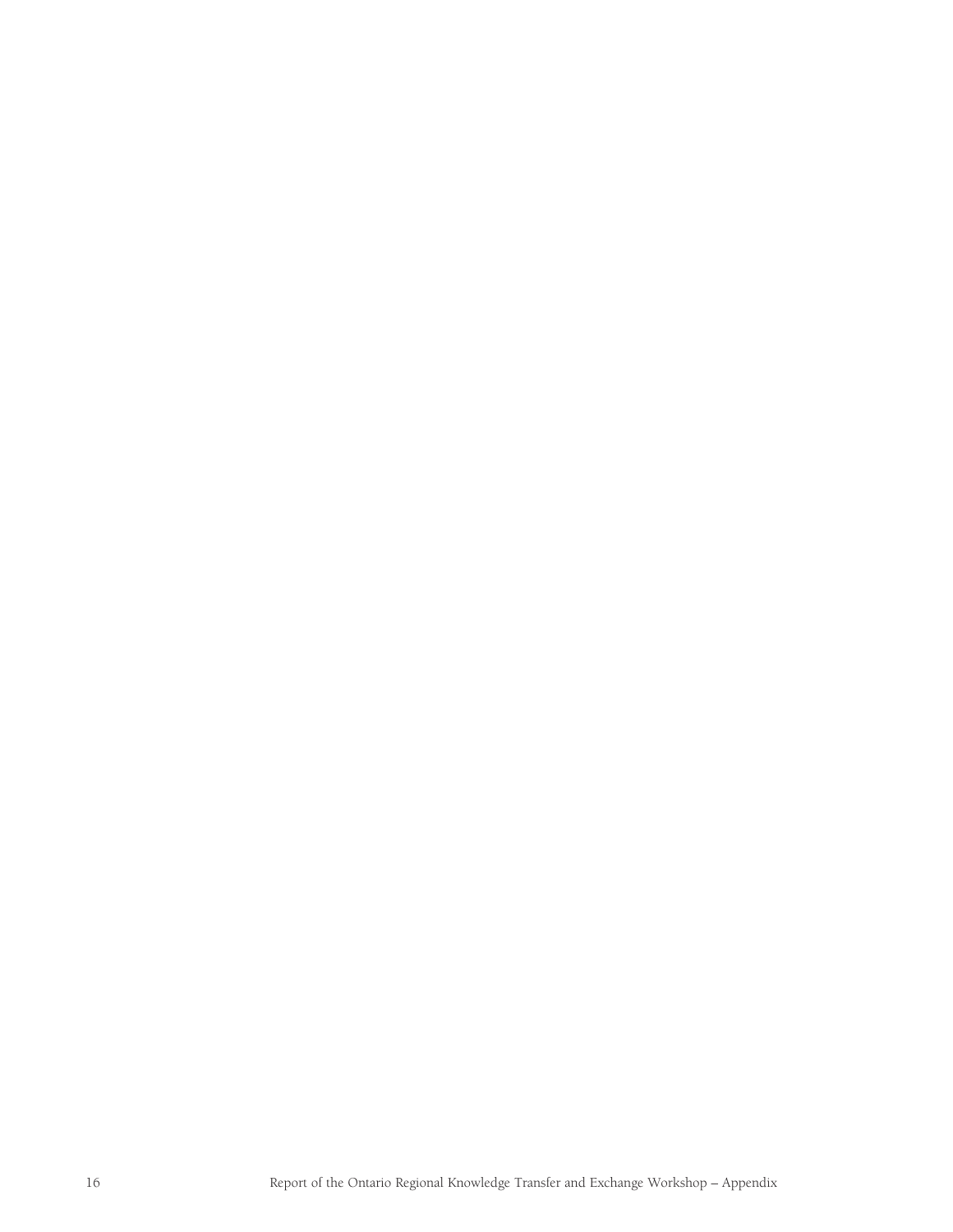# **Ontario knowledge exchange: Making knowledge more accessible to the community care and long term care sectors**

### **Target audience:**

Consumers, direct care providers, volunteers, managers/administrators and board members will be eligible to become members of a geographic local chapter of OKE or interest specific communities of practice (e.g. Alzheimer's).

## **Purpose or goals:**

Better system and organizational support for using knowledge and best practices are essential to continually improve healthcare practice in the community. Individuals in the community and long term care sector have increasingly complex care requirements. Community and LTC organizations have seldom had the critical mass, time, resources or infrastructure for research and knowledge transfer.

Organizations involved in delivering community and long-term care services across the province have collaborated to form the Ontario Knowledge Exchange for Community and Long-Term Care, (OKE). The OKE will connect the dots of local and disease-specific learning initiatives already underway across the province, and provide a single point of contact to facilitate research and knowledge transfer.

#### **Transfer method(s):**

Access to relevant information in a practical and useable format (e.g. on the job, rooted in the reality of the front line practitioner) will be coupled with training in the skills to find and use it in a timely manner, as well as facilitated peer and expert consultation.

Members will be able to access OKE via Internet, fax, telephone and in person. Learning agents will be assigned to chapters and communities of practice to promote OKE, and assist learners to find and apply new knowledge and make the connection back to other chapters and communities. A librarian will support literature and resource searches, posting the results of popular topics in a format that is easily absorbed. Experts will also provide QuiKEs (summaries) in their fields that can be shared with consumers and front line health care providers.

Based on their login ID, individual learners would "see" their local chapter and the communities of practice in which they have an interest, related resources and opportunities for engagement to improve practice in community and long-term care sector activities. The peer consultation area of the website will be accessible only to health care professionals as a forum for exchanging innovative practices.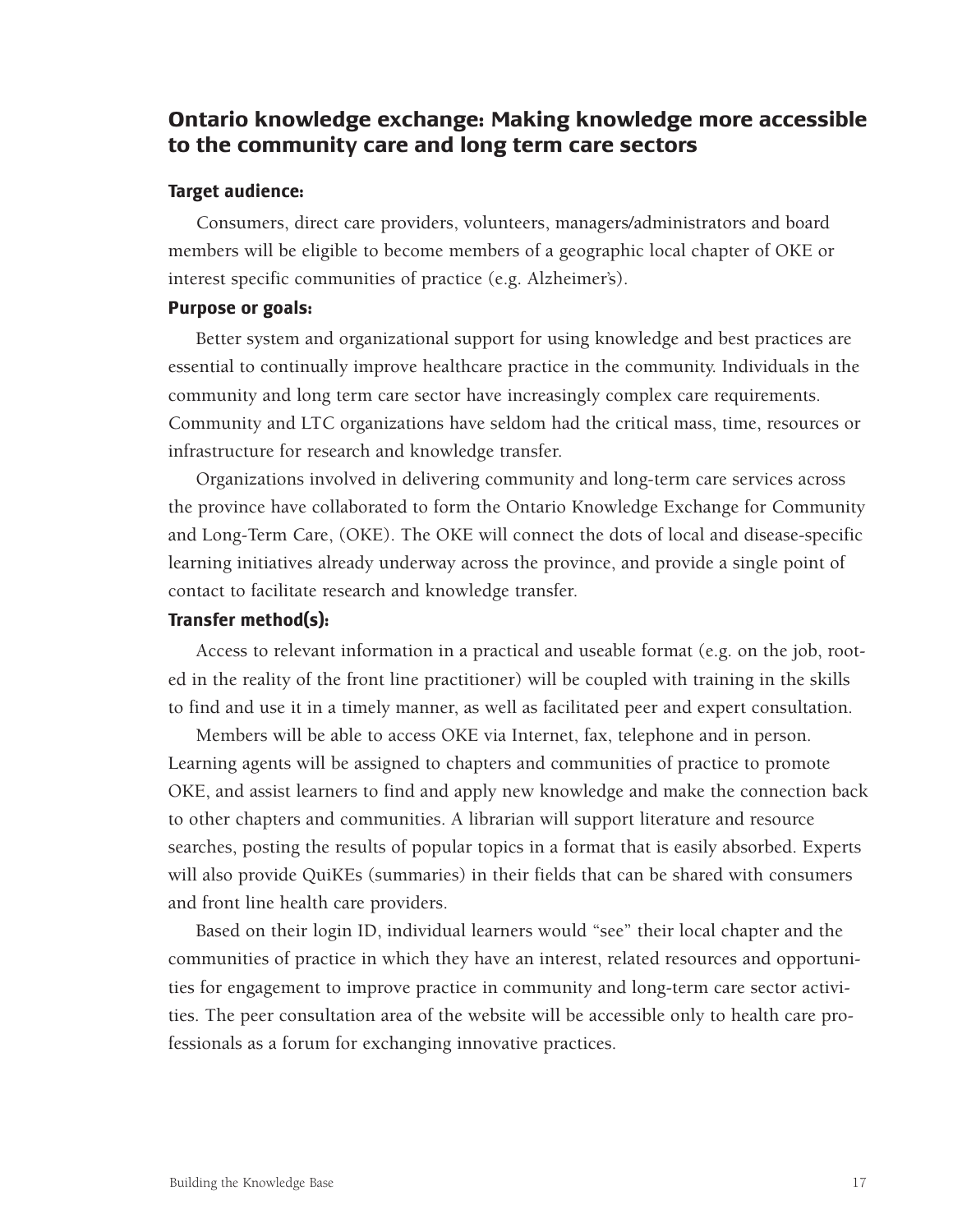## **Evaluation:**

Pilot phase has not yet been started, but does incorporate an evaluation component.

#### **Lessons learned:**

This OKE has been several years in the making, with several other initiatives in Ontario leading the way either on a regional or Community of Practice basis. Much interaction with the research/academic community has been required, as well as careful consideration given to the needs of learners in the sector.

**Contact:** Caroline Lonsdale Information Specialist Office of Strategic Projects Ministry of Health and Long Term Care 5700 Yonge Street, 5th Floor Toronto ON M2M 4K5 (416) 327-0434 phone (416) 327-7364 fax Caroline.Lonsdale@moh.gov.on.ca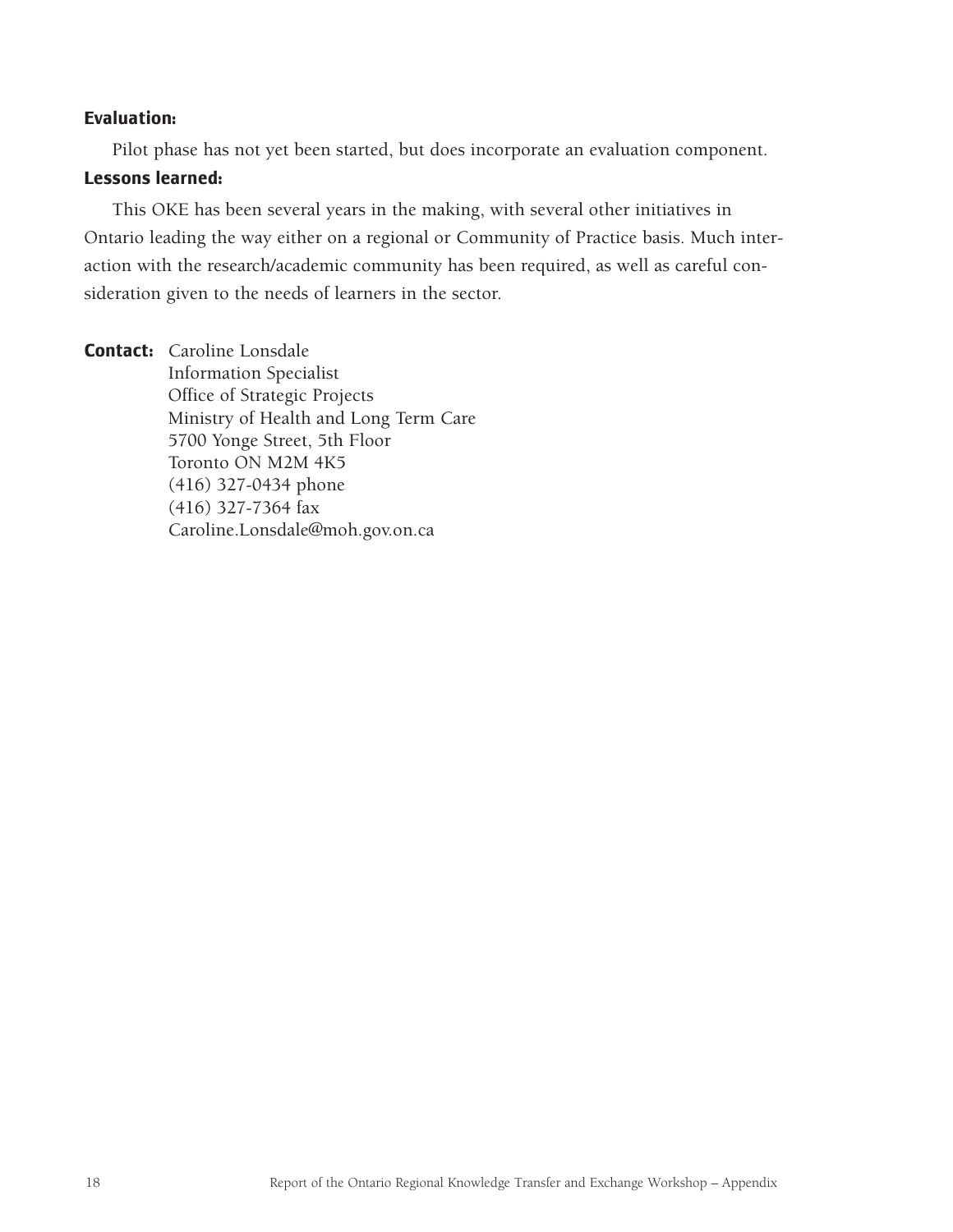# **Building partnerships and enhancing knowledge transfer and exchange through a health system-linked research unit: Lessons learned over 15 years**

# **Goals of our research unit:**

The overall goal of CanChild is to maximize the participation and life quality of children and youth with disabilities and their families through health services research, education, and dissemination of knowledge.

# **Target audience**:

When CanChild began in 1989, our primary target audience was service providers in Children's Treatment Centres in Ontario. Over time, our focus has broadened to include key decision-makers, such as the Ministry of Children and Youth Services (MCYS), and children with disabilities and their families.

# **Transfer methods:**

**Engaging our partners through research:** 

- By involving service providers, students, and families in research studies we have been able to provide training and education, and foster interest and enthusiasm for the results. In turn, our partners provide input that facilitates interpretation of findings and implications for practice.
- We have provided service providers an opportunity to "get their feet wet" in research by funding them to do their own studies, reviews of the literature review, or prepare proposals.
- We work collaboratively with the MCYS on projects specifically requested by them.

# **Translation, education and exchange:**

- Written materials: journal articles, project reports, Keeping Currents, newsletters
- Computer supports: website, Intranet, self-directed CD ROM teaching tools
- Face to face networking: workshops, focus groups, presentations, teleconferences, responding to requests for information, identifying and nurturing champions

# **Evaluation:**

- Documenting impact: clinical issues surveys; Buxton & Hanney's Payback model
- Tracking visits to our website, requests for information & visits
- Systematic evaluation of knowledge transfer techniques: written materials, knowledge brokers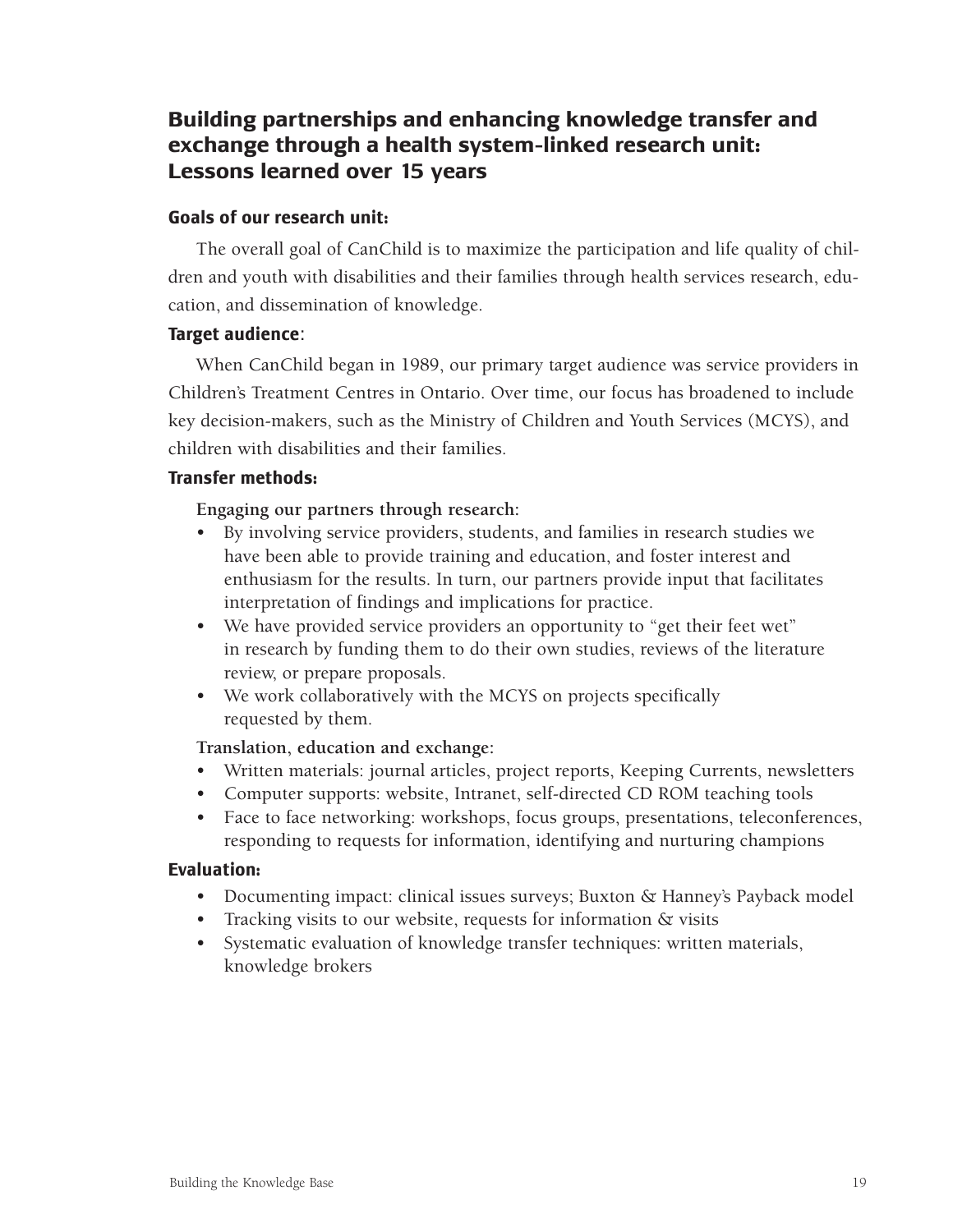# **Challenges:**

- Current year to year funding makes long term planning and evaluation of KT strategies difficult
- Competing pressures on our partners to provide service at the expense of research and time to learn how to implement the research results in their own context
- Need for validated measures of research uptake

## **Successes:**

CanChild is seen as a model of research partnerships around the world. Our longterm funding (initial funding was for 2 five year terms) has allowed for a more systematic program of research and transfer activities. It has also given us the opportunity to build long-term relationships that have fostered mutual support and trust with our partners. Working with our partners, we have learned how to be brief and targeted in our transfer materials. We have been able to provide increased opportunities and training for students and international colleagues. And we are still here after 15 years…

**Contact:** Rachel Teplicky

Knowledge Transfer Coordinator CanChild Centre for Childhood Disability Research IAHS Bldg. Room 408, McMaster University 1400 Main St. W. Hamilton, ON L8S 1C7 (905) 525-9140 ext. 27849 teplicr@mcmaster.ca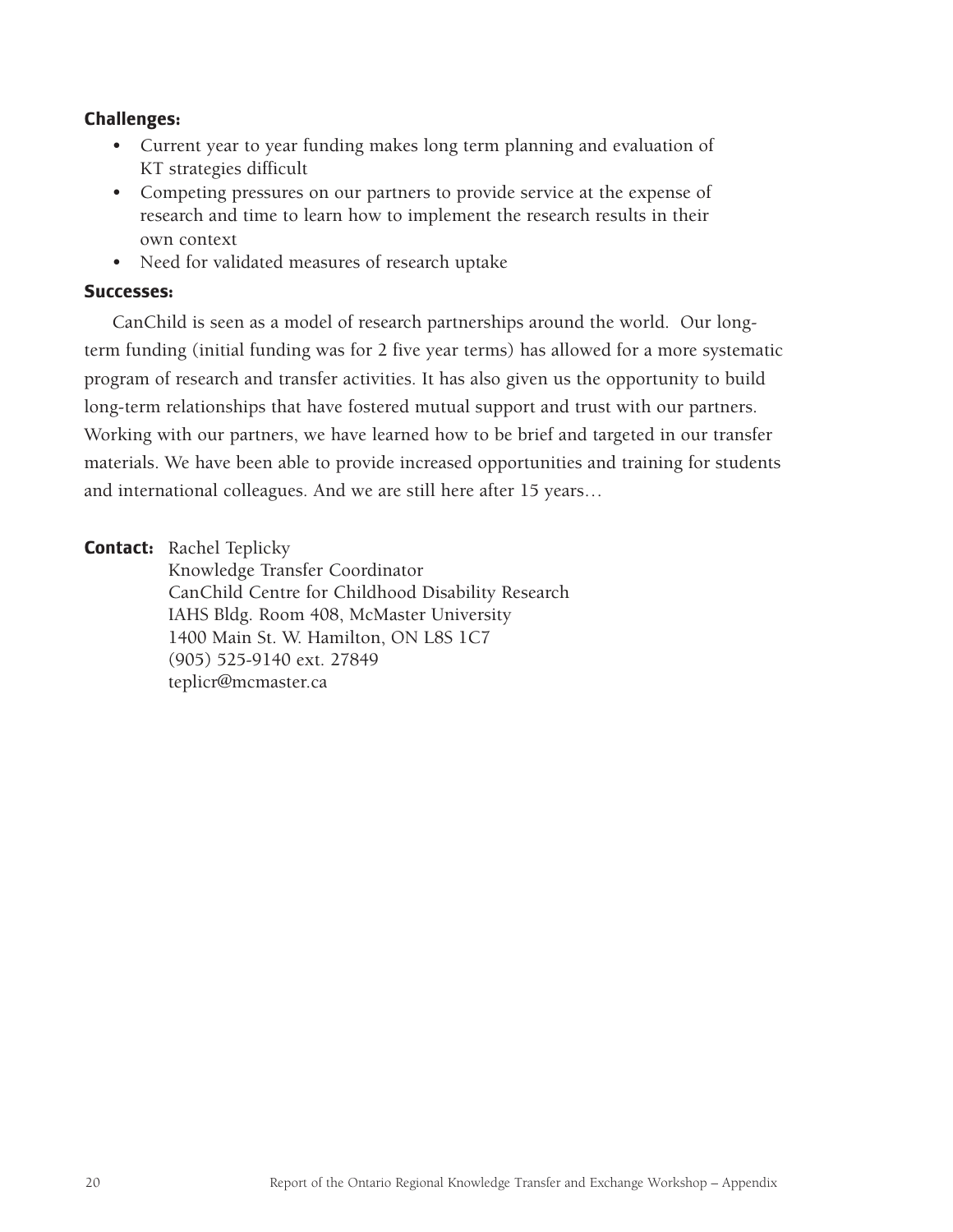# **The Link between Sustained Engagement and Knowledge Translation in Tobacco Control**

This summary reflects our attempts as researchers to better understand the process involved in translating research into practice such that we can help promote evidencebased practice. We share the story of a provincial tobacco control coalition and its journey towards knowledge translation and exchange via their efforts to evaluate their tobacco control strategy. The Communities of Practice concept (Wenger, 1998) frames our description of their experiences with a focus on how *mutual engagement* between coalition members facilitated their knowledge use, translation and exchange efforts.

### **Target audience and goals:**

The target audience of this provincial tobacco control coalition was the community and province at large. Situated within a small Canadian province, the coalition evolved from a recognized need to coordinate efforts across several sectors (NGOs, government, Hospitality and Tourism, Department of Education, business owners, researchers, etc) to develop and implement effective tobacco control legislation. The coalition therefore had two targets–to get a broad range of representatives from a number of sectors (target 1) committed to reducing tobacco use across their province (target 2). To do this properly, the coalition focused on implementing and evaluating all aspects of their provincial comprehensive tobacco control strategy.

### **Transfer method(s):**

A core group of members involved in the 'start-up' of the coalition took an inclusive approach to garnering interest from others to join. This same approach was used when attempting to educate the public about tobacco use and garner support for legislation. Inclusiveness and ongoing engagement facilitated the development of unlikely partnerships as well as relationships (social and work) among coalition members and the public, making it easier to access, transfer and exchange information and knowledge.

To streamline their efforts, coalition members organized around specific areas of interest and expertise in tobacco control (e.g., cessation, prevention, protection committees). One committee was in charge of evaluating all efforts put forth by the coalition and translated evaluation results to the coalition in language that was easily understood and inherent within their "community of practice."

Committee members met monthly and the coalition gathered annual for their general meeting to debrief each committee's progress. Face-face contact of all members served to share their experiences, brainstorm and re-establish ties that further supported positive relationships. It also served as an effective means to keep members accountable such that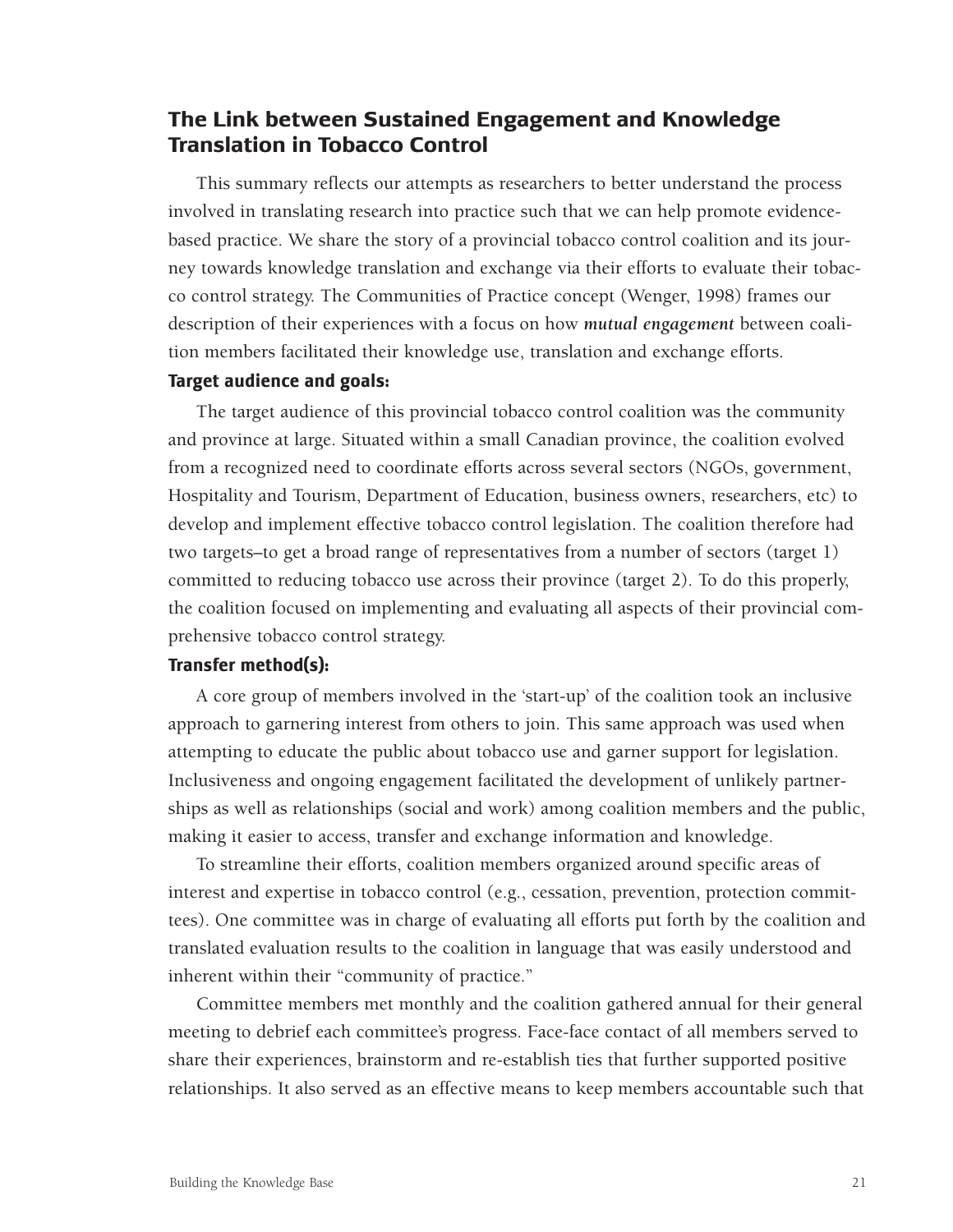ongoing knowledge use, transfer and exchange activities were occurring within and external to the coalition throughout the year.

#### **Lessons learned:**

The experience of this coalition has been positive overall. Formation of the coalition was a struggle since a few core members had to gain support from a community whose culture did not yet support tobacco free concepts. They worked hard to engage diverse members of the community (business owners, schools, government officials). Political reps would not concede on implementing tobacco reduction legislation because the community was not favourable to this notion. Through ongoing, sustained engagement that allowed all to 'lay their concerns on the table', the coalition was successful in recruiting a comprehensive membership base and changing the province's culture around smoking, evidenced by the implementation of the desired legislation.

Difficulties have surfaced in maintaining constant membership. Membership has dwindled and seems to inflate when the coalition is focusing on an area of interest to the agencies involved. This continues to be an area of concern and has prompted contact with all members via telephone–indicated to be an effective means of reestablishing commitment. NGOs subsuming their identity under the coalition's name have also been a basis of contention. Through ongoing discussion members collectively negotiated how to give credit to individual bodies that were involved in tobacco control programs under the coalition's name. Degree of role specificity among coalition members has presented interesting barriers to knowledge transfer and exchange efforts. Coalition members often sit on more than one committee within the coalition as well as serving on committees external to the coalition (non-tobacco specific). Demands on members' time and having multiple foci limit the coalition's knowledge transfer and exchange activities. Conversely, being too specific in a role has presented problems. Depending on one evaluation expert, for example, has limited the amount of knowledge transfer and exchange and the expert's current leave from the coalition has halted evaluation efforts at this time.

The key feature of this "community of practice" was the presence of highly developed *mutual relationships* (Wenger, 1998), which facilitates open lines of communication and an environment where coalition decisions are collectively negotiated. The relatively small population size of the province and the coalition's emphasis on engaging many sectors has resulted in social capital, facilitating access to resources and expertise within the province and through these links, connected with and exchanging information with those beyond the province.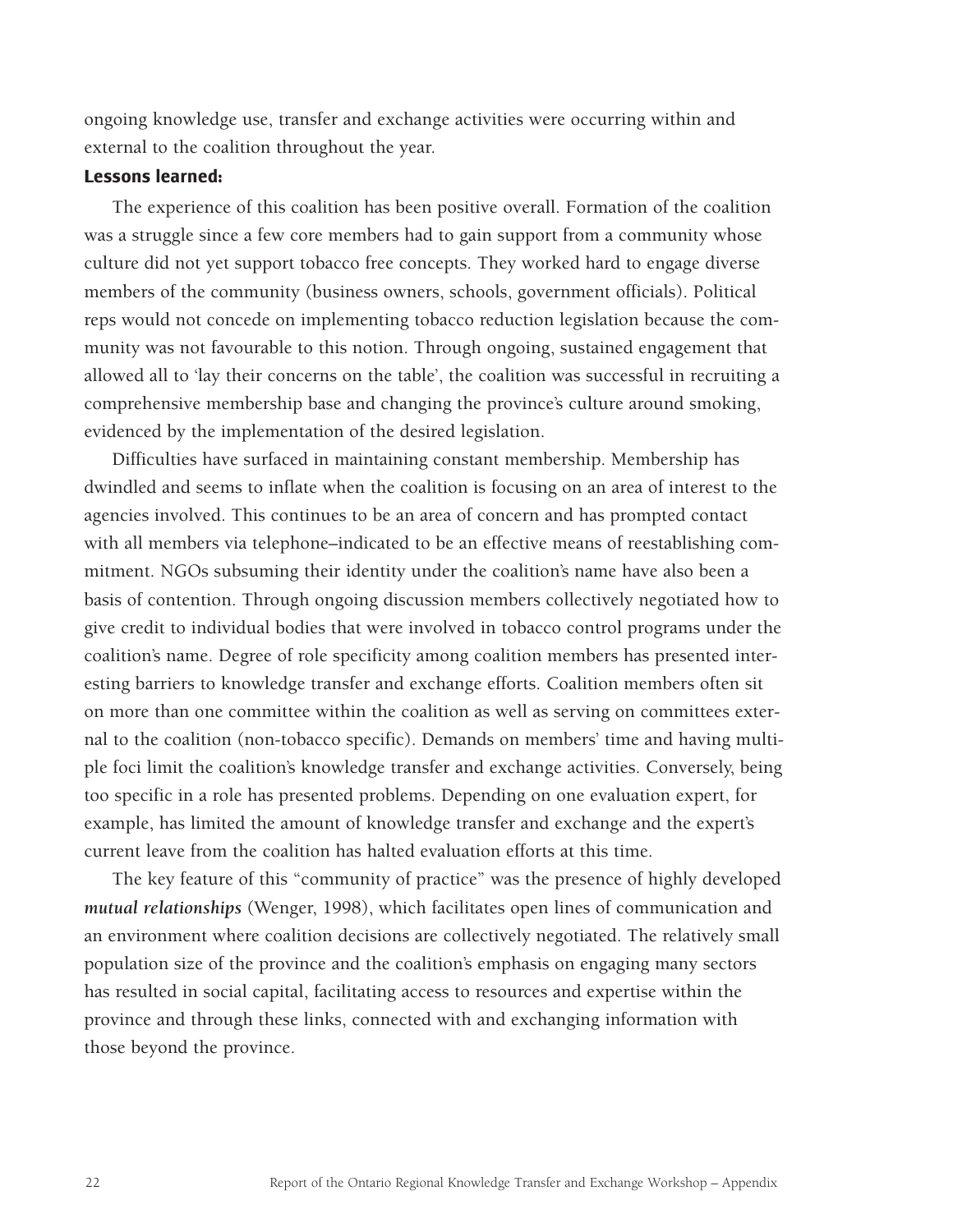### **Reference:**

Wenger, Etienne (1998) *Communities of Practice: Learning, Meaning and Identity*. New York: Cambridge University Press

**Contacts:** Stephen R. Manske, EdD

Scientist Centre for Behavioural Research and Program Evaluation University of Waterloo Waterloo Ontario, N2L 3G1 (519) 888-4518 phone (519) 886-6424 fax manske@healthy.uwaterloo.ca

Irene Lambraki, MSc Senior Project Manager Health Behaviour Research Group University of Waterloo Waterloo ON, N2L 3G1 (519) 888-4567 ext. 5219 phone (519) 746-8171 fax ilambrak@healthy.uwaterloo.ca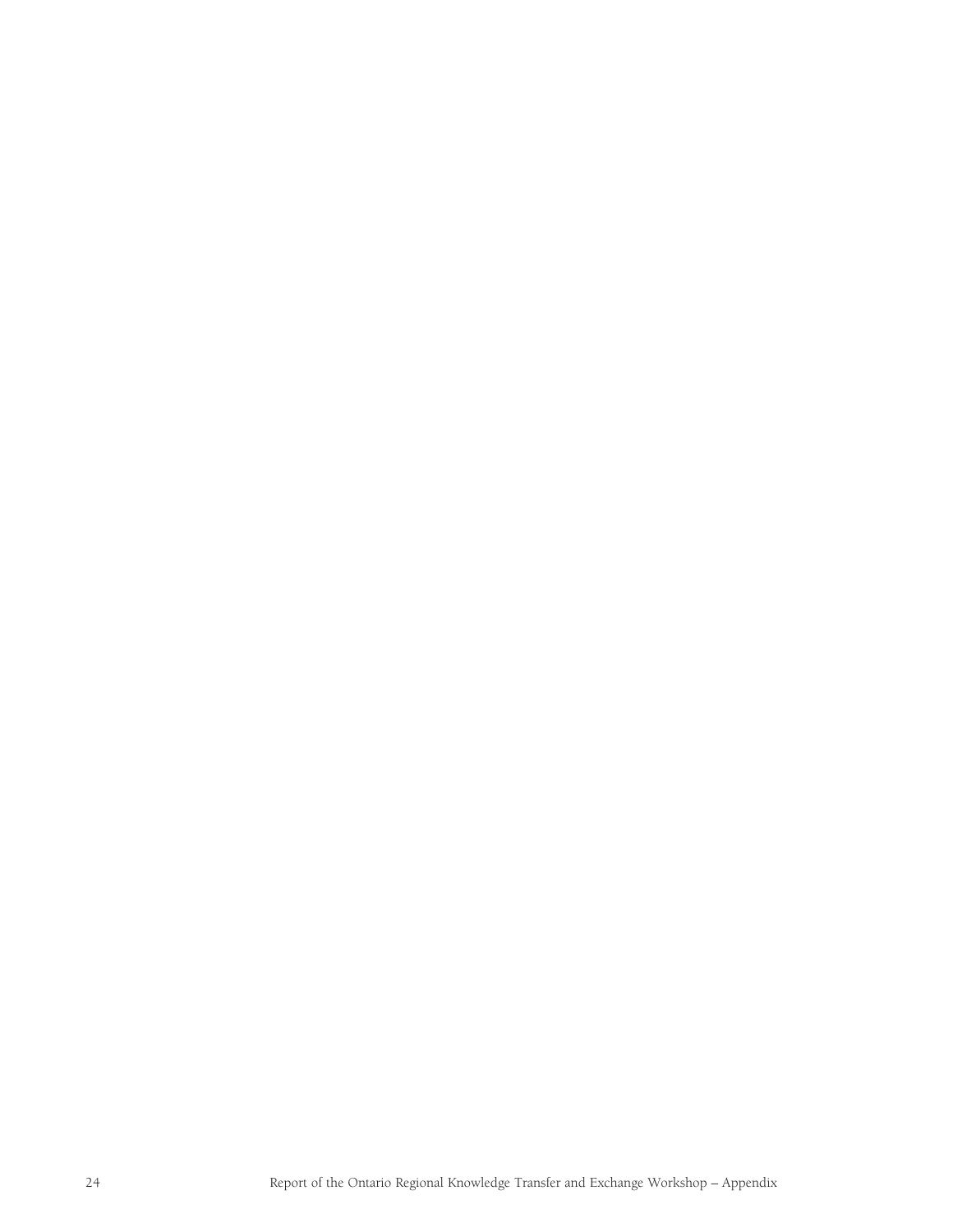## **Youth and drugs and mental health: A resource for professionals**

This resource is an updated version of the original Addiction Research Foundation's Youth & Drugs. It was researched, developed, & produced by CAMH in 2004. The resource is divided into three main sections:

**Part One** includes chapters on the following: an overview of youth substance use and mental health; relevant knowledge, skills and approaches in working with youth; identifying, assessing and planning treatment; treatment and support; and a chapter on pharmacotherapy.

**Part Two** has appendices that include information on risk factors and protective factors; a comparative overview of substance use and mental health services for youth in Ontario; a Do You Know section with information on common substances; a summary of screening and assessment tools information.

**Part Three** consists of *First Contact: A Brief Treatment for Young Substance Users with Mental Health Problems*, a treatment manual for service providers who are interested in an integrated intervention for youth with substance use and concurrent mental health problems. It incorporates motivational interviewing, and cognitive, behavioural and harm reduction approaches.

Before beginning work on the resource, the end users were consulted on what material needed to be included, the length, the format and price. They were also consulted regarding their preferred mode of training. The *First Contact* was field tested in five community agencies in Ontario followed by clinical trials at two hospitals and a community agency. The resource had an external advisory committee consisting of both addictions and children mental health representatives. 10 external expert reviewers from key provincial stakeholders' organizations reviewed the final draft of the material.

### **Target audience:**

Any service provider or clinician who works with young people with substance use issues who may also have mental health issues

#### **Purpose or goals:**

To provide an up to date easy to read resource with the current best practices regarding working with this population. The objective of the first component of the dissemination rollout is to use this resource as an opportunity to bring together youth service providers (addiction, mental health and allied) who are interested in working together to develop and implement integrated treatment (screening, assessment, brief intervention) for Concurrent Disorder youth in their community.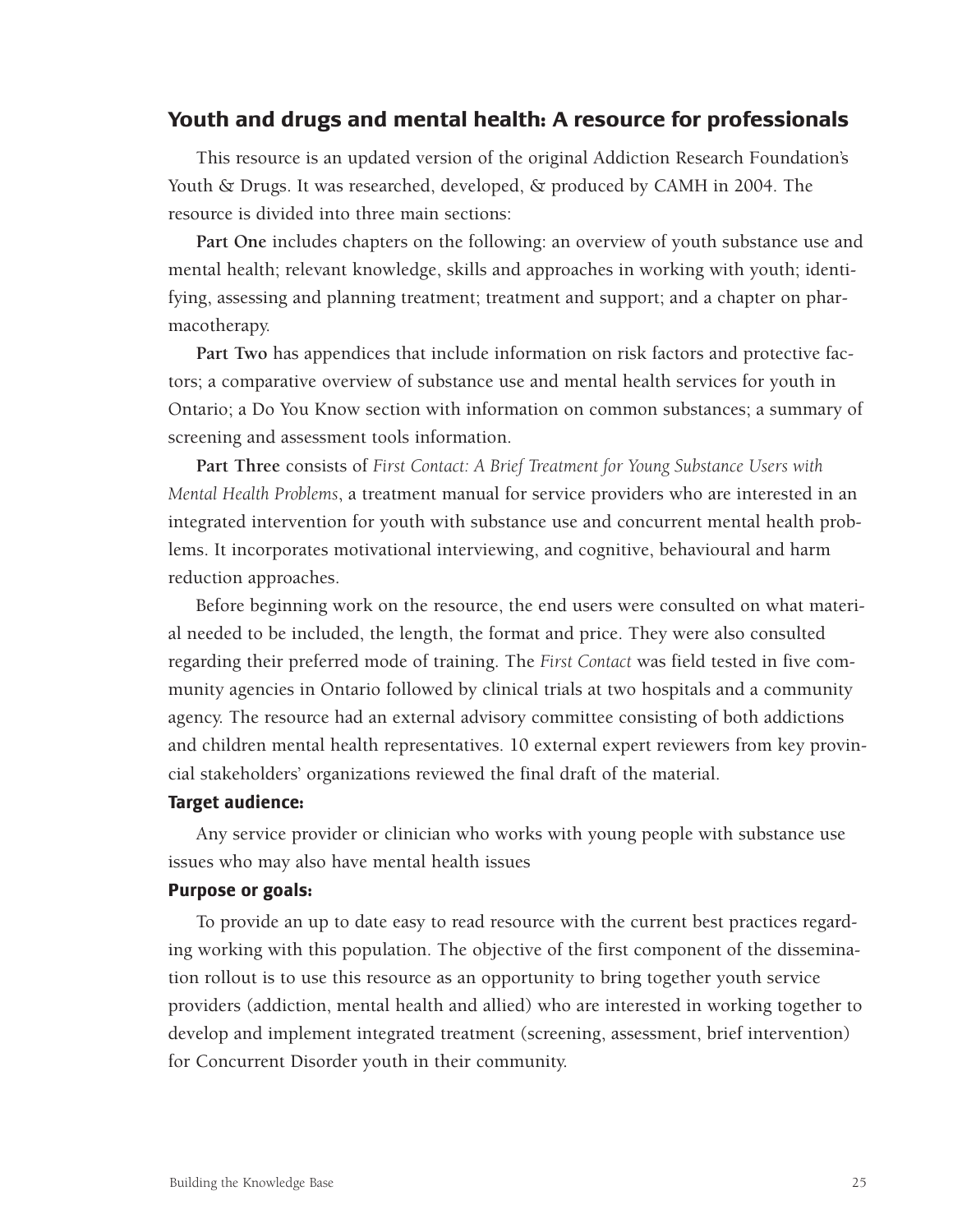#### **Transfer methods:**

Provincial workshops (eight in total) in communities where CAMH regional staff, in consultation with key partners, have identified service providers and allied partners who have an interest in providing integrated treatment. The workshop is held over two days with agencies sending a manager and a clinician as well as representatives from allied partners in the system i.e. education, youth justice, child welfare, government representatives. The workshop activities have separate and joined activities for the managers and clinicians with managers and allied partners attending the first day. CAMH will provide follow up support (training, protocol development, funding proposals etc)

The resource will be available in French and English through CAMH marketing at an affordable \$40.00 (over 300 page resource) and an E-course is in development

### **Evaluation:**

At three and six months, follow up contact will be made with the participants to evaluate whether the resource and workshop have had an impact on the clinical practice of the participant and/or their agency. At the workshops, CAMH will solicit targeted feedback on the resource itself, the training, and suggestions for future activities

**Contact:** Jane Fjeld, Youth Priority Knowledge Exchange Manager, CAMH (613)569-6024 Jane\_Fjeld@camh.net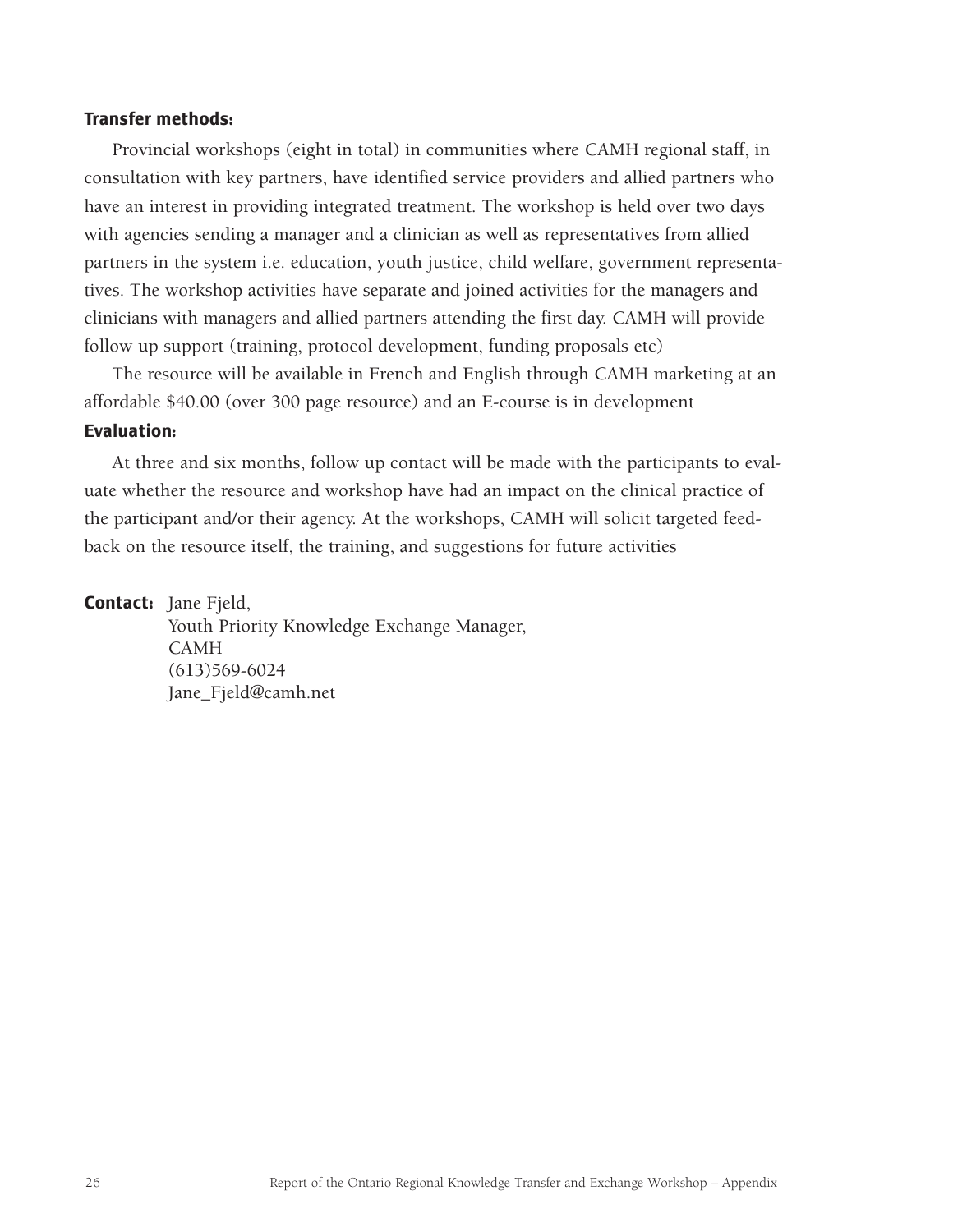# **Accomplishing what cannot be accomplished alone: When health and safety partners are part of the research**

## **Target audience:**

The target audience was identified as potential users of research on effective interventions to reduce musculoskeletal disorders in the workplace. The audience was made up of occupational health and safety system stakeholders, including consultants within different sector health and safety associations, the Ministry of Labour, the Workplace Safety & Insurance Board, ergonomists and kinesiologists.

### **Purpose:**

To include potential users of the research as advisors as well as partners within the research process. The goal was to ensure the relevance and usefulness of the research project, and help researchers gain access to community members, workplaces, and hardto-reach decision-makers. We wished to achieve practitioner buy-in and involvement. We wanted to increase awareness and knowledge of the research findings, and increase the probability of the use of the evidence-based research in their decision-making.

### **Methods:**

Over the last 13 months, there have been:

- 1) regular meetings with the organizational representatives that make up the Advisory Committee where representatives from four organizations and the scientist group have been present. Also, 21 meetings organized with researchers and different members of these organizations.
- 2) Twelve meetings with researchers and HSA consultants/ergonomists who will be the interveners in the workplaces.
- 3) Nineteen meetings with or presentations to organizations within the larger environment
- 4) Bulletins sent out to a mailing list of manufacturing and service sector organizations.
- 5) Newsletter articles written.

## **Evaluation:**

The evaluation framework used two major criteria. The establishing a strong partnerresearcher relationship was noted with evidence of establishing goodwill, reciprocity, and long-term alliances. The transformation of the research design and process through collaboration was noted when there was evidence of conceptual, structural, and strategic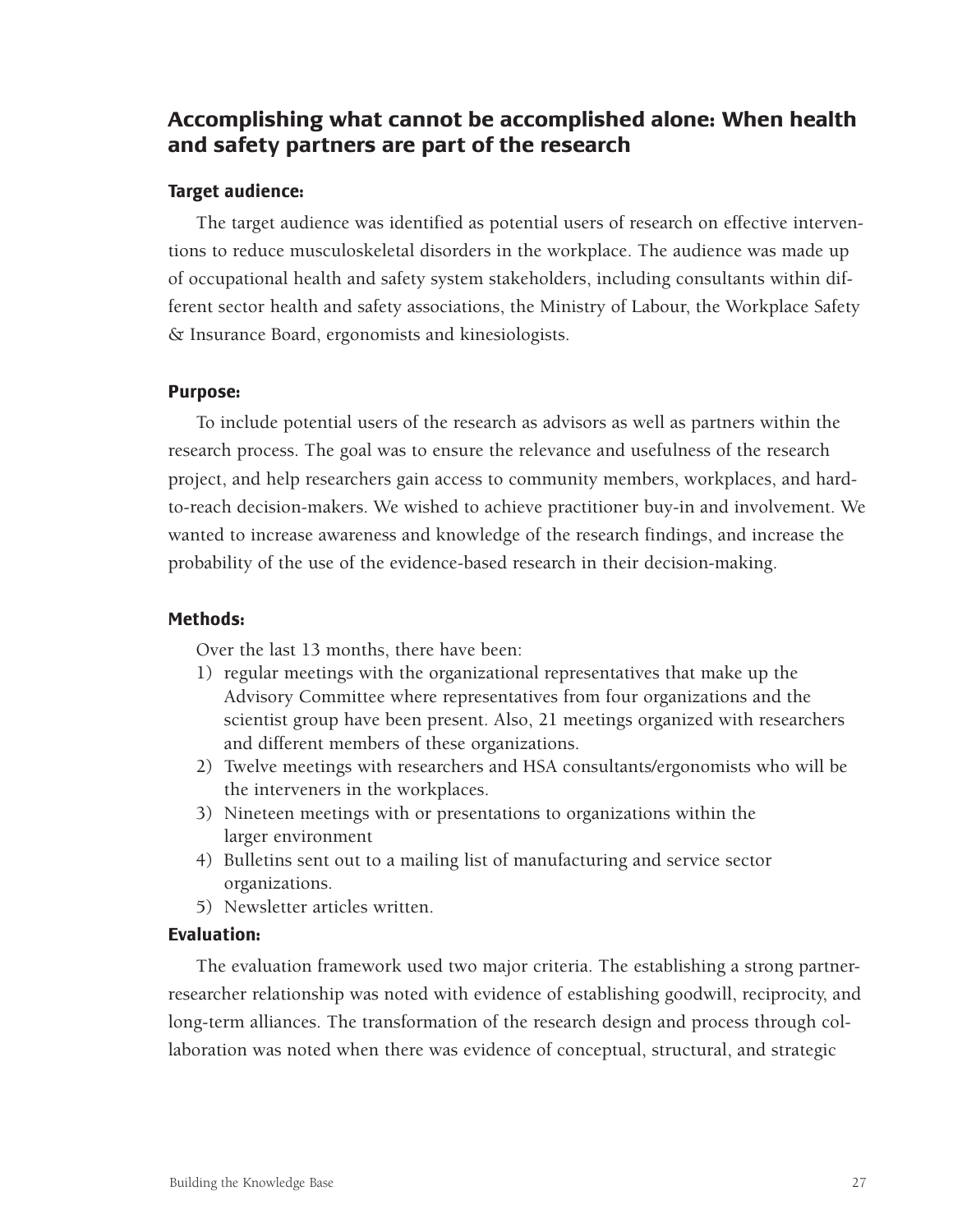changes to the research. Conceptions behind the research and implementation plans changed substantially during the development period in large part due to the input, ideas, challenges, and opportunities presented by the different partner organizations. The rate at which ideas have changed or been dropped, revised and adopted, has sometimes be problematic for both researchers and partners who sometimes have felt frustrated with the uncertainties. Health and safety system partners have often wanted the researchers to be more practical and for the research to reflect more of their workplace experience. Such feedback on what was feasible and what should be done have led to both clarification and strengthening of the research program.

#### **Contact:** Dee Kramer MES, MSc, PhD

Knowledge Transfer Associate, Institute for Work & Health,

*Note: Since this workshop, Dr. Kramer has moved to a new position at the University of Waterloo. She can be reached at the following address:*

Manager, Research and Knowledge Transfer, University of Waterloo, Waterloo, ON N2L 3G1 (519) 888-4567 ext. 6376 dkramer@uwaterloo.ca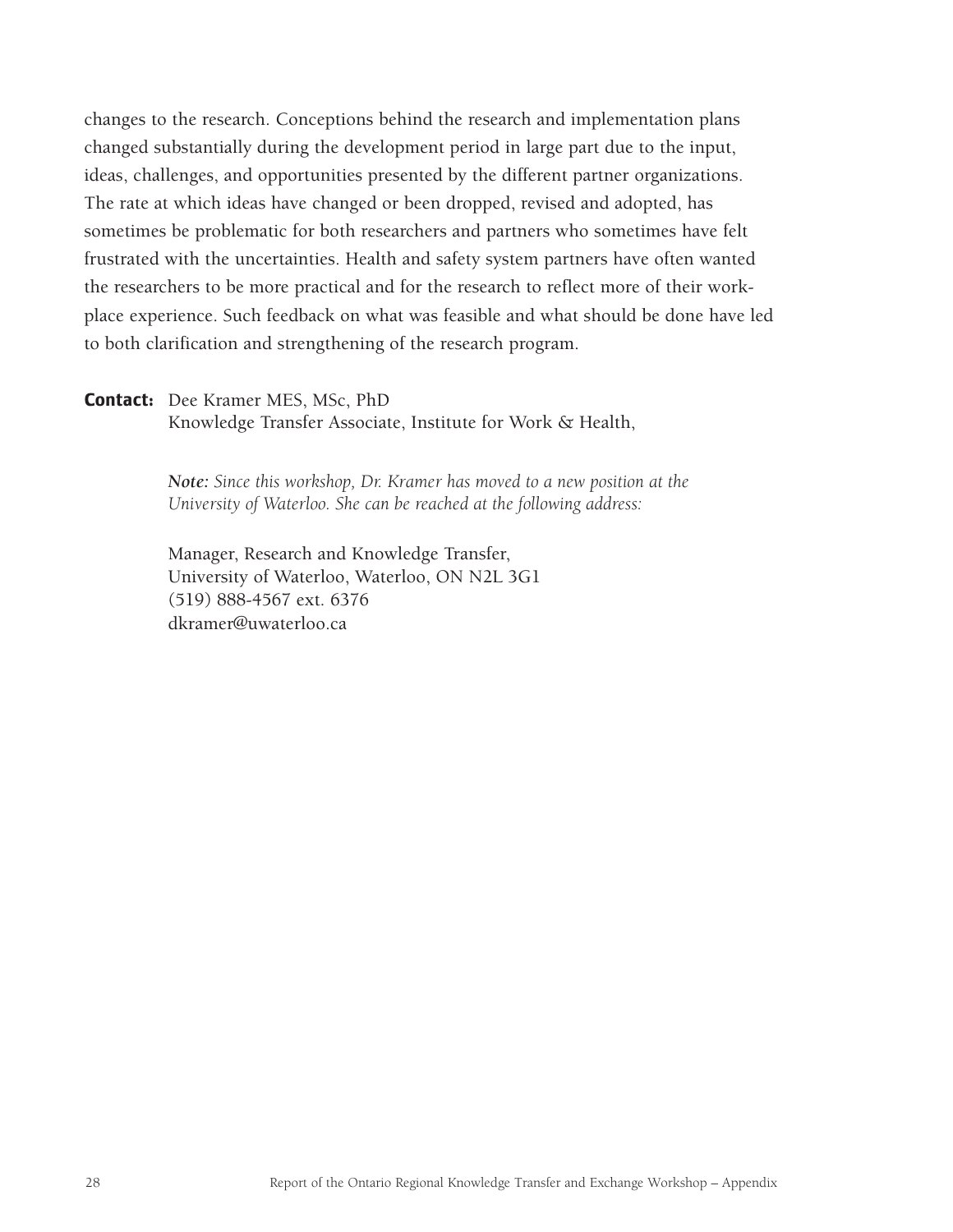# *Beyond the Label***: An educational kit to promote awareness and understanding of the impact of stigma on people living with concurrent mental health and substance use problems**

*Beyond the Label* is a resource manual that has been designed to:

- Assist service providers in ensuring that their services are accessible and supportive to individuals with concurrent mental health and substance use problems by examining stigma and the barrier it presents
- Provide mental health and addiction workers with concrete tools to use in their agencies and in the community to raise awareness about the stigma associated with concurrent disorders.

*Beyond the Label* has been developed from research in the fields of stigma and concurrent disorders and through the knowledge obtained from people living with concurrent disorders, their families, and the professionals working closely with them. This is not an information resource on concurrent disorders. This educational kit focuses on the stigma associated with concurrent mental health and substance use problems. It includes activities that can be used in workshops from five minutes to three hours. Through this learning process, participants will build on their ability to understand stigma and its impact **Target audience:** 

The target audience is those who provide addiction and mental health services and have a critical role to play in addressing stigma. It is also intended to be used with volunteers and board members of agencies.

### **Transfer methods:**

A series of interviews with consumers, CAMH staff and people in key positions of influence across Ontario identified stigma as a barrier to service. The literature and major Canadian and American groups were identifying stigma in mental health as an issue to address. A project team developed the resource and a pilot was held with 11 communities and over 100 participants to evaluate the training. The results indicated that the participants intended to change their practice as a result of participation in the session. This evaluation effort was not only part of the review before completion of the manual but also part of the transfer method.

*Beyond the Label* will be distributed to agencies across the province, and available in a print format, disc format and Portable Document Format on the CAMH website. A number of presentations have already been given about *Beyond the Label* to a broad audience of providers across Ontario. CAMH project consultants will be conducting a number of workshops in cooperation with another facilitator in each region and leaving the manual with the agency. Internal transfer methods are in the planning phase.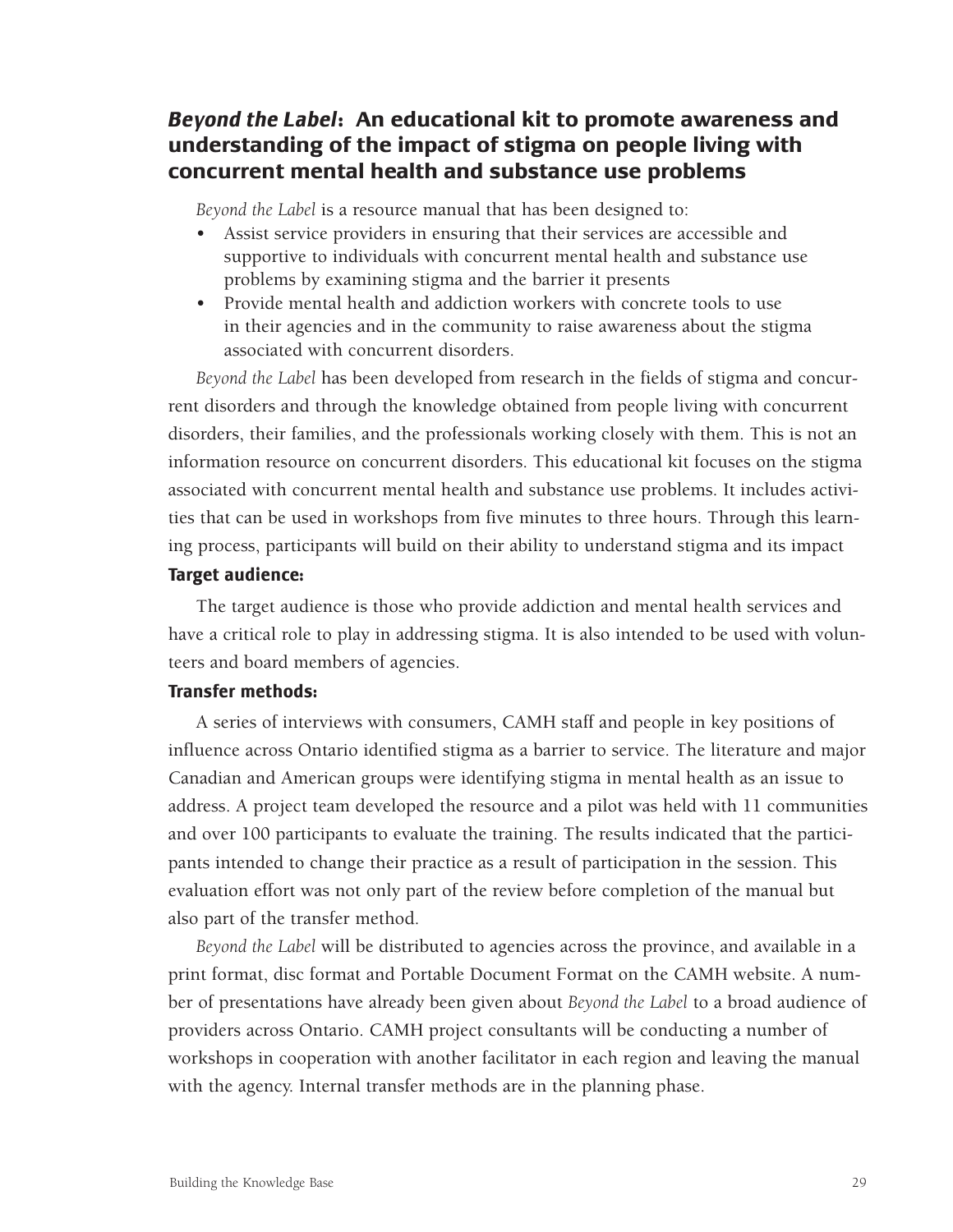# **Evaluation:**

The Capacity survey to be conducted this spring and in three years will ask about attitudes and attitude change about stigma.

**Contact:** Christine Bois

Concurrent Disorders Priority Knowledge Exchange Manager R.R.# 4 Almonte, ON K0A1A0 613-256-7625 Chrisitne\_Bois@camh.net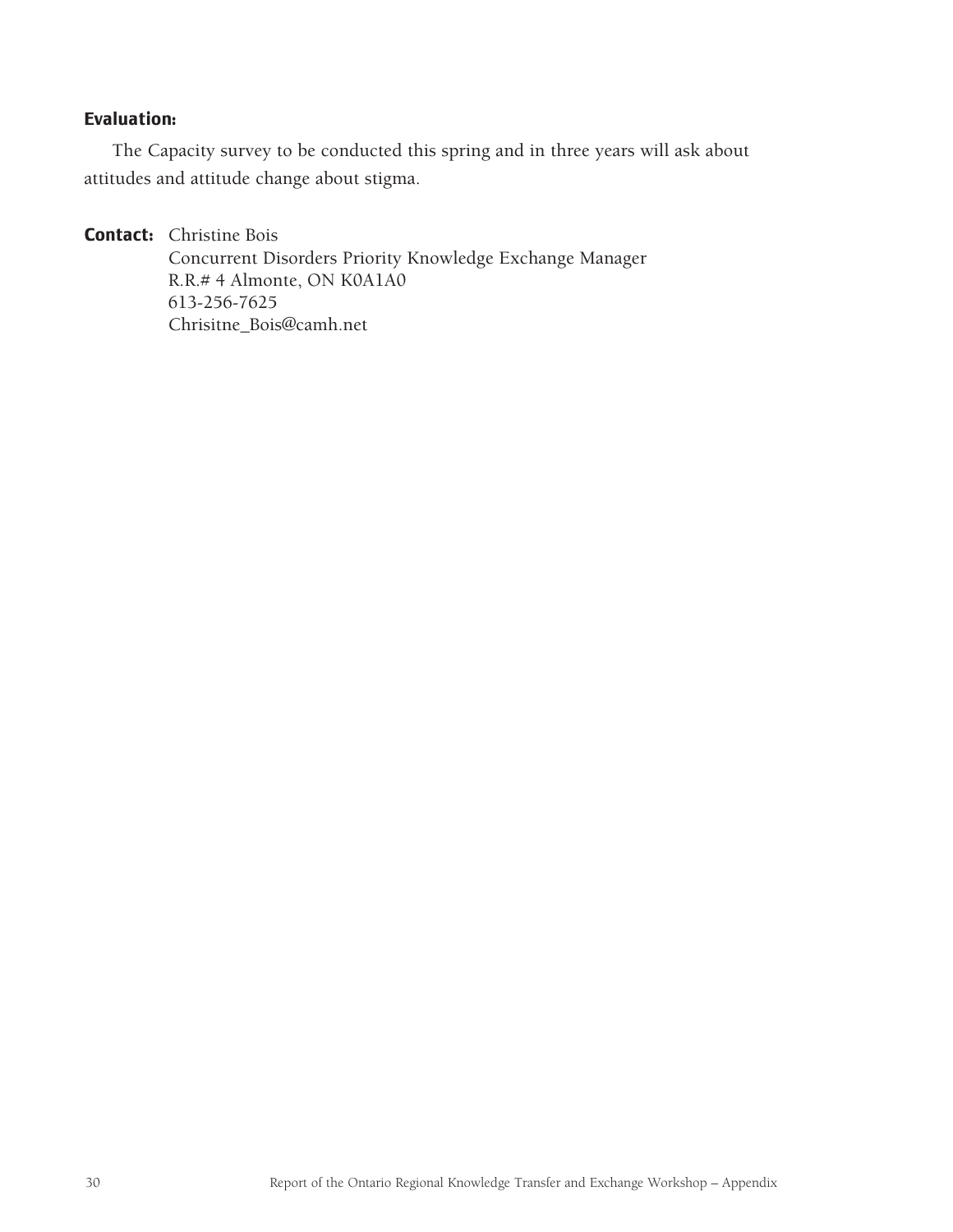# **Best practices in community education in mental health and addiction with ethnoracial/ethnocultural communities**

This project builds on recent research reports and needs assessments conducted in partnership with culturally diverse communities and health promotion/population health initiatives undertaken by CAMH. The Phase One focused on low-risk alcohol use, and employed the Low-Risk Drinking Guidelines (LRDG) as the vehicle to test the best practices approach. The project is a direct response to needs identified by different ethnocultural communities for a culturally and linguistically appropriate health education initiative addressing mental health and substance use problems including alcohol use. A model for best practices in community education and knowledge exchange in mental health and addiction with ethnocultural/ethnoracial communities, the final outcome of the project, will provide comprehensive, effective and culturally sensitive approaches to meet the health promotion needs of diverse communities.

### **Project aim:**

This provincial project aims to research, identify and develop a best practices model for community education and knowledge exchange in mental health and addiction with ethno-cultural communities to ensure that programs effectively address the needs of these communities.

#### **Target audience:**

Mental health and addiction systems, agencies serving persons from diverse ethnoracial/cultural communities, members of ethno-racial/cultural communities. The project aims to increase access to the best approaches in addiction and mental health community education and knowledge transfer for CAMH staff, service providers and allied professionals. A model for best practices in community education and knowledge exchange in mental health and addiction with ethnocultural/ethnoracial communities, the final outcome of the project, will provide comprehensive, effective and culturally sensitive approaches to meet the health promotion needs of diverse communities.

### **Transfer methods:**

The project is a partnership between CAMH and community-based organizations that provide services to the following groups: Polish, Portuguese, Punjabi, Russian, Serbian, Somali and Tamil. Over the period February–July 2004, 18 focus groups were conducted with key informants and community members from the seven participating communities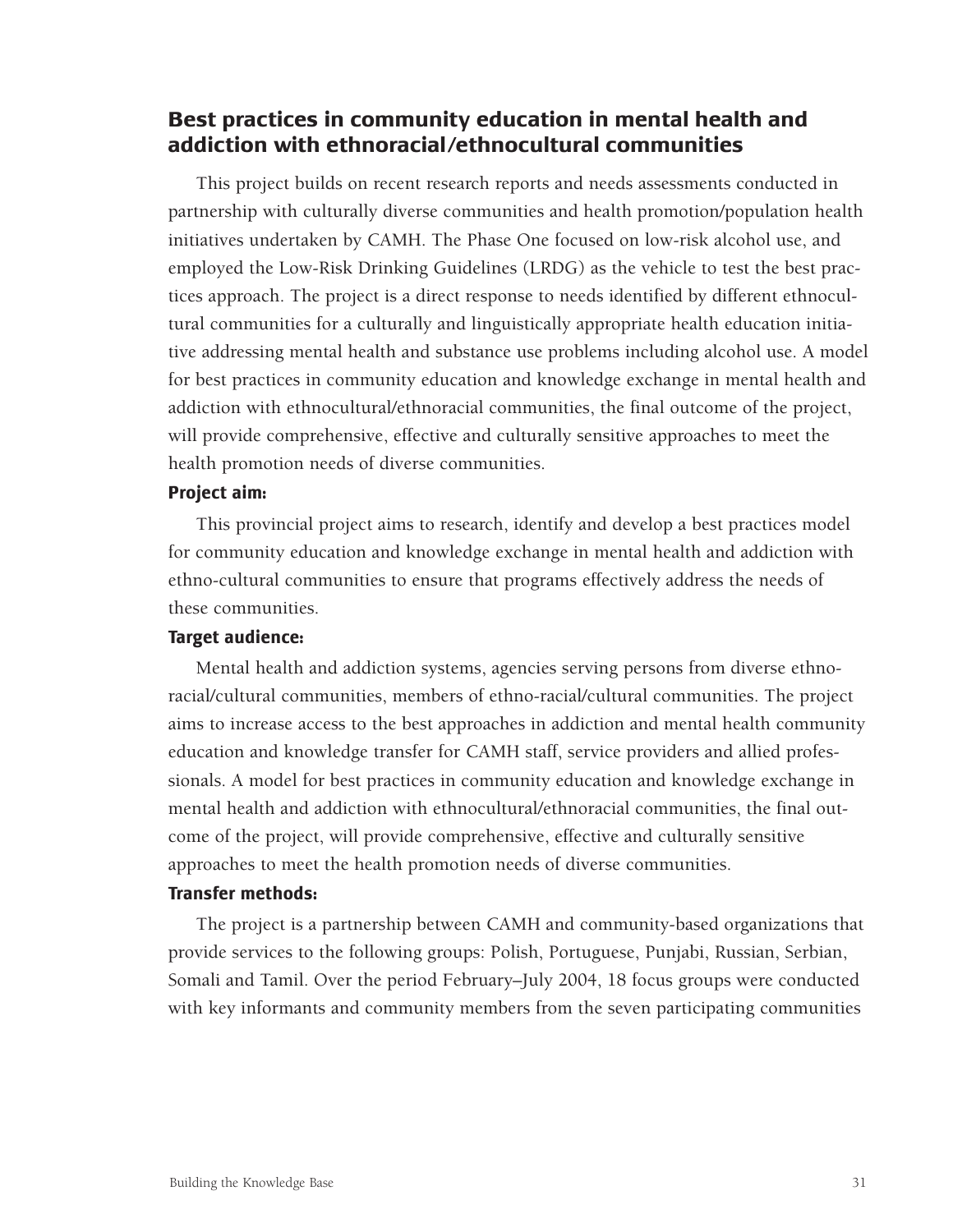that differ substantially in their cultural characteristics and religions. The main purpose of the focus group discussions was to identify alcohol consumption patterns, cultural practices and culturally appropriate and effective health promotion strategies to address substance use and mental health issues within participating ethnocultural/ethnoracial communities. The focus groups findings will guide the next phase of the project to culturally adapt the LRDG or develop alcohol related messages that incorporate the audience's cultural beliefs and values, and translate them in the native language of the communities. The translated materials will be pilot tested with both primary and secondary audiences, produced and disseminated.

### **Evaluation:**

Process evaluation has just been conducted. Outcome evaluation will be conducted in the fall of 2005.

**Contact:** Drupati Maharaj

Provincial Diversity Knowledge Exchange Manager Education and Health Promotion Centre for Addiction and Mental Health (416) 535-8501 ext.4544 drupati\_maharaj@camh.net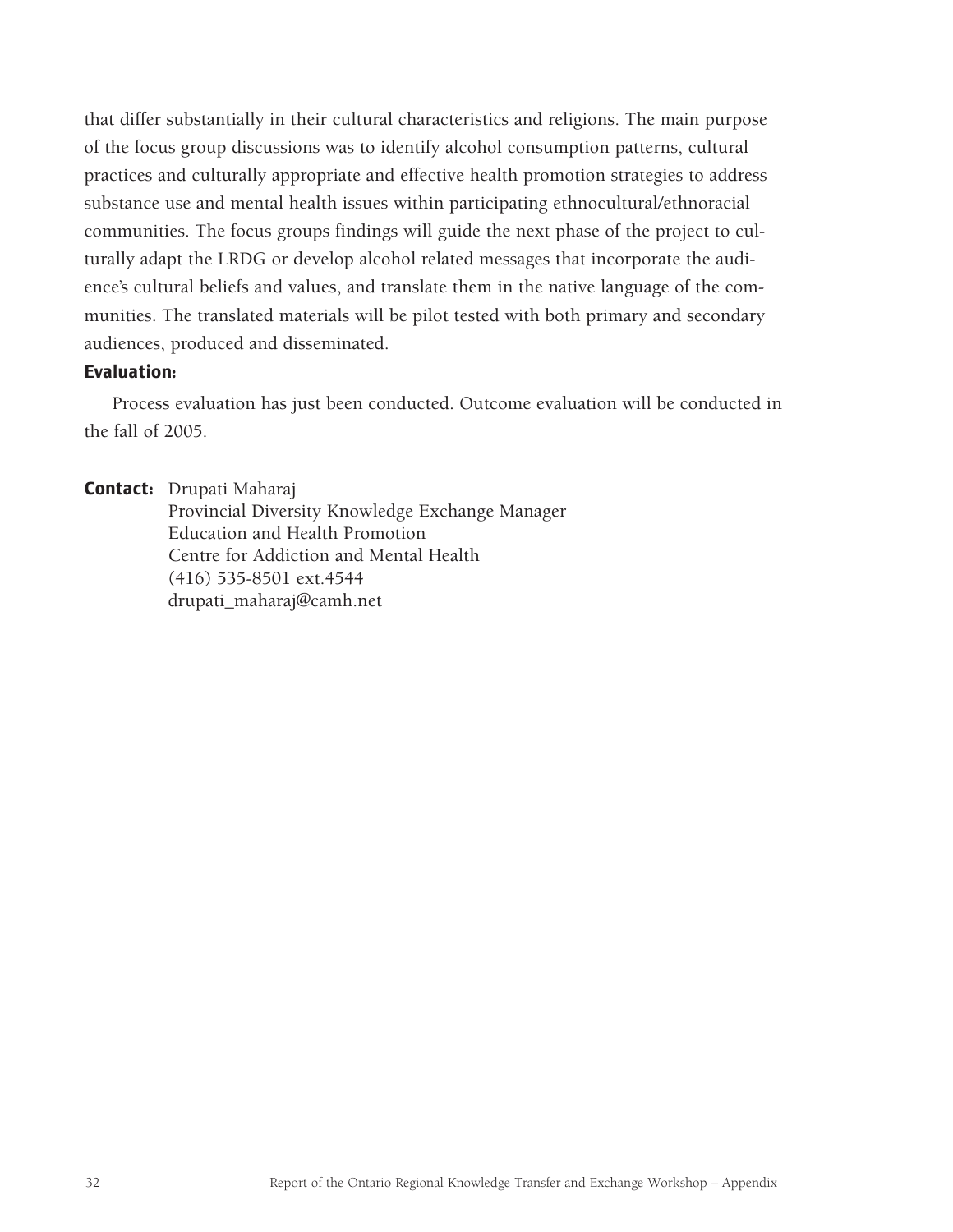# **Ask the people: Building a collaborative network to advance the arthritis care research agenda**

The use of non-pharmacological treatment is common among people with arthritis; however, patients and clinicians are facing some challenges concerning their use. First, the evidence on the majority of non-drug treatments is either weak or inconclusive. Second, there is a lack of knowledge on the elements associated with models of team care and non-pharmacological care. Finally, disparities in knowledge translation have hindered the adoption of evidenced-based interventions and the growth of research in the field. These challenges can only be successfully addressed through a collaborative effort of patients, decision-makers, clinicians and researchers.

**The Third Care Conference on Team Care and Non-Pharmacological Management of Arthritis** The overarching aim of the Care Conference (CARE III) is to improve team care and non-drug, non-surgical interventions for people with arthritis. On May 12 - 14, 2005, 75 invited delegates (patients, policy-makers, clinicians and researchers) from North America and Europe will gather in Toronto to discuss important issues on team care and non-pharmacological intervention research. The purpose of this international consensus meeting is to develop a meaningful research agenda and to establish a knowledge exchange network among researchers, clinicians, funders, administrators from disease specific organizations, and patients.

### **Knowledge exchange strategies**

The Care III planning committee has developed the following framework to engage stakeholders and the arthritis community-at-large in the development of the research agenda and knowledge exchange strategies: (See table on next page)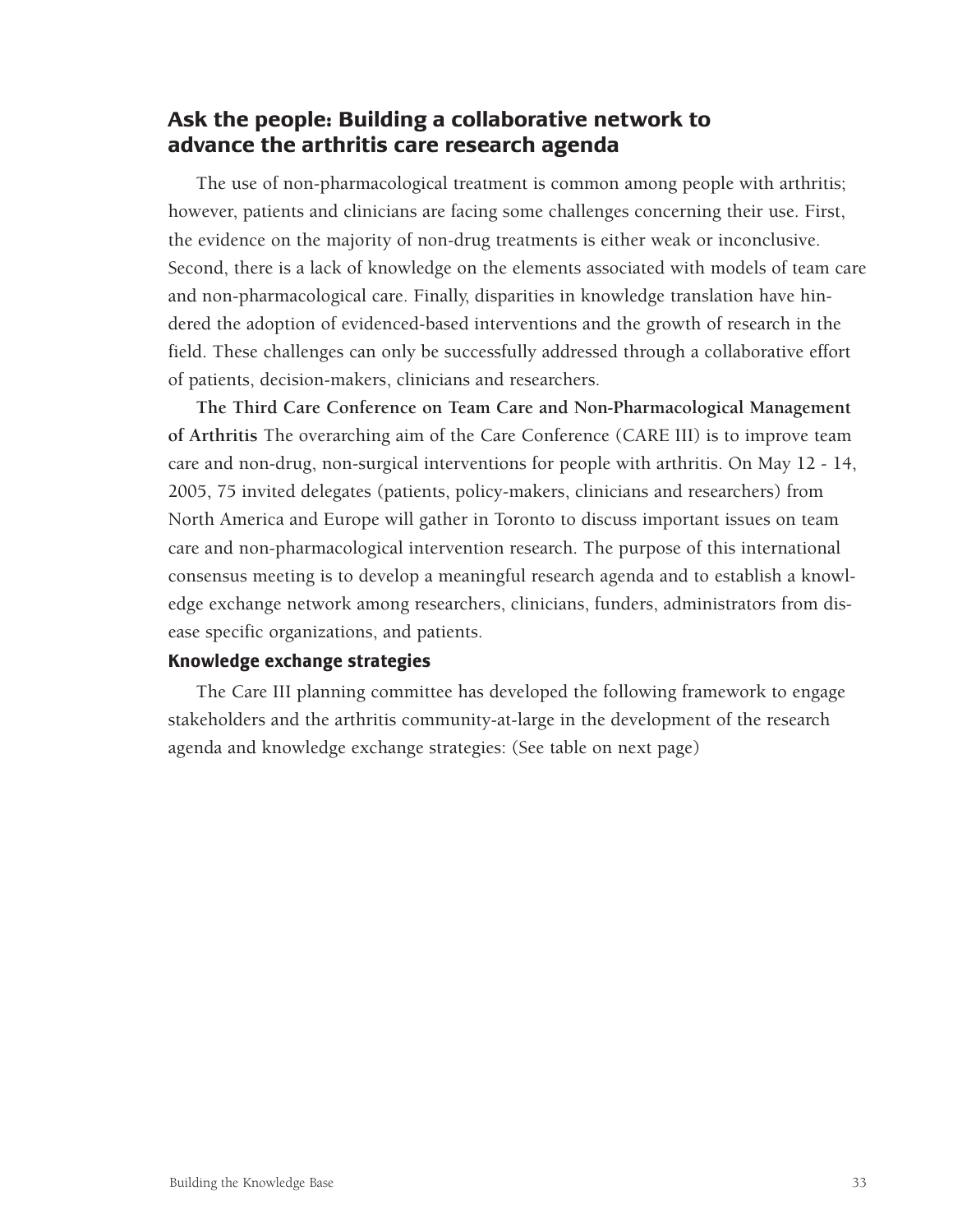| <b>Participants</b>                                                                                                                                                                                          | Researchers                                                                                                                                                                                                                                                                                                            | Clinicians                     | Funders                        | Administrators                 | Patients                                           |
|--------------------------------------------------------------------------------------------------------------------------------------------------------------------------------------------------------------|------------------------------------------------------------------------------------------------------------------------------------------------------------------------------------------------------------------------------------------------------------------------------------------------------------------------|--------------------------------|--------------------------------|--------------------------------|----------------------------------------------------|
| <b>KE Activities</b>                                                                                                                                                                                         |                                                                                                                                                                                                                                                                                                                        |                                |                                |                                |                                                    |
| 1. Involve represen-<br>tatives in the plan-<br>ning committee                                                                                                                                               |                                                                                                                                                                                                                                                                                                                        |                                |                                |                                |                                                    |
| 2. Invite representa-<br>tives to participate<br>at the CARE III con-<br>sensus meeting                                                                                                                      |                                                                                                                                                                                                                                                                                                                        |                                |                                |                                |                                                    |
| 3. Involve partici-<br>pants in the design<br>of the conference<br>contents using<br>online "Team<br>Rooms"                                                                                                  | Care III invitees are obligated to participate in one of the three virtual working teams<br>facilitated by 3-4 planning committee members.                                                                                                                                                                             |                                |                                |                                |                                                    |
| 4. Online patient<br>survey (Canada,<br>USA, UK, Sweden,<br>The Netherlands) on<br>issues relevant to<br>arthritis care and<br>research priorities.<br>The results will<br>inform discussions<br>at Care III | Design & interpret<br>findings                                                                                                                                                                                                                                                                                         | Design & interpret<br>findings | Design & interpret<br>findings | Design & interpret<br>findings | Design, complete<br>survey & interpret<br>findings |
| 5. Create linkages<br>with upcoming<br>research and policy<br>conferences in<br>arthritis and<br>collaborate on<br>KT strategies                                                                             | Care III Co-chairs work collaboratively with planning committees of<br>Bone and Joint Decade Meeting and Standards of Care Conference (Oct 2005)                                                                                                                                                                       |                                |                                |                                |                                                    |
| 6. Engage the arthri-<br>tis community-at-<br>large in discussing,<br>developing and dis-<br>seminating the<br>research priorities,<br>and to facilitate the<br>implementation                               | • Editorials about care research and Care III published in relevant academic journals<br>• Workshop proposals submitted to Canadian and international conferences to disseminate<br>outcomes of Care III<br>• Partnerships with disease specific organizations and the industry to develop a public relation strategy. |                                |                                |                                |                                                    |

## **Evaluation**

The evaluation framework of Care III is currently being developed. We foresee some of the major outcomes will be the creation of funding themes related to the proposed research priorities by major funding agencies and an increase in proposal submissions on arthritis team care and non-pharmacological intervention research.

# **Contact:** Linda Li

Post-Doctoral Fellow, Co-Chair of CARE III Conference Ottawa Health Research Institute, Clinical Epidemiology Program 1053 Carling Avenue, Administration Building, Level 2, Rm. #2-010 Ottawa, Ontario K1Y 4E9 (613) 798-5555 ext. 19749 phone 613-761-5402 fax lli@ohri.ca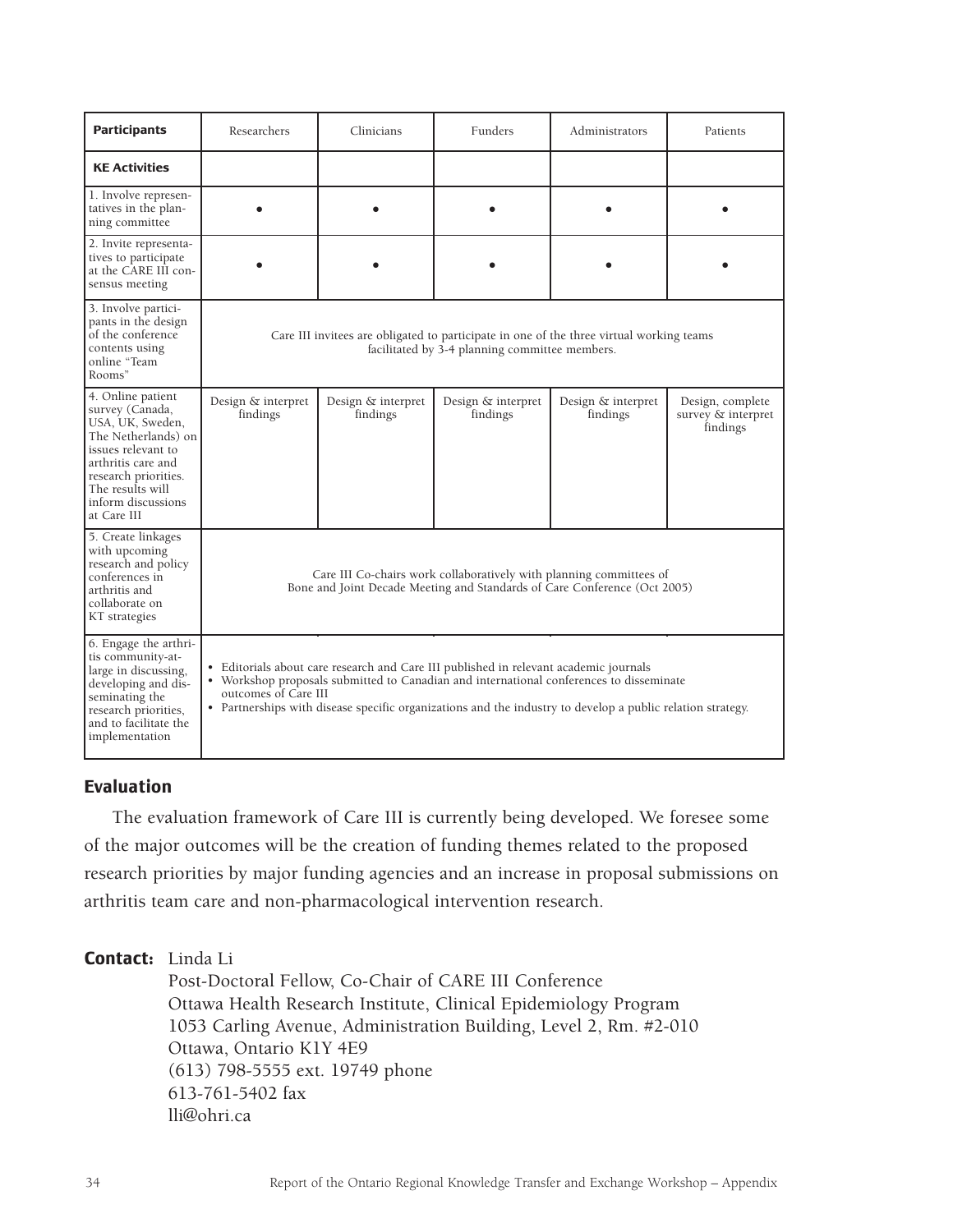# **Communications as a support activity for successful knowledge transfer**

At the Institute for Work & Health, the Communications Department and its activities are an integral part of the overall knowledge transfer strategy. The Communications group supports KT initiatives through the use of corporate communications vehicles (primarily the web site and newsletter), media relations, and the development of specific materials that support the activities of Knowledge Transfer Associates in their exchange of information with target audiences. The KT activities are built on five guiding principles including the principle of audience-specific messages. This principle is inherent in all communications activities.

# **Target audiences:**

The Institute has several key audiences-clinicians (including physicians, physiotherapists, occupational therapists, occupational health nurses); workplace parties (employers, employees, organized labour); policy-makers (Workplace Safety & Insurance Board, Ministries of Health and Labour)

## **Purpose and goals:**

- To support and further disseminate the audience-specific knowledge transfer messages that are developed by the knowledge transfer associates and the researchers
- To provide synthesis and plain language expertise in the development of support materials

# **Transfer methods:**

- Both the web site and the newsletter have audience specific sections
- Media relations activities aim to reach target audiences through the selection of key media who reach those audiences
- Corporate contact database has been set up to allow identification of audience type and interest so new material can be targeted
- Conferences–IWH targets important conferences of key audiences and develops targeted materials for those events
- Syntheses–A highly skilled writer produces "lay" material in a variety of forms (newsletter, features, executive summaries and overviews etc.)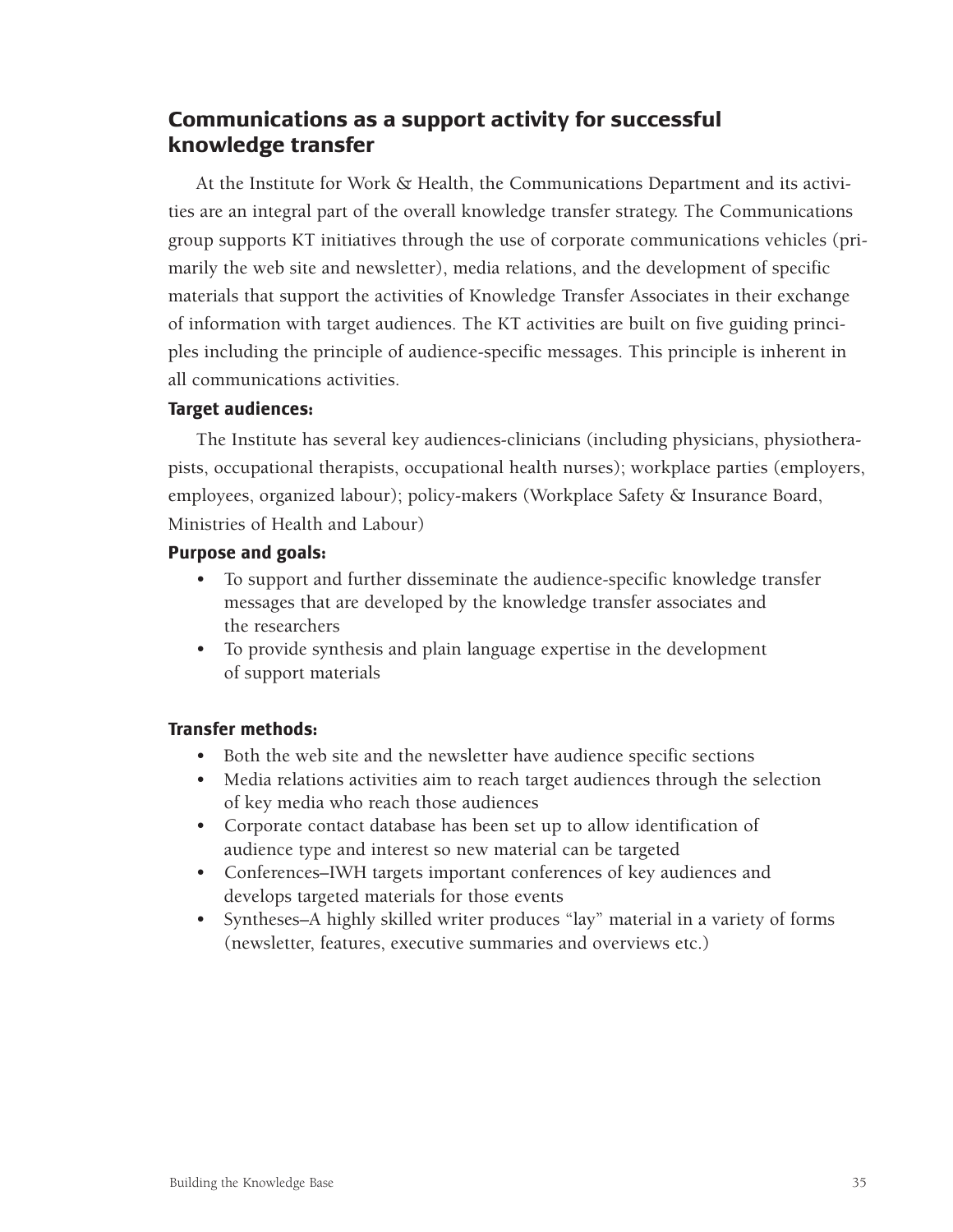## **Evaluation:**

Communications undergoes a full evaluation (multifaceted) every two years. Benchmarking exercise for the web site slated for end of 2004, early 2005. The last evaluation two years ago, suggested the web site was the main communication tool used by target audiences. A major overhaul of the Institute's website followed the evaluation.

**Contact:** Kathy Knowles Chapeskie Manager, Communications Institute for Work & Health 418 University Ave., Suite 800, Toronto, ON M5G 2E9 416-927-2027, ext. 2115 kchapeskie@iwh.on.ca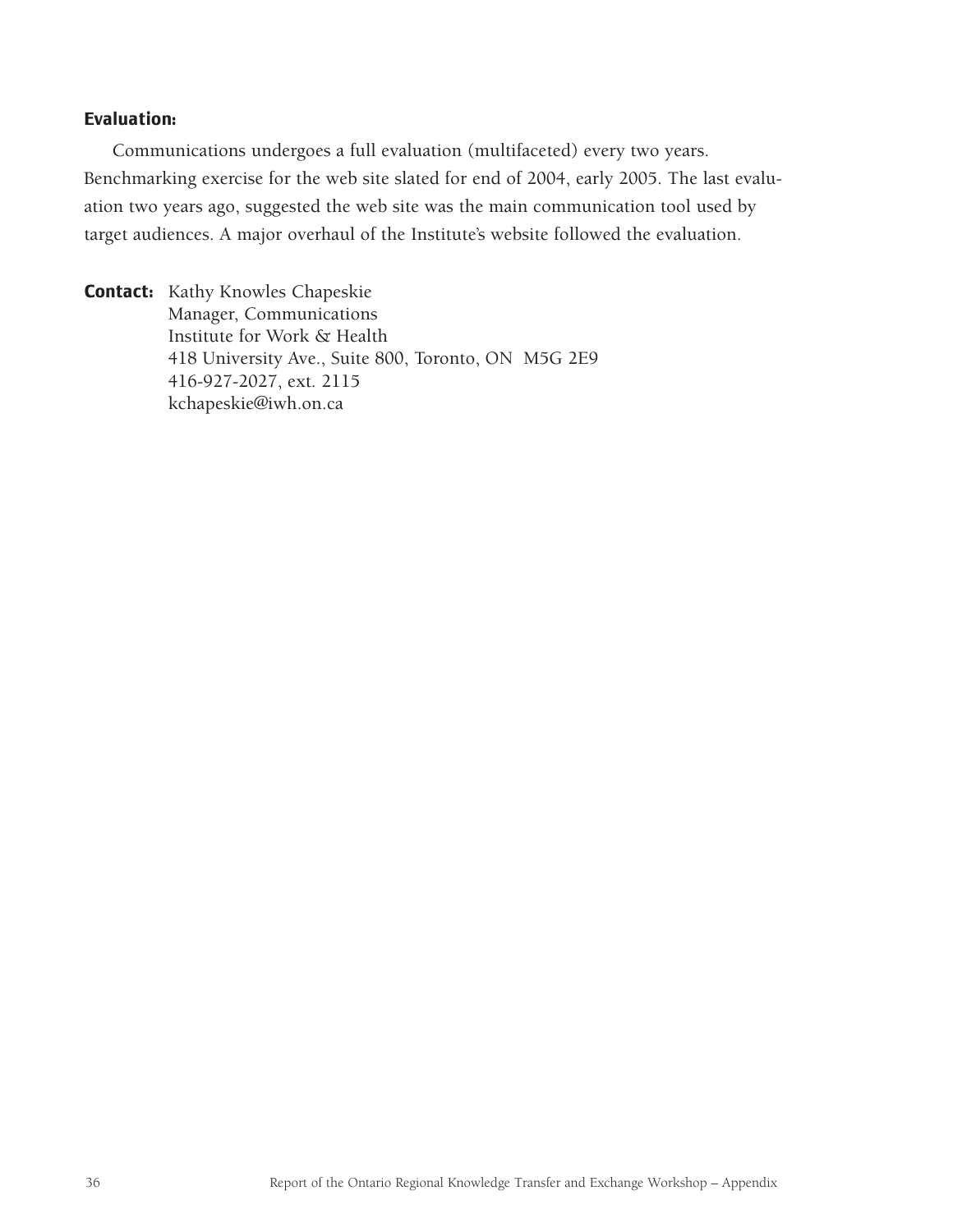# **Ethics education for health care professionals: Distance education offered by the Provincial Health Ethics Network of Alberta**

*Note: Since I have just recently started in my position with the Ontario Women's Health Council, and since a large component of my position will be to work with the organization in developing knowledge transfer strategies, I am going to share a story here from a previous organization I had the privilege to be a part of.*

#### **Target audience:**

Health care professionals working at the "front lines", e.g. nurses, physicians, social workers, health care administrators, members of ethics committees.

## **Background/goal:**

Many health care professionals in Alberta, including those sitting on hospital or regional ethics committees, have limited or no formal education in health care ethics. Furthermore, courses in health care ethics offered by universities or institutions in urban centres are generally not accessible for practicing rural professionals. The Provincial Health Ethics Network (of Alberta) developed a distance education course with the goal of bridging theory and practice. The course aims to bring the tools of academic health care ethics to health care professionals working on the "front lines", in a format which would be accessible to busy, practicing professionals.

### **Transfer methods:**

The learning activities of the 15 week course include:

- 1) Videotaped Lectures on various topics delivered by prominent bioethicists from across North America,
- 2) Weekly teleconferences, where a small group of participants have the opportunity to engage in a discussion session with an expert in the field of bioethics,
- 3) Class web-board/listserv where participants can engage with each other in facilitated discussion, and
- 4) Course readings and assignments.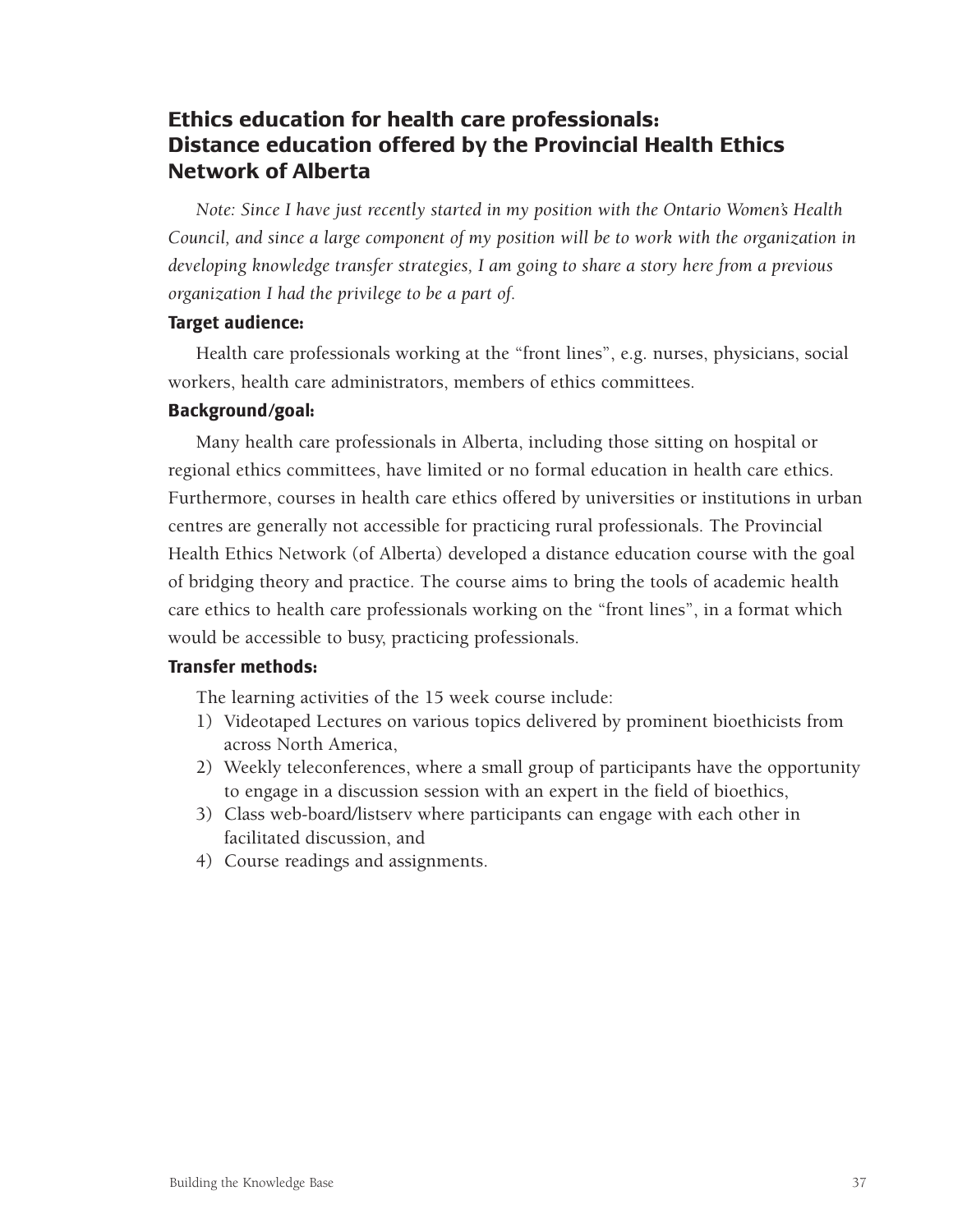## **Evaluation:**

Course participants were asked to complete written course evaluations at the midpoint of the course and at the completion of the course. A group discussion was also held at the final "in-person session" to elicit participant's views of the strengths and weaknesses of the course. Course evaluations focused on

- 1) The effectiveness of the format and delivery mechanisms, and
- 2) How participants rated their change in ethics-related skills after having completed the course. One year after the course concluded, participants were asked to complete a follow-up evaluation describing how they rated their ethics-related skills immediately after completing the course, compared to one year later and exploring any barriers/challenges they discovered in trying to put their learning to practice.

### **Lessons learned:**

- **Level of support required for busy professionals.** It was extremely helpful for us to recognize and appreciate the busy schedules of professionals, most of whom were working full time and undertaking this learning opportunity in their personal time. We sought to find ways of making the course as user-friendly and as supported as possible. This included trying to identify the learning needs of each participant and communicating regularly to ensure participants were "on track".
- **Value of knowledge exchange.** In the first few offerings of the course we were delighted, and somewhat surprised, to find how willing and enthusiastic our renowned speakers from all over North America were to engage in an evening teleconference with a small group of health professionals from Alberta. What we came to learn was that our speakers found these sessions to be valuable learning tools for themselves as they heard first hand about the ethical issues, challenges and needs the practitioners were facing.
- **Now what?** We learned from our one-year follow-up evaluations, and from communicating with graduates of the course, that there is a need for increased follow-up support as practitioners tried to implement their new skills. Some faced barriers within their organization's ethics committees or in navigating change of practices with other colleagues; others sought guidance as they aimed to develop an ethics committee or resource group within their institution, while others wanted to know how they could continue developing their skills.

**Contact:** Erin L. Cooper, Knowledge Transfer Consultant Ontario Women's Health Council Secretariat Ministry of Health and Long Term Care 101 Bloor Street West, 5th floor, Toronto, ON M5S 2Z7 (416) 326-0289 erin.cooper@moh.gov.on.ca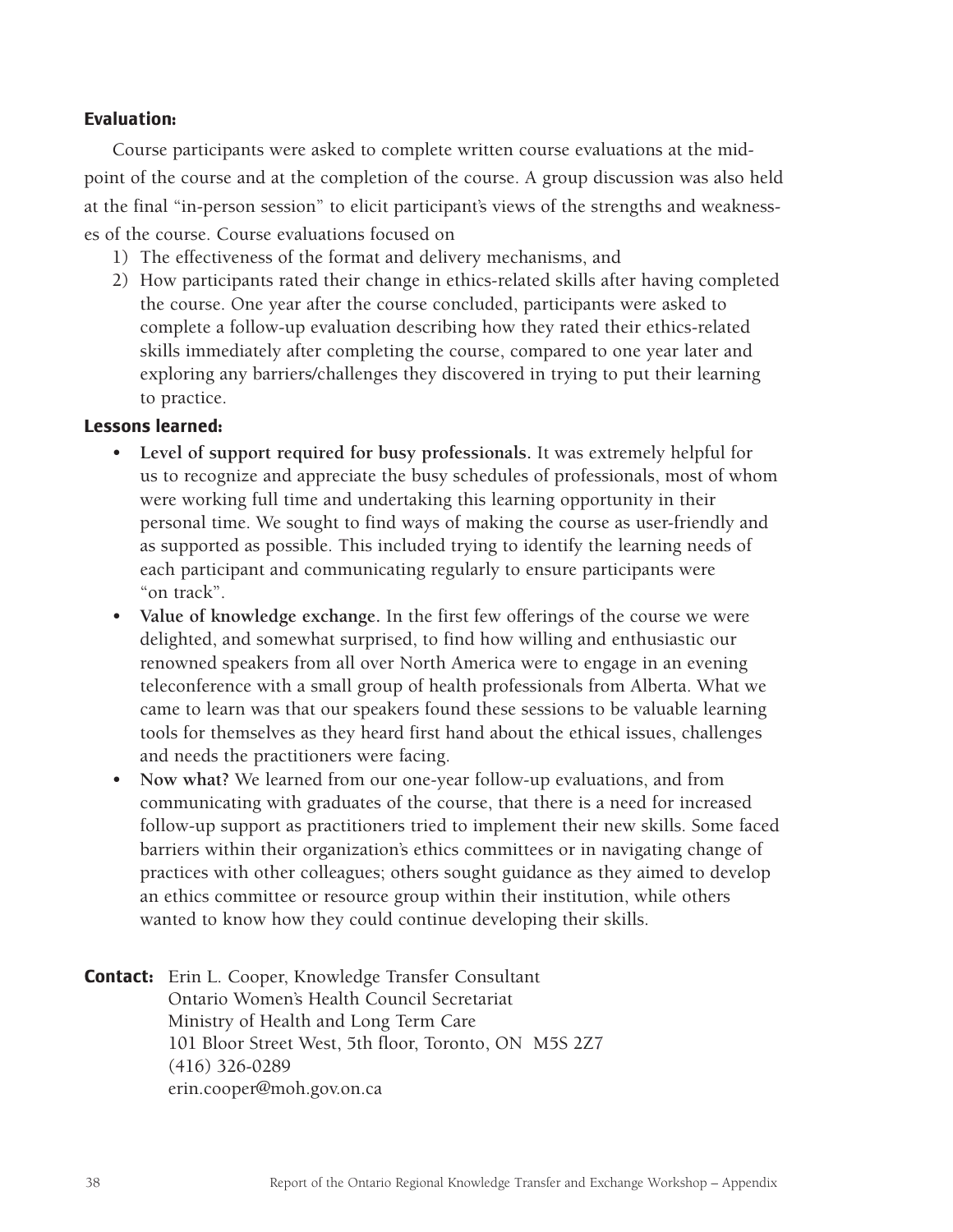# **One knowledge broker's journey: Where am I and how and when did I get here?**

## **Background:**

Currently employed as a Knowledge Broker with a RCT research project, a "new" knowledge broker reflects about her new role and wonders, "When did I become a knowledge broker? Was it once I assumed this position and was officially granted the title? Did I not function in this role before without title, perhaps without recognition?"

### **Target audience:**

Knowledge Brokers–official and otherwise

## **Purpose:**

To explore, through a story and subsequent dialogue, the activity called knowledge brokering and the many ways, settings and people involved

## **Transfer methods:**

In various roles and in various settings this knowledge broker has worked with researchers, audiences, built relationships and partnerships, developed communities, and participated in research and evaluation of knowledge transfer strategies.

## **Evaluation:**

None

# **Lessons learned:**

What is Knowledge Brokering?

It is not something simply done by those called "Knowledge Brokers." Whether or not you are doing this activity called knowledge brokering depends, not on title, but by the actions one takes, how one performs them, and with what results.

### **How to do it:**

- Get to know people
- Start where they are "at"
- Keep current
- Create a network
- Never say no or I can't
- Learn from others and yourself
- Food always helps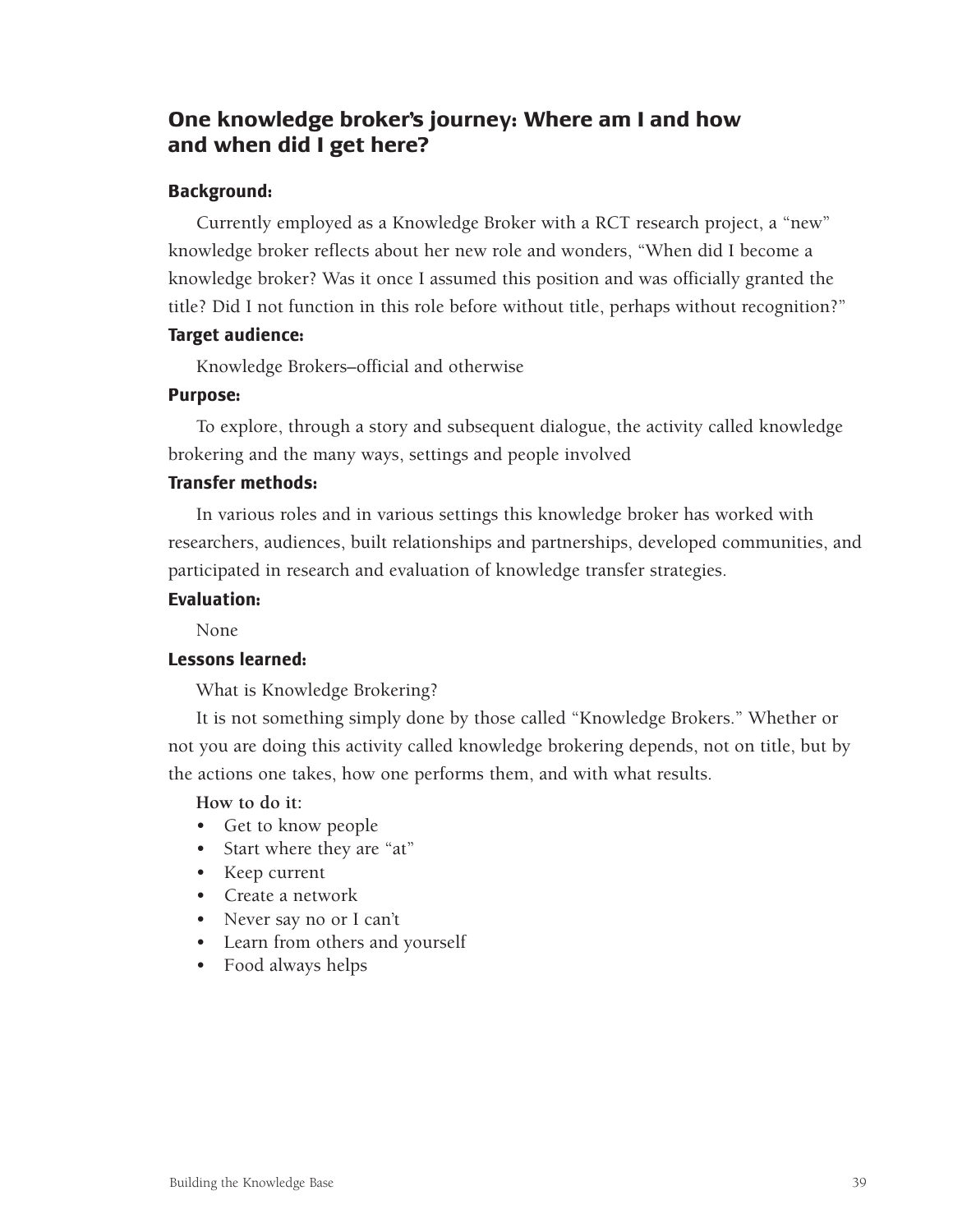### **Who can do it?**

In this case, knowledge brokering was performed by a student, a front line public health nurse, a public health supervisor, a policy analyst within the federal government, a director with a national non-governmental organization, and now a knowledge broker.

**Contact:** Paula Robeson RN, MScN Knowledge Broker McMaster University, Evaluating the Evidence on Knowledge Brokers project 123 Wendler Terrace, Ottawa, ON, K1E 3R2 (613) 841-7665 probeson@health-evidence.ca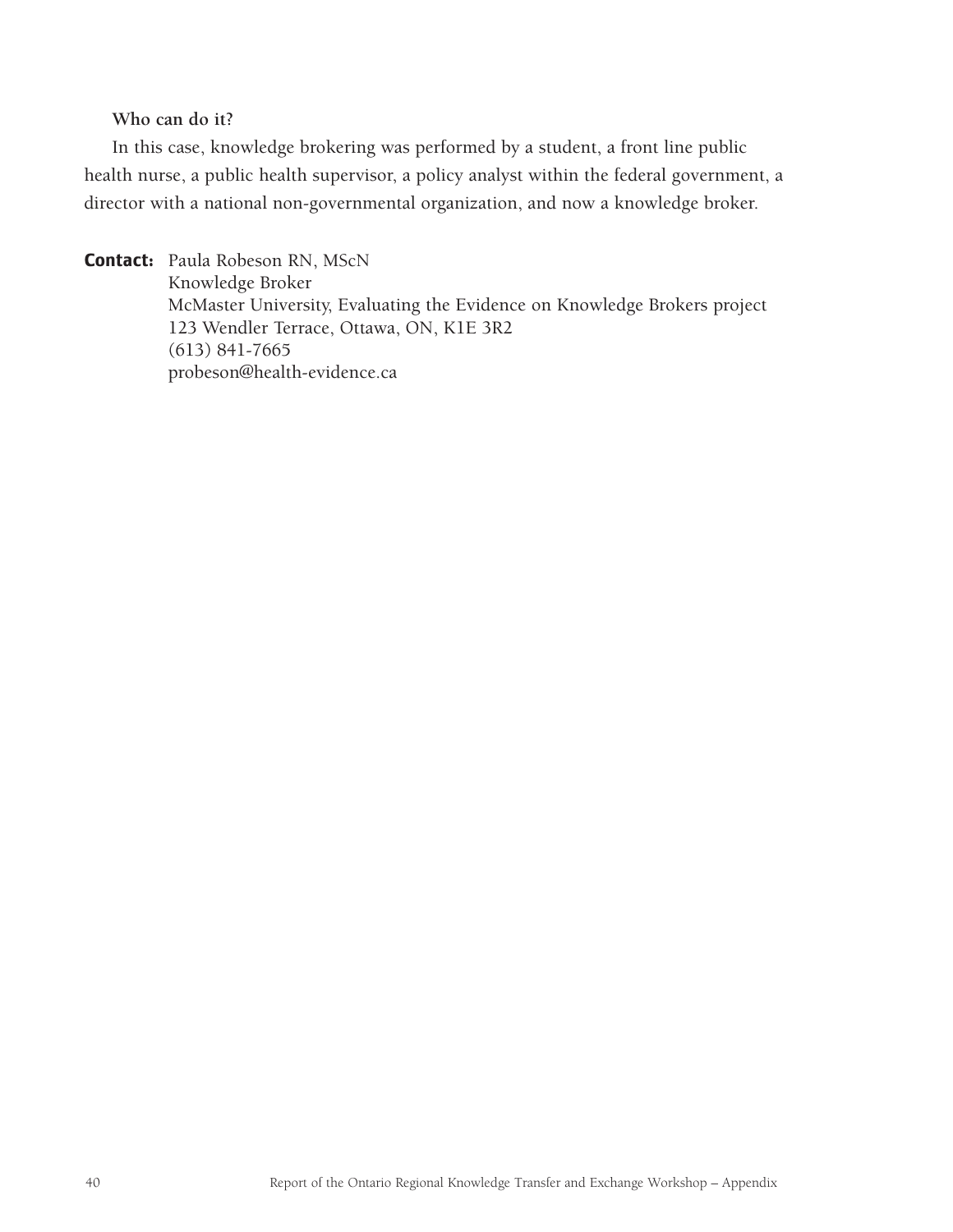# **Research goes to the cinema: Rural research knowledge translation and documentary film**

A 52 minute documentary based on the research study *The Rural Perspective on Continuity of Care: Pathways to Care for Children with Emotional and Behavioural Disorders*, Boydell, K.M., Pong, R., Volpe, T., Tilleczek, K., Wilson, E. and Lemieux, S. Ottawa, ON: Canadian Health Services Research Foundation, May 2004.

### **Background:**

The rural health research project was a collaborative study by the Centre for Rural and Northern Health Research at Laurentian University and the Hospital for Sick Children in Toronto. It examines and documents the barriers and pathways in relation to children's mental health services in Ontario. In addition to community consultations, indepth interviews were conducted by the researchers with 30 parents of children with mental health issues and 30 service providers.

### **Purpose/goals:**

Research dissemination is becoming an integral part of the health research process. The research team decided to produce a documentary film based on this study as a means to communicate an important message to a wider audience in a more forceful manner. The target audience of the documentary is diverse, including mental health professionals, young people and their families, and policy and decision-makers. The documentary was intended to explicate the realities of the rural mental health "system" from the point of view of family members.

### **Lessons learned:**

This presentation will outline the decisions made and the process undertaken in transforming this research into a documentary film. Included in the discussion are issues related to getting research participants to agree to be involved in the film project, ethics, disparate methodologies of social science and film, turning written material into visual narrative, reflexivity, editing, and working with an interdisciplinary research team and film crew.

The use of documentary film as a means of knowledge translation will be discussed. The juxtaposition between the documentary genre and social science research will be examined. Film is designed to serve scientific discourse– a complex construct–whereby cinematographic techniques are more or less purposely used to communicate a scientifically informed view on the subject matter. Film is a particularly rich and culturally embedded medium which relies on much more than purely visual channels of information.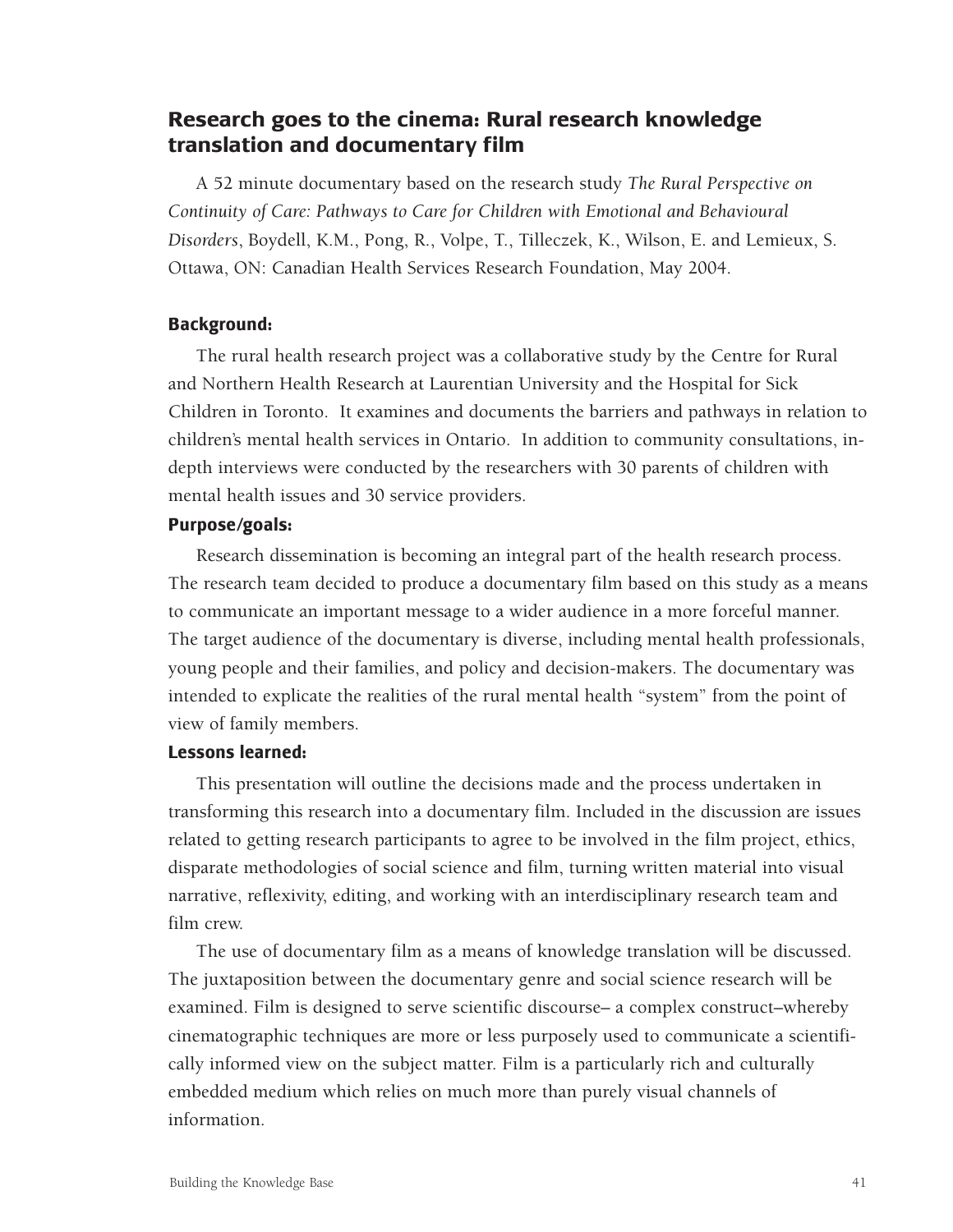# **Evaluation:**

Funding is currently being sought to evaluate the community discussion groups and the effectiveness of the film as a knowledge translation strategy.

**Contact:** Katherine M. Boydell

Qualitative Sociologist, Health Systems Research Scientist The Hospital for Sick Children (416) 813-8469 phone (416) 813-7258 fax katherine.boydell@sickkids.ca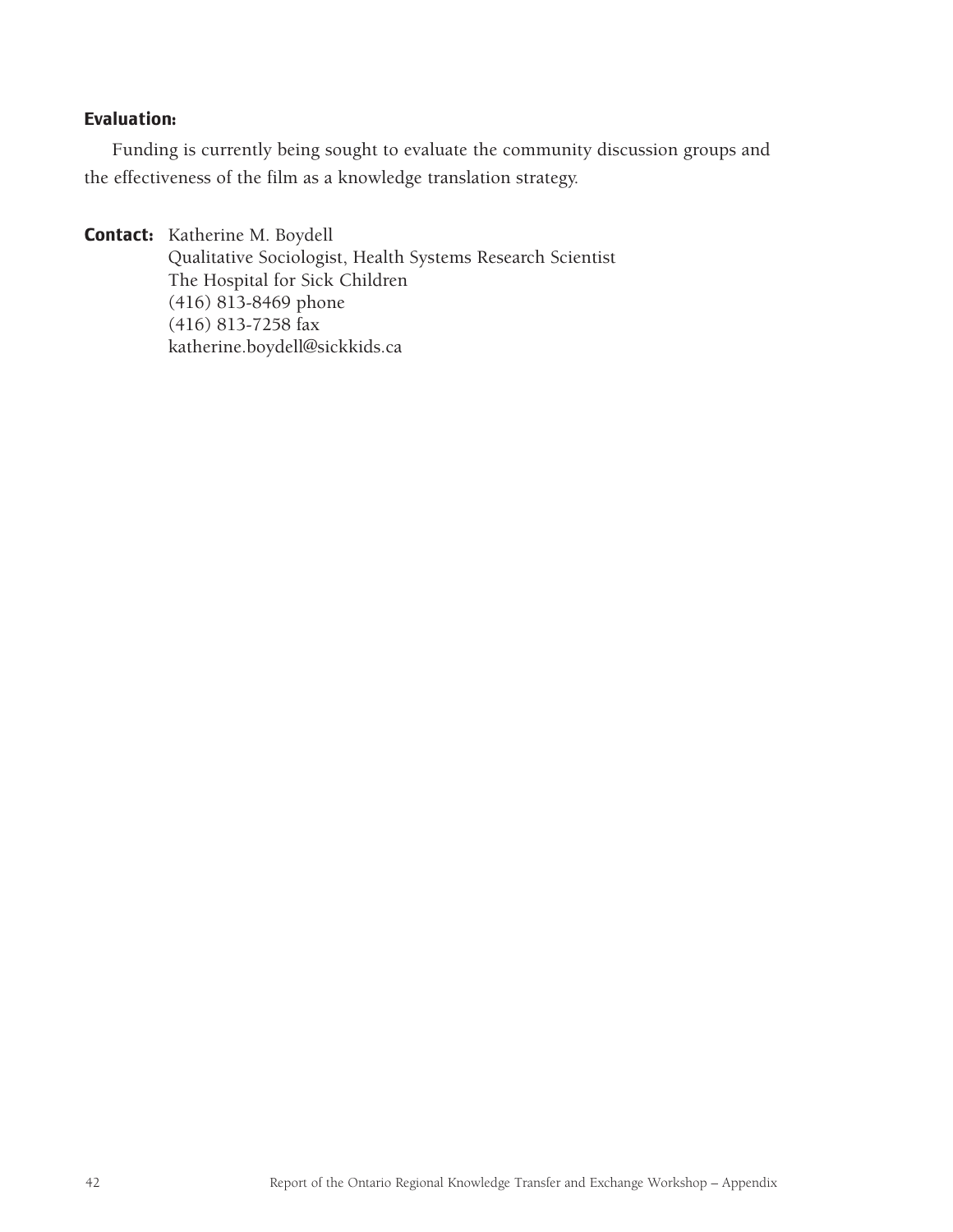# **Canadian Identities Database (CID): An interdisciplinary reference database of Canadian research on identity**

### **Background:**

A great deal of research has been done in Canada that focuses specifically on issues of identity. Unfortunately this material is difficult to access since it tends to fall under various overly general rubrics, including cultural identity, social identity, ethnic identity, racial identity, group identity, as well as self-concept. Used as keywords, these terms are often simply convenient 'catch-alls' that are primarily descriptive in nature. Moreover, variations in word usage also exist across the different disciplines. As a result only one in five items retrieved via existing search terms commonly used in various on-line search engines and library catalogues actually deals with identity per se.

### **Purpose/goals:**

The Canadian Identities Database (CID) is an interdisciplinary electronic reference database of Canadian research on identity developed to facilitate stakeholder access to this highly specialized research literature. The CID database is based on a thorough literature search of the English-language Canadian research literature on identity and focuses on the major socio-cultural identities deemed relevant in the Canadian context, including aboriginal, ethnic, national, linguistic, regional, racial and religious identifications.

**Database contents**. The CID contains over 3000 retrieved or specially prepared reference abstracts for journal articles, books, reports, theses, videos, governmental documents, unpublished manuscripts, recent graduate work and research project reports from a wide array of disciplines and fields of study. The latter includes anthropology, education, geography, history, psychology, sociology, political science, as well as ethnic, native and women studies. These carefully selected research references were retrieved via extensive on-line literature searches and include both published and unpublished 'grey' materials. The database's timeframe is limited only by the various search engines services themselves includes very recent materials.

In addition to a complete reference abstract, each research reference item also contains detailed analytic coding regarding identity. This detailed analytic coding scheme has been specially developed for the CID and is based on a "content analysis" of all of the materials retrieved via the extensive literature search. It contains the following five main fields: Types of Identity; Specific Identities; Identity Processes; Group Dynamics; Role of the State. Detailed coding within each of these five fields provides maximum search flexibility as well as the rapid retrieval of references dealing with even the most specialized identity topics.